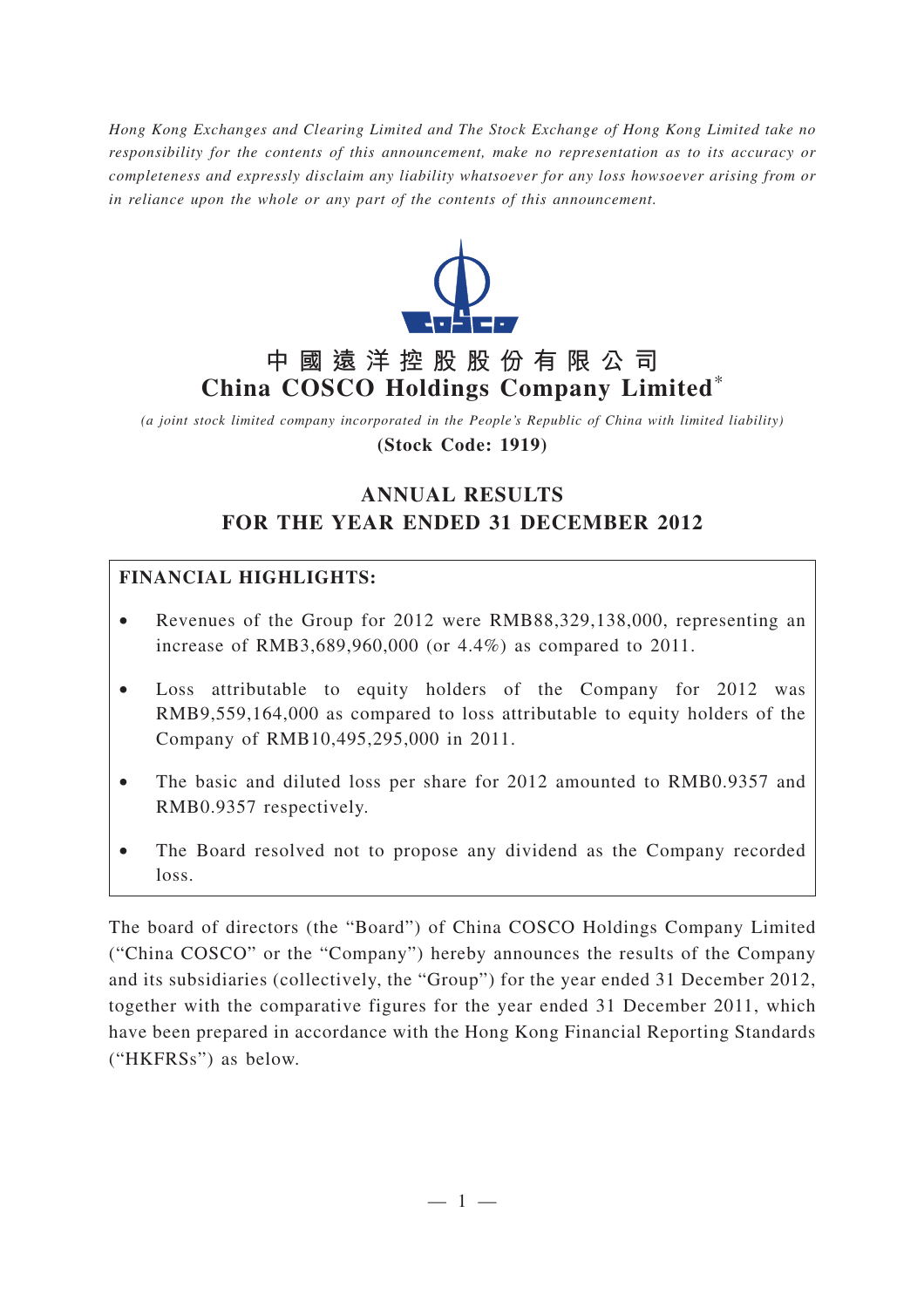## **FINANCIAL INFORMATION**

**Financial information extracted from the Consolidated Financial Statements of the Group for the year ended 31 December 2012 prepared in accordance with HKFRSs**

#### **CONSOLIDATED INCOME STATEMENT FOR THE YEAR ENDED 31 DECEMBER 2012**

|                                                                                            | <b>Note</b>         | 2012<br><b>RMB'000</b>                            | 2011<br><b>RMB'000</b>                         |
|--------------------------------------------------------------------------------------------|---------------------|---------------------------------------------------|------------------------------------------------|
| Revenues<br>Cost of services and inventories sold                                          | $rac{3}{5}$         | 88,329,138<br>(90, 546, 817)                      | 84,639,178<br>(89, 586, 526)                   |
| Gross loss<br>Other (expenses)/income, net<br>Selling, administrative and general expenses | $\overline{4}$<br>5 | (2,217,679)<br>(66, 212)<br>(5, 237, 137)         | (4, 947, 348)<br>192,664<br>(5,541,328)        |
| Operating loss                                                                             |                     | (7,521,028)                                       | (10,296,012)                                   |
| Finance income<br>Finance costs<br>Net related exchange gain<br>Net finance (costs)/income | 6<br>6<br>6<br>6    | 855,515<br>(2,479,957)<br>37,469<br>(1, 586, 973) | 916,380<br>(1,733,691)<br>1,199,103<br>381,792 |
| Share of profits less losses of                                                            |                     | (9,108,001)                                       | (9, 914, 220)                                  |
| - jointly controlled entities<br>- associates                                              |                     | 710,170<br>1,000,486                              | 714,750<br>1,345,241                           |
| Loss before income tax<br>Income tax expenses                                              | 7                   | (7,397,345)<br>(740,096)                          | (7,854,229)<br>(1,031,036)                     |
| Loss for the year                                                                          |                     | (8,137,441)                                       | (8,885,265)                                    |
| (Loss)/profit attributable to:                                                             |                     |                                                   |                                                |
| Equity holders of the Company<br>Non-controlling interests                                 |                     | (9,559,164)<br>1,421,723                          | (10, 495, 295)<br>1,610,030                    |
|                                                                                            |                     | (8,137,441)                                       | (8,885,265)                                    |
| Loss per share for loss attributable to the                                                |                     | <b>RMB</b>                                        | <b>RMB</b>                                     |
| equity holders of the Company<br>basic<br>- diluted                                        | 9(a)<br>9(b)        | (0.9357)<br>(0.9357)                              | (1.0273)<br>(1.0273)                           |
|                                                                                            |                     | 2012<br><b>RMB'000</b>                            | 2011<br><b>RMB'000</b>                         |
| Dividends                                                                                  | 8                   |                                                   |                                                |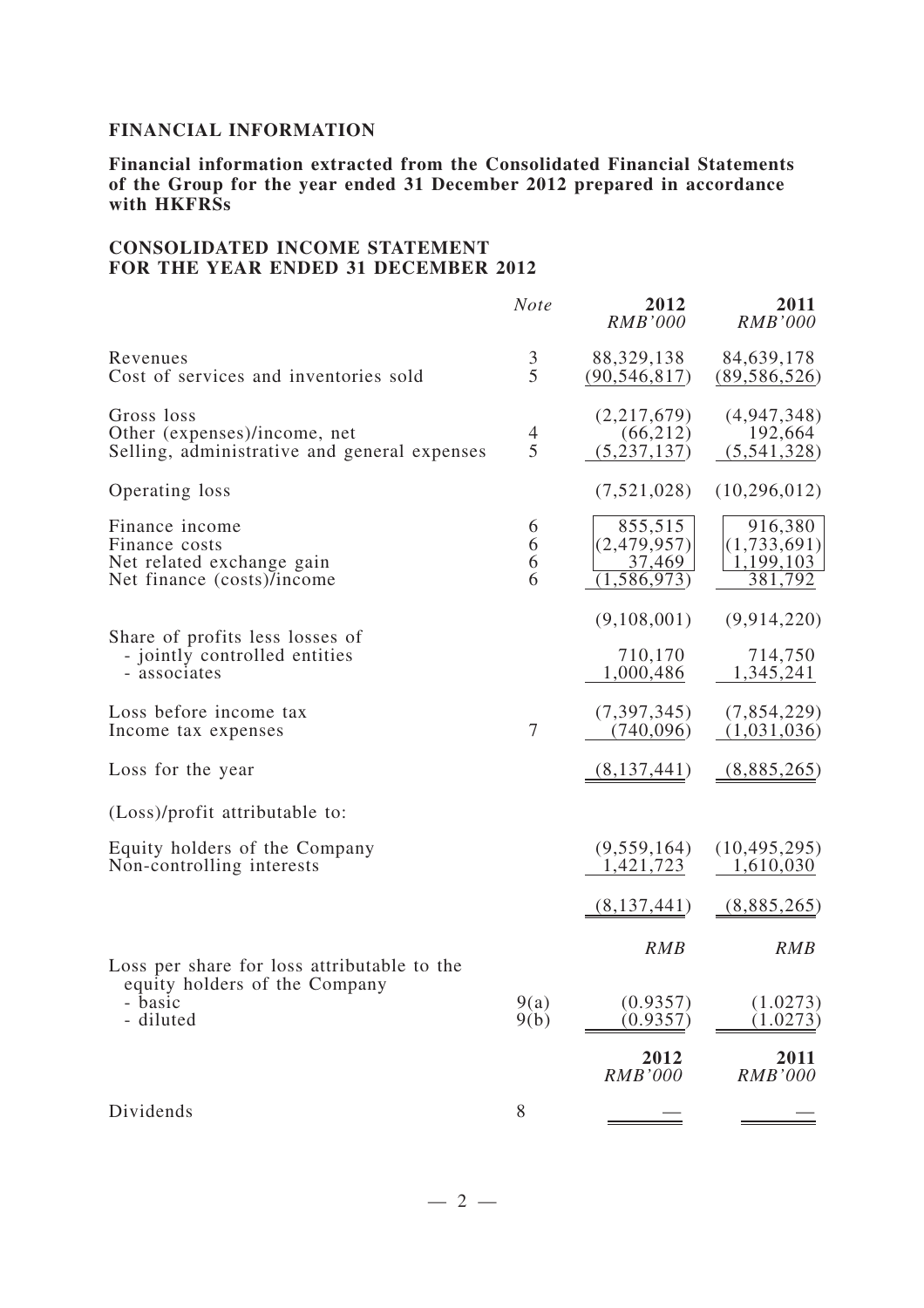## **CONSOLIDATED STATEMENT OF COMPREHENSIVE INCOME FOR THE YEAR ENDED 31 DECEMBER 2012**

|                                                                    | 2012<br><i>RMB'000</i> | 2011<br><b>RMB'000</b>       |
|--------------------------------------------------------------------|------------------------|------------------------------|
| Loss for the year                                                  |                        | $(8,137,441)$ $(8,885,265)$  |
| Other comprehensive income/(loss)                                  |                        |                              |
| Available-for-sale financial assets                                |                        |                              |
| - fair value gains/(losses), net of tax                            | 19,615                 | (158, 958)                   |
| Share of other comprehensive income/(loss) of jointly              |                        |                              |
| controlled entities and associates                                 |                        | 57,936 (43,057)              |
| Release of reserves upon disposal of a jointly controlled          |                        |                              |
| entity                                                             |                        | $-$ (44,738)                 |
| Release of exchange reserve upon conversion of a                   |                        |                              |
| jointly controlled entity to a subsidiary                          |                        | (77, 471)                    |
| Currency translation differences                                   |                        | $(16,762)$ $(1,738,014)$     |
| Other comprehensive income/(loss) for the year, net                |                        |                              |
| of tax                                                             |                        | $60,789$ $(2,062,238)$       |
| Total comprehensive loss for the year                              |                        | $(8,076,652)$ $(10,947,503)$ |
| Total comprehensive (loss)/income for the year<br>attributable to: |                        |                              |
| - Equity holders of the Company                                    |                        | $(9,560,230)$ $(12,098,996)$ |
| - Non-controlling interests                                        |                        | $1,483,578$ $1,151,493$      |
| Total comprehensive loss for the year                              |                        | $(8,076,652)$ $(10,947,503)$ |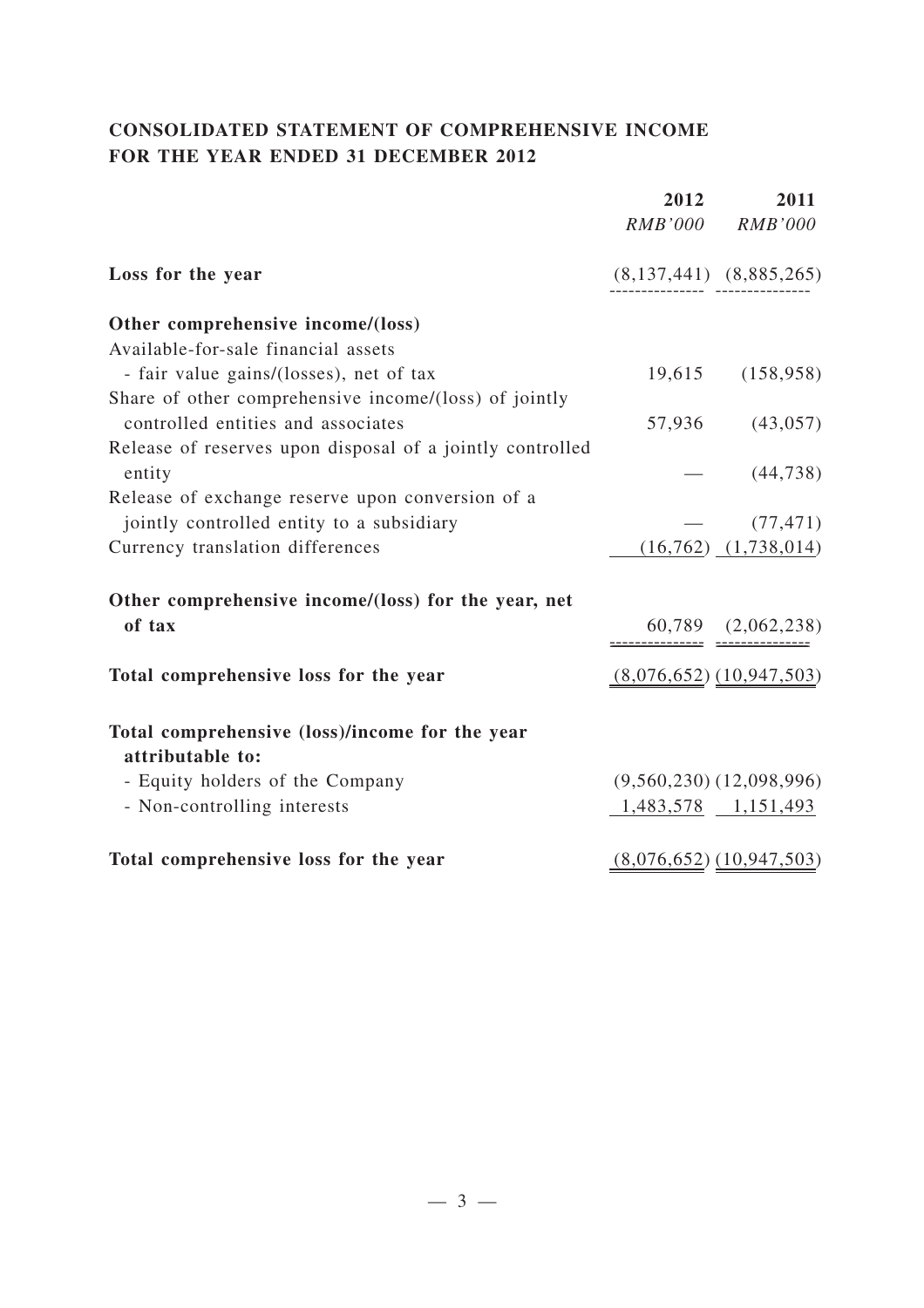#### **CONSOLIDATED BALANCE SHEET AS AT 31 DECEMBER 2012**

|                                                          | <b>Note</b> | 2012<br><b>RMB'000</b> | 2011<br><b>RMB'000</b>         |
|----------------------------------------------------------|-------------|------------------------|--------------------------------|
| <b>ASSETS</b>                                            |             |                        |                                |
| <b>Non-current assets</b>                                |             |                        |                                |
| Property, plant and equipment                            |             | 80,643,400             | 73,029,686                     |
| Investment properties                                    |             | 475,591                | 478,702                        |
| Leasehold land and land use rights                       |             | 2,567,434              | 2,672,798                      |
| Intangible assets                                        |             | 202,497                | 196,051                        |
| Jointly controlled entities                              |             | 5,255,508              | 4,978,206                      |
| Associates                                               |             | 11,360,852             | 11,164,646                     |
| Available-for-sale financial assets                      |             | 499,121                | 481,725                        |
| Derivative financial assets                              |             |                        | 87,884                         |
| Deferred income tax assets                               |             | 238,281                | 503,302                        |
| Restricted bank deposits                                 |             | 71,280                 | 417,108                        |
| Loans to a jointly controlled entity and an<br>associate |             | 226,146                | 182,285                        |
| Other non-current assets                                 |             | 554,056                | 507,388                        |
| <b>Total non-current assets</b>                          |             |                        | 102,094,166 94,699,781         |
| <b>Current</b> assets                                    |             |                        |                                |
| Inventories                                              |             | 2,731,404              | 3,387,032                      |
| Trade and other receivables                              | 10          | 13,563,548             | 11,898,915                     |
| Derivative financial assets                              |             | 53,823                 |                                |
| Restricted bank deposits                                 |             | 428,175                | 510,432                        |
| Cash and cash equivalents                                |             |                        | 46, 336, 793 46, 962, 725      |
| <b>Total current assets</b>                              |             |                        | 63, 113, 743 62, 759, 104      |
| <b>Total assets</b>                                      |             |                        | <u>165,207,909</u> 157,458,885 |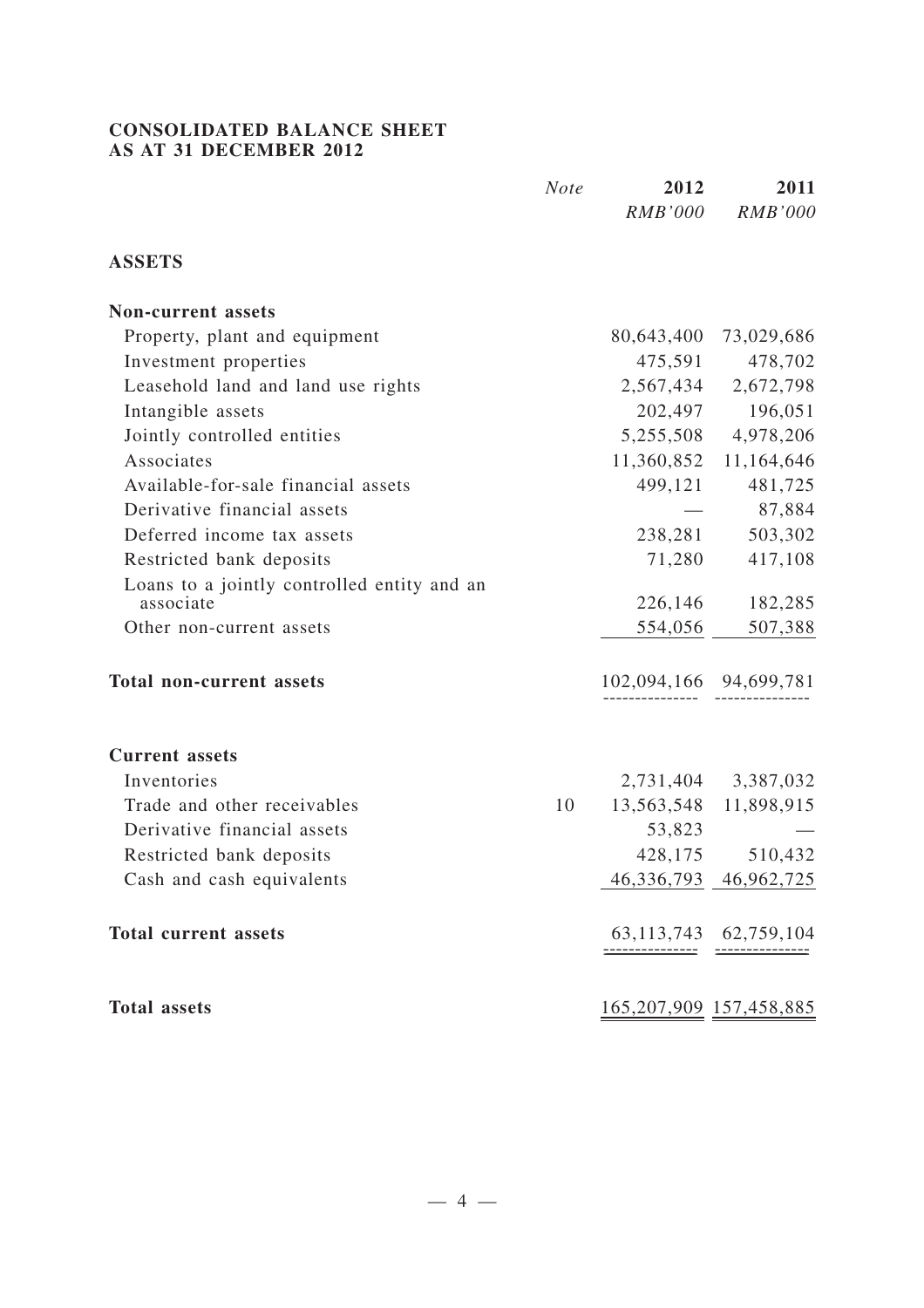|                                                                                                                                                                                                     | <b>Note</b> | 2012<br><i>RMB'000</i> | As at 31 December<br>2011<br><b>RMB'000</b>                                                                        |
|-----------------------------------------------------------------------------------------------------------------------------------------------------------------------------------------------------|-------------|------------------------|--------------------------------------------------------------------------------------------------------------------|
| <b>EQUITY</b>                                                                                                                                                                                       |             |                        |                                                                                                                    |
| Equity attributable to the equity holders of the<br>Company                                                                                                                                         |             |                        |                                                                                                                    |
| Share capital<br>Reserves                                                                                                                                                                           |             |                        | 10,216,274 10,216,274<br>14,920,612 24,479,012                                                                     |
| Non-controlling interests                                                                                                                                                                           |             |                        | 25, 136, 886 34, 695, 286<br>16,560,635 15,475,167                                                                 |
| <b>Total equity</b>                                                                                                                                                                                 |             |                        | 41,697,521 50,170,453                                                                                              |
| <b>LIABILITIES</b>                                                                                                                                                                                  |             |                        |                                                                                                                    |
| <b>Non-current liabilities</b><br>Long-term borrowings<br>Provisions and other liabilities<br>Deferred income tax liabilities<br>Other non-current liabilities                                      |             |                        | 79,085,828 55,313,702<br>1,593,684 1,402,583<br>2,417,596 2,489,582<br>89,576<br>$\pm$ 100 $\pm$                   |
| <b>Total non-current liabilities</b>                                                                                                                                                                |             |                        | 83,097,108 59,295,443                                                                                              |
| <b>Current liabilities</b><br>Trade and other payables<br>Short-term borrowings<br>Current portion of long-term borrowings<br>Current portion of provisions and other<br>liabilities<br>Tax payable | 11          |                        | 24, 213, 333 23, 798, 925<br>5,253,237 2,850,888<br>8,865,186 18,861,850<br>1,292,327 1,560,547<br>789,197 920,779 |
| <b>Total current liabilities</b>                                                                                                                                                                    |             |                        | $40,413,280$ $47,992,989$                                                                                          |
| <b>Total liabilities</b>                                                                                                                                                                            |             |                        |                                                                                                                    |
| Total equity and liabilities                                                                                                                                                                        |             |                        | <u>165,207,909</u> 157,458,885                                                                                     |
| Net current assets                                                                                                                                                                                  |             |                        | $22,700,463$ 14,766,115                                                                                            |
| Total assets less current liabilities                                                                                                                                                               |             |                        | <u>124,794,629</u> 109,465,896                                                                                     |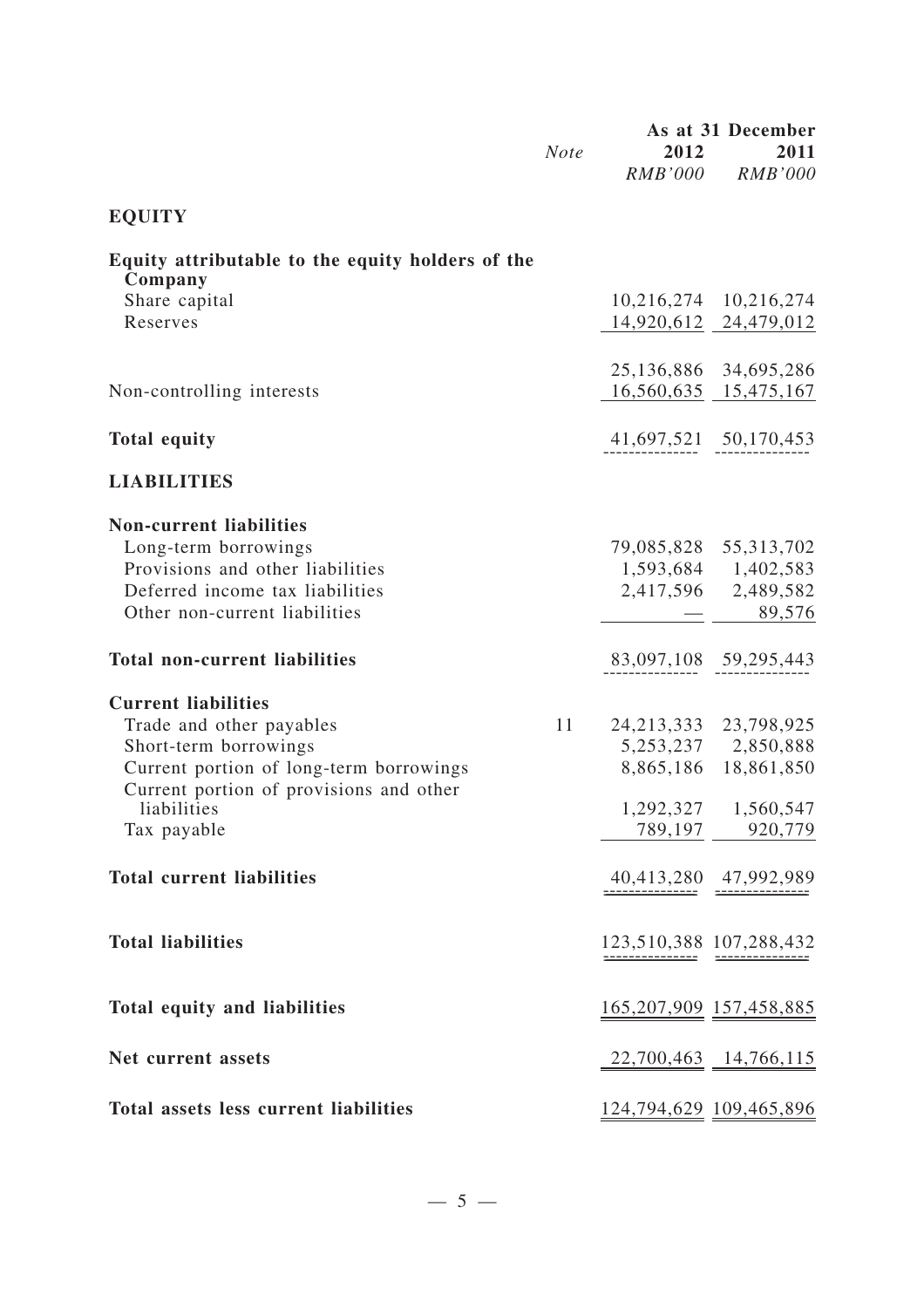### **NOTES TO THE CONSOLIDATED FINANCIAL STATEMENTS**

#### **1 General information**

China COSCO Holdings Company Limited (the "Company") was incorporated in the People's Republic of China (the "PRC") on 3 March 2005 as a joint stock company with limited liability under the Company Law of the PRC. The address of its registered office is 3rd Floor, No.1 Tongda Square, Tianjin Port Free Trade Zone, Tianjin, the PRC. The H-Shares and A-Shares of the Company are listed on the Main Board of The Stock Exchange of Hong Kong Limited and The Shanghai Stock Exchange respectively.

The businesses of the Company and its subsidiaries (the "Group") include the provisions of a range of container shipping, dry bulk shipping, managing and operating container terminals, container leasing and logistics services all over the world.

The directors of the Company (the "Directors") regard China Ocean Shipping (Group) Company ("COSCO"), a state-owned enterprise established in the PRC, as being the Company's parent company. COSCO and its subsidiaries (other than the Group) are collectively referred to as "COSCO Group".

The Consolidated Financial Statements are presented in Renminbi ("RMB") and all values are rounded to the nearest thousand except when otherwise indicated.

These Consolidated Financial Statements have been approved for issue by the Board of Directors on 27 March 2013.

#### **2 Basis of preparation**

The Consolidated Financial Statements for the year ended 31 December 2012 have been prepared in accordance with Hong Kong Financial Reporting Standards ("HKFRSs") issued by Hong Kong Institute of Certified Public Accountants (the "HKICPA").

The Consolidated Financial Statements have been prepared under the historical cost convention except that, as disclosed in the accounting policies below, available-for-sale financial assets and derivative financial instruments are stated at fair value.

The preparation of the Consolidated Financial Statements in conformity with HKFRSs requires the use of certain critical accounting estimates. It also requires management to exercise its judgement in the process of applying the Group's accounting policies.

#### (i) **Amendments to standards which are effective in 2012 and adopted by the Group**

HKICPA has issued some amendments to standards which are mandatory and adopted by the Group for the accounting periods on or after 1 January 2012. The adoption of those amendments does not have any significant impact to the Group's results for the year ended 31 December 2012 and the Group's financial position as at 31 December 2012.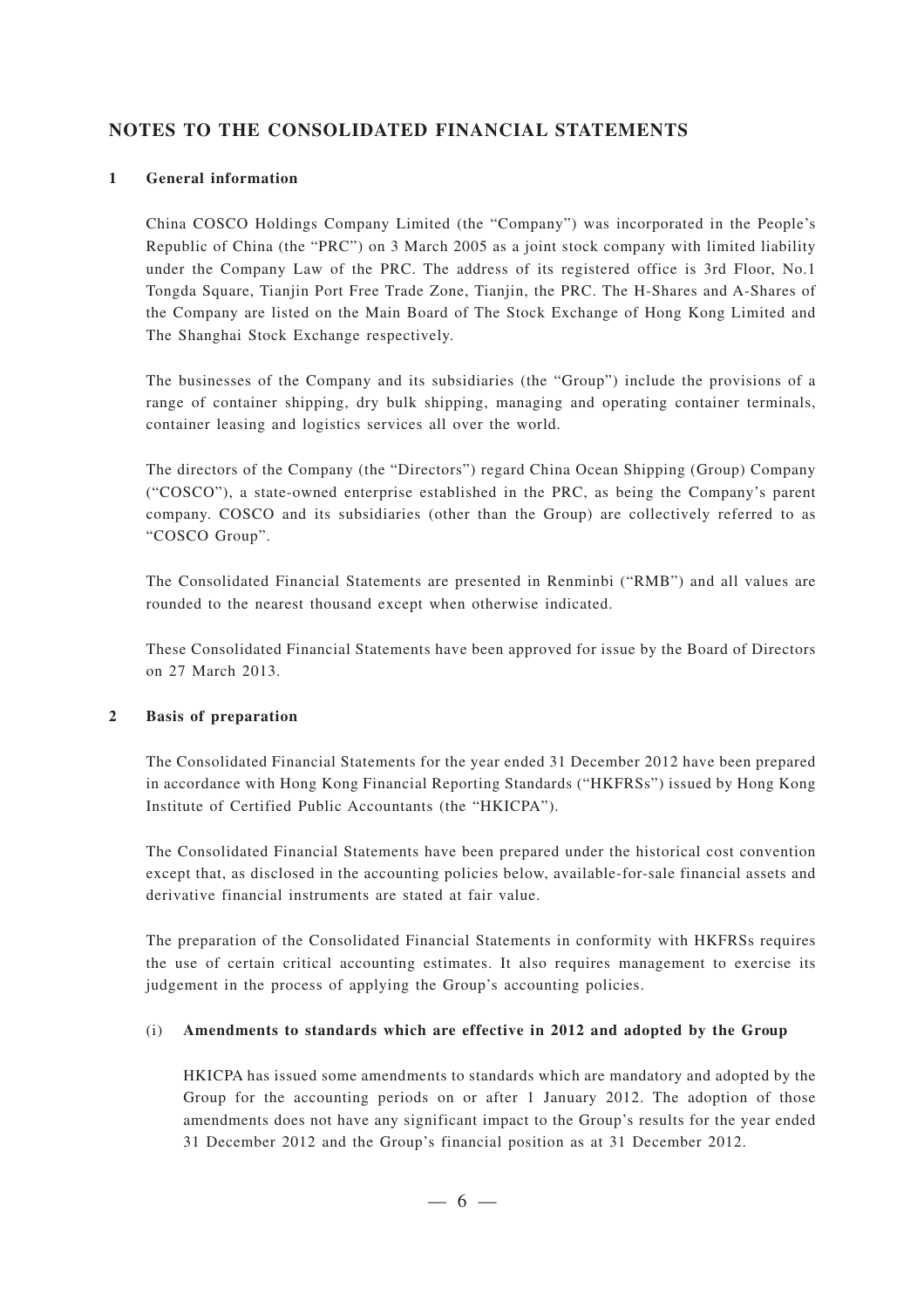(ii) **New and revised standards and amendments to standards that are relevant to the Group but not yet effective for the financial year beginning 1 January 2012 and have not been early adopted by the Group**

|                                     |                                                                              | <b>Effective for</b> |
|-------------------------------------|------------------------------------------------------------------------------|----------------------|
|                                     |                                                                              | accounting periods   |
|                                     |                                                                              | beginning on         |
|                                     | New and revised standards and amendments to standards                        | or after             |
| HKAS 1 (Amendment)                  | Financial statements presentation<br>regarding other comprehensive<br>income | 1 July 2012          |
| HKFRSs 10, 11 and 12<br>(Amendment) | Transition guidance                                                          | 1 January 2013       |
| <b>HKFRS 10</b>                     | Consolidated financial statements                                            | 1 January 2013       |
| HKAS 27 (revised 2011)              | Separate financial statements                                                | 1 January 2013       |
| HKFRS 11                            | Joint arrangements                                                           | 1 January 2013       |
| HKAS 28 (revised 2011)              | Associates and joint ventures                                                | 1 January 2013       |
| HKFRS 12                            | Disclosure of interests in other entities                                    | 1 January 2013       |
| HKFRS 13                            | Fair value measurements                                                      | 1 January 2013       |
| HKAS 19 (Amendment)                 | Employee benefits                                                            | 1 January 2013       |
| HKFRS 7 (Amendment)                 | Financial instruments: Disclosures                                           | 1 January 2013       |
| HKAS 32 (Amendment)                 | Financial instruments: Presentation on<br>asset and liability offsetting     | 1 January 2014       |
| <b>HKFRS 9</b>                      | <b>Financial Instruments</b>                                                 | 1 January 2015       |
| HKFRS 7 and HKFRS 9                 | Mandatory effective date and transition                                      | 1 January 2015       |
| (Amendments)                        | disclosures                                                                  |                      |

HKICPA has issued the following improvements to HKFRS/HKAS:

**Effective for accounting periods beginning on or after**

| HKAS 1  | Financial statement presentation    | 1 January 2013 |  |
|---------|-------------------------------------|----------------|--|
| HKAS 16 | Property plant and equipment        | 1 January 2013 |  |
| HKAS 32 | Financial instruments: Presentation | 1 January 2013 |  |
| HKAS 34 | Interim financial reporting         | 1 January 2013 |  |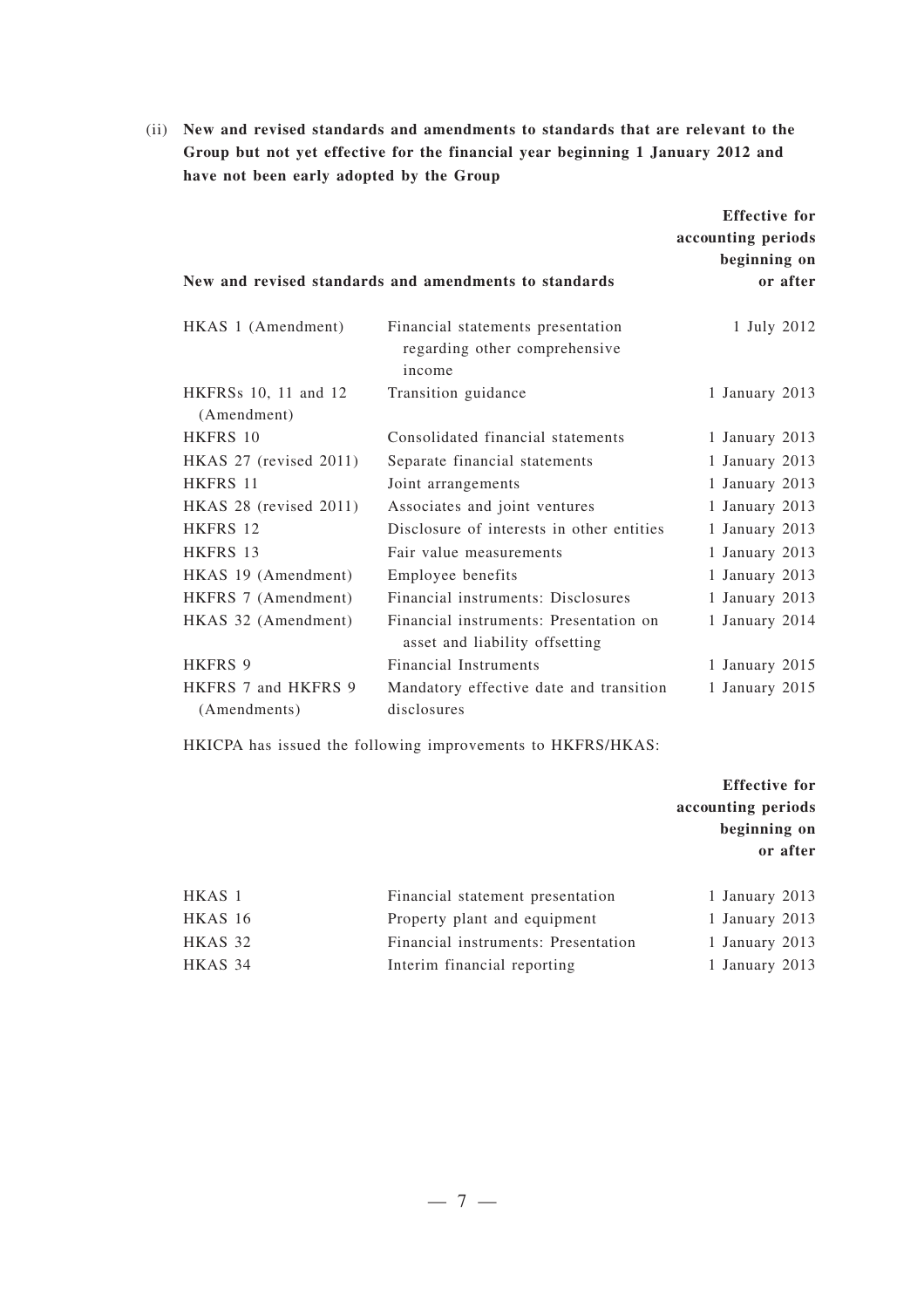The Group will apply the new and revised standards and amendments and improvements to standards from 1 January 2013 or later periods. The Group has already commenced an assessment of the related impact to the Group. Except for certain changes in presentation and disclosures of consolidated financial information, it is anticipated that the adoption of new and revised standards, amendments to standards and improvements are not expected to have any significant effect on the consolidated financial statements or result in any significant changes in the Group's significant accounting policies.

#### **3 Revenues and segment information**

Revenues include gross revenues from operations of container shipping, dry bulk shipping, logistics, container terminal operations and container leasing, net of discounts allowed, where applicable. Revenues recognised during the year are as follows:

|                                                 | 2012       | 2011           |
|-------------------------------------------------|------------|----------------|
|                                                 | RMB'000    | <b>RMB'000</b> |
| Container shipping (note a)                     | 47,446,808 | 40,248,387     |
| Dry bulk shipping (note b)                      | 14,976,519 | 22,298,770     |
| Logistics                                       | 20,311,971 | 17, 192, 511   |
| Container terminal operations                   | 2,322,654  | 1,746,694      |
| Container leasing, management and sale (note c) | 1,225,516  | 932,057        |
| Turnover                                        | 86,283,468 | 82,418,419     |
| Crew service income                             | 354,921    | 340,171        |
| Others                                          | 1,690,749  | 1,880,588      |
| Total revenues                                  | 88,329,138 | 84,639,178     |

*Notes:*

- (a) Turnover from container shipping under time charterhire agreements was RMB 284,550,000 for the year ended 31 December 2012 (2011: RMB343,297,000).
- (b) Turnover from dry bulk shipping under time charterhire agreements was RMB 4,549,506,000 for the year ended 31 December 2012 (2011: RMB9,284,328,000).
- (c) Turnover from container leasing, management and sale is analysed below:

|                                             | 2012      | 2011    |
|---------------------------------------------|-----------|---------|
|                                             | RMB'000   | RMB'000 |
| Operating lease rentals                     | 949,649   | 809,422 |
| Finance lease income                        | 7,026     | 4,805   |
| Proceeds from sale of resaleable containers | 268,841   | 117,830 |
|                                             | 1,225,516 | 932,057 |

—8—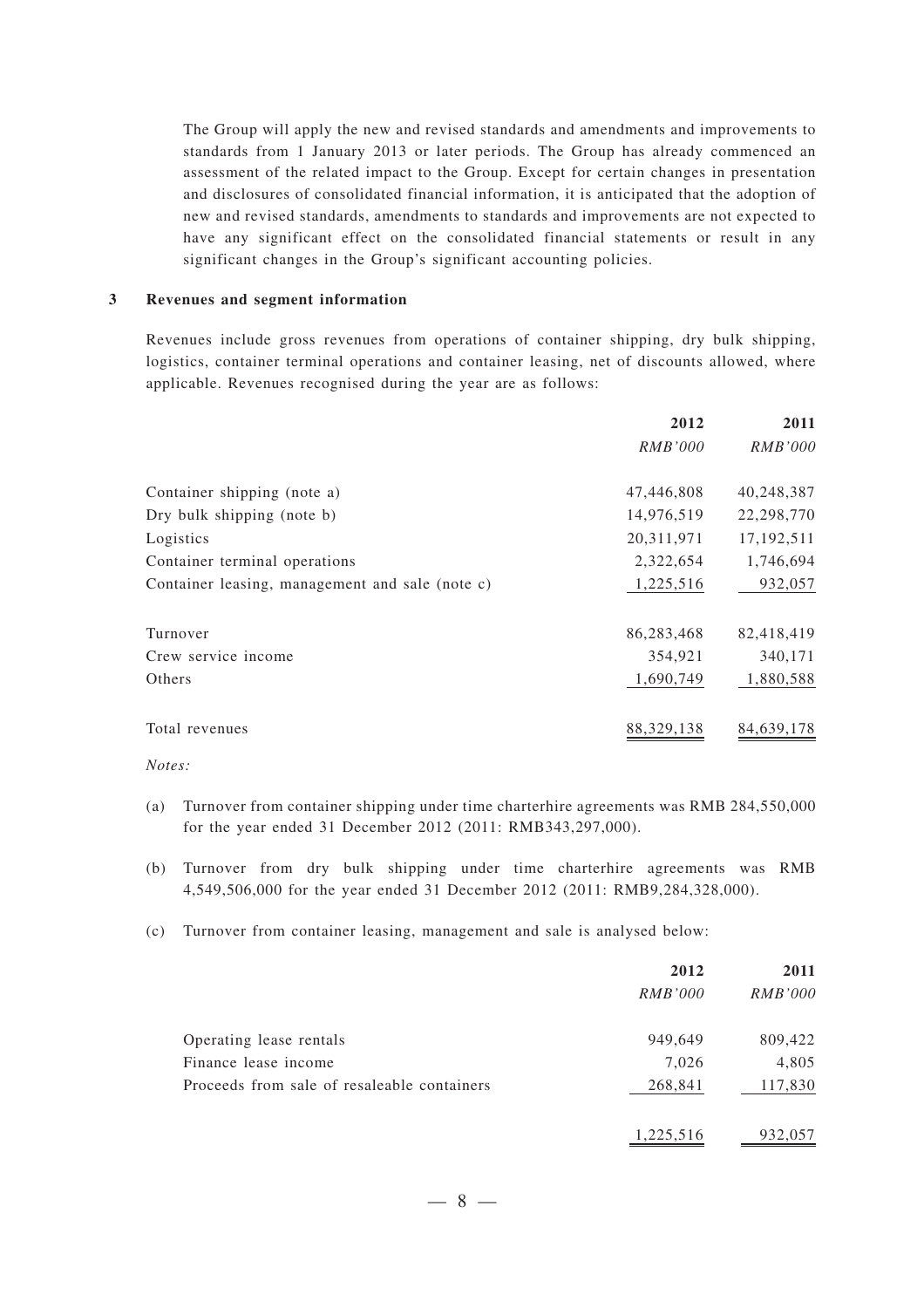#### **Operating segments**

The chief operating decision-maker has been identified as the Board of Directors. The Board of Directors reviews the Group's internal reporting in order to assess performance and allocate resources. Management has determined the operating segments based on these reports and analysed from a business perspective:

- Container shipping and related business
- Dry bulk shipping and related business
- Logistics
- Container terminal operations and related business
- Container leasing, management, sale and related business
- Corporate and other operations that primarily comprise container manufacturing, investment holding, management services and financing

Segment assets consist primarily of property, plant and equipment, investment properties, leasehold land and land use rights, intangible assets, restricted bank deposits, other non-current assets, inventories, receivables, and cash and cash equivalents. Segment liabilities consist primarily of long-term borrowings, short-term borrowings, provisions and other liabilities, other non-current liabilities and payables.

Unallocated assets consist of deferred income tax assets. Unallocated liabilities consist of current and deferred income tax liabilities.

Addition to non-current assets comprises additions to property, plant and equipment, investment properties, leasehold land and land use rights, intangible assets, investments in jointly controlled entities and associates and other non-current assets (excluding finance lease receivables), including additions resulting from acquisitions through business combinations.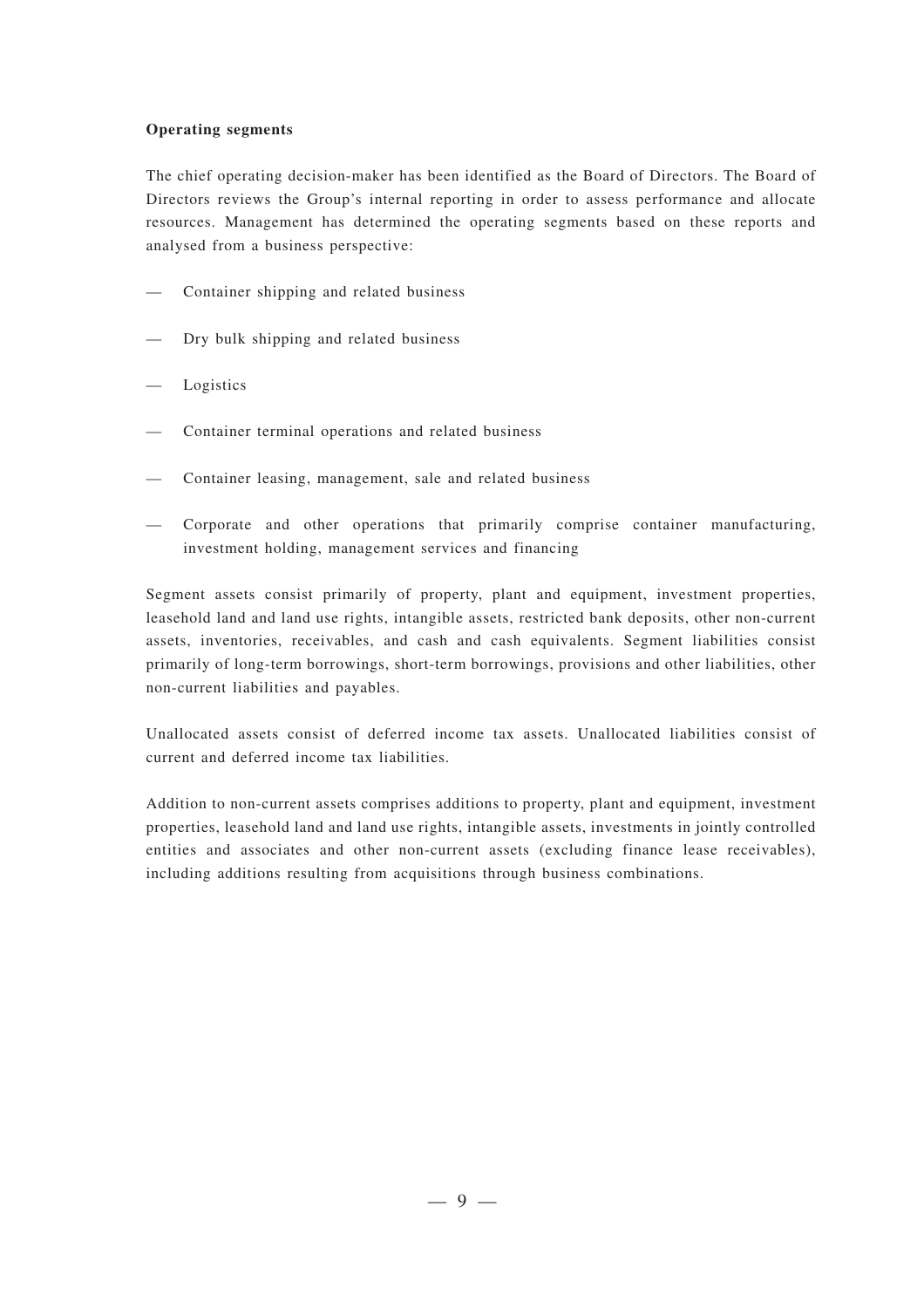|                                                                                                | Container<br>shipping<br>business<br>RMB'000 | Dry bulk<br>shipping<br>and related and related<br>business<br>RMB'000 | Logistics<br>RMB'000 | Container<br>terminal<br>operations<br>and related<br>business<br>RMB'000 | Container<br>leasing,<br>management,<br>sale and<br>related<br>business<br>RMB'000 | Corporate<br>and other<br>operations<br>RMB'000 | Inter-<br>segment<br>elimination<br>RMB'000 | <b>Total</b><br>RMB'000               |
|------------------------------------------------------------------------------------------------|----------------------------------------------|------------------------------------------------------------------------|----------------------|---------------------------------------------------------------------------|------------------------------------------------------------------------------------|-------------------------------------------------|---------------------------------------------|---------------------------------------|
| Income statement                                                                               |                                              |                                                                        |                      |                                                                           |                                                                                    |                                                 |                                             |                                       |
| Total revenues                                                                                 | 48,446,037                                   | 16,090,944                                                             | 20,391,451           | 2,586,602                                                                 | 2,121,573                                                                          | 16,936                                          | (1,324,405)                                 | 88,329,138                            |
| Inter-segment revenues                                                                         | (20, 842)                                    | (64,078)                                                               | (79, 480)            | (263,948)                                                                 | (896, 057)                                                                         |                                                 | 1,324,405                                   |                                       |
| Revenues (from external<br>customers)                                                          | 48, 425, 195                                 | 16,026,866                                                             | 20,311,971           | 2,322,654                                                                 | 1,225,516                                                                          | 16,936                                          |                                             | 88,329,138                            |
| Segment (loss)/profit<br>Finance income<br>Finance costs                                       | (1,528,555)                                  | (7,774,469)                                                            | 595,072              | 678,992                                                                   | 985,848                                                                            | (477, 916)                                      |                                             | (7,521,028)<br>855,515<br>(2,479,957) |
| Net related exchange gain<br>Share of profits less losses<br>of                                |                                              |                                                                        |                      |                                                                           |                                                                                    |                                                 |                                             | 37,469                                |
| - jointly controlled<br>entities                                                               |                                              |                                                                        |                      |                                                                           |                                                                                    |                                                 |                                             |                                       |
| - associates                                                                                   | (1,614)                                      | 40,432                                                                 | 62,681               | 608,671                                                                   |                                                                                    | 479,031                                         |                                             | 710,170                               |
|                                                                                                | 2,758                                        | (1, 197)                                                               | 111,751              | 408,143                                                                   |                                                                                    |                                                 |                                             | 1,000,486                             |
| Loss before income tax                                                                         |                                              |                                                                        |                      |                                                                           |                                                                                    |                                                 |                                             | (7, 397, 345)                         |
| Income tax expenses                                                                            |                                              |                                                                        |                      |                                                                           |                                                                                    |                                                 |                                             | (740, 096)                            |
| Loss for the year                                                                              |                                              |                                                                        |                      |                                                                           |                                                                                    |                                                 |                                             | (8,137,441)                           |
| Depreciation and<br>amortisation                                                               | 1,275,216                                    | 1,302,381                                                              | 188,939              | 382,392                                                                   | 663,055                                                                            | 15,404                                          |                                             | 3,827,387                             |
| Provision/ (reversal of<br>provision) for<br>impairment of trade and<br>other receivables, net | 5,654                                        | 31,719                                                                 | 131,992              | (38)                                                                      | (3,749)                                                                            |                                                 |                                             | 165,578                               |
| Amortised amount of<br>transaction costs on                                                    |                                              |                                                                        |                      |                                                                           |                                                                                    |                                                 |                                             |                                       |
| long-term borrowings                                                                           | 36,598                                       | 16,937                                                                 |                      |                                                                           | 14,349                                                                             | 12,021                                          |                                             | 79,905                                |
| Additions to non-current<br>assets                                                             | 5,148,286                                    | 1,787,030                                                              | 281,071              | 2,733,925                                                                 | 2,352,444                                                                          | 18,638                                          |                                             | 12,321,394                            |

#### **Year ended 31 December 2012**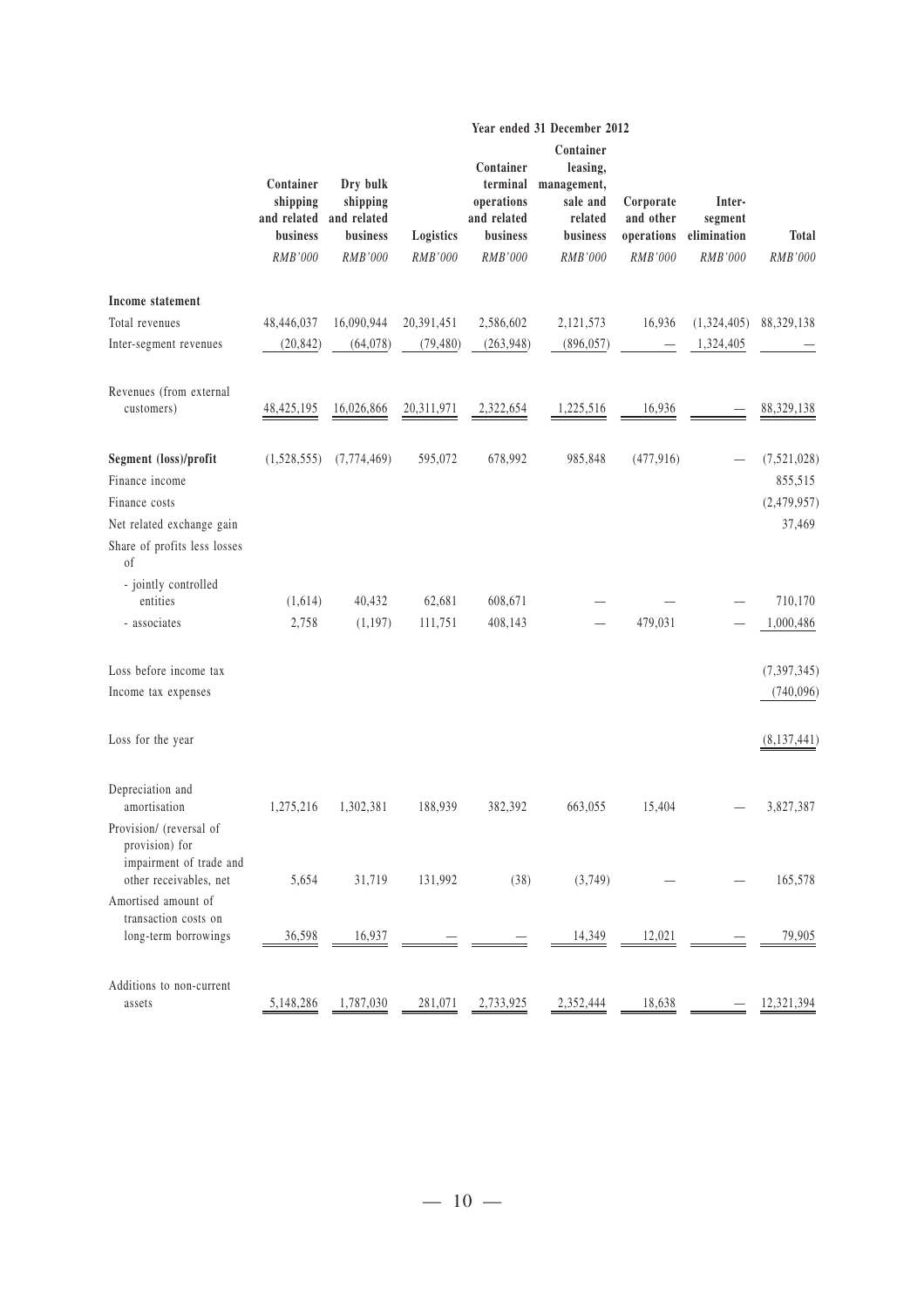|                                                                                                | Container<br>shipping<br>business<br>RMB'000 | Dry bulk<br>shipping<br>and related and related<br>business<br>RMB'000 | Logistics<br>RMB'000 | Container<br>terminal<br>operations<br>and related<br>business<br>RMB'000 | Container<br>leasing,<br>management,<br>sale and<br>related<br>business<br>RMB'000 | Corporate<br>and other<br>operations<br>RMB'000 | Inter-<br>segment<br>elimination<br>RMB'000 | <b>Total</b><br>RMB'000                               |
|------------------------------------------------------------------------------------------------|----------------------------------------------|------------------------------------------------------------------------|----------------------|---------------------------------------------------------------------------|------------------------------------------------------------------------------------|-------------------------------------------------|---------------------------------------------|-------------------------------------------------------|
| Income statement                                                                               |                                              |                                                                        |                      |                                                                           |                                                                                    |                                                 |                                             |                                                       |
| Total revenues                                                                                 | 41,436,683                                   | 23,361,685                                                             | 17,270,621           | 2,138,503                                                                 | 1,785,996                                                                          | 11,827                                          | (1,366,137)                                 | 84,639,178                                            |
| Inter-segment revenues                                                                         | (30,707)                                     | (11, 572)                                                              | (78, 110)            | (391,809)                                                                 | (853,939)                                                                          |                                                 | 1,366,137                                   |                                                       |
| Revenues (from external<br>customers)                                                          | 41,405,976                                   | 23,350,113                                                             | 17,192,511           | 1,746,694                                                                 | 932,057                                                                            | 11,827                                          |                                             | 84,639,178                                            |
| Segment (loss)/profit<br>Finance income<br>Finance costs<br>Net related exchange gain          | (6,358,892)                                  | (5,424,666)                                                            | 626,524              | 492,741                                                                   | 805,801                                                                            | (437, 520)                                      |                                             | (10, 296, 012)<br>916,380<br>(1,733,691)<br>1,199,103 |
| Share of profits less losses<br>of                                                             |                                              |                                                                        |                      |                                                                           |                                                                                    |                                                 |                                             |                                                       |
| - jointly controlled<br>entities                                                               | (7, 954)                                     | 41,012                                                                 | 57,584               | 624,108                                                                   |                                                                                    |                                                 |                                             | 714,750                                               |
| - associates                                                                                   | 4,594                                        | 7,534                                                                  | 87,935               | 384,191                                                                   |                                                                                    | 860,987                                         |                                             | 1,345,241                                             |
| Loss before income tax<br>Income tax expenses                                                  |                                              |                                                                        |                      |                                                                           |                                                                                    |                                                 |                                             | (7,854,229)<br>(1,031,036)                            |
| Loss for the year                                                                              |                                              |                                                                        |                      |                                                                           |                                                                                    |                                                 |                                             | (8,885,265)                                           |
| Depreciation and<br>amortisation                                                               | 1,267,868                                    | 1,241,828                                                              | 160,736              | 325,836                                                                   | 577,448                                                                            | 15,483                                          |                                             | 3,589,199                                             |
| Provision/ (reversal of<br>provision) for<br>impairment of trade and<br>other receivables, net | 68,442                                       | 40,950                                                                 | 10,496               | 22                                                                        | (2,189)                                                                            |                                                 |                                             | 117,721                                               |
| Amortised amount of<br>transaction costs on                                                    |                                              |                                                                        |                      |                                                                           |                                                                                    |                                                 |                                             |                                                       |
| long-term borrowings                                                                           | 35,361                                       | 16,970                                                                 |                      |                                                                           | 6,762                                                                              | 6,908                                           |                                             | 66,001                                                |
| Additions to non-current<br>assets                                                             | 2,024,667                                    | 2,257,828                                                              | 328,199              | 6,023,461                                                                 | 2,806,844                                                                          | 130,888                                         |                                             | 13,571,887                                            |

#### **Year ended 31 December 2011**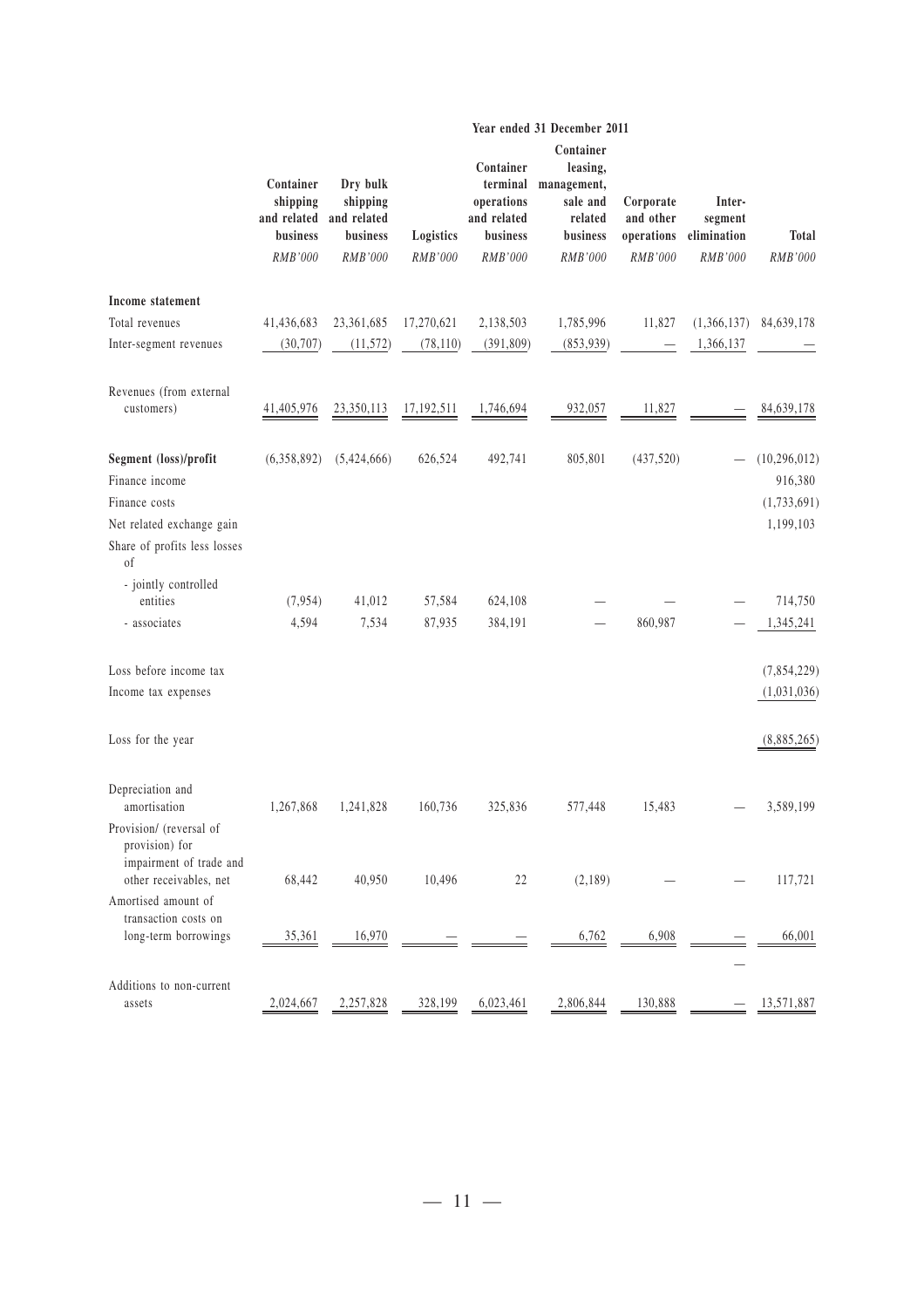|                                                        |                                                                    |                                                            |                      |                                                                           | As at 31 December 2012                                                             |                                                 |                                             |                                |
|--------------------------------------------------------|--------------------------------------------------------------------|------------------------------------------------------------|----------------------|---------------------------------------------------------------------------|------------------------------------------------------------------------------------|-------------------------------------------------|---------------------------------------------|--------------------------------|
|                                                        | Container<br>shipping<br>and related<br>business<br>RMB'000        | Dry bulk<br>shipping<br>and related<br>business<br>RMB'000 | Logistics<br>RMB'000 | Container<br>terminal<br>operations<br>and related<br>business<br>RMB'000 | Container<br>leasing,<br>management,<br>sale and<br>related<br>business<br>RMB'000 | Corporate<br>and other<br>operations<br>RMB'000 | Inter-<br>segment<br>elimination<br>RMB'000 | <b>Total</b><br>RMB'000        |
| <b>Balance sheet</b>                                   |                                                                    |                                                            |                      |                                                                           |                                                                                    |                                                 |                                             |                                |
| <b>Segment</b> assets                                  | 51,066,355                                                         | 44,594,159                                                 | 11,416,717           | 15,587,183                                                                | 13,003,500                                                                         | 34,429,181                                      | $(22,469,094)$ 147,628,001                  |                                |
| Jointly controlled entities                            | 438,751                                                            | 622,840                                                    | 425,699              | 3,768,218                                                                 |                                                                                    |                                                 |                                             | 5,255,508                      |
| Associates                                             | 31,870                                                             | 104,622                                                    | 524,679              | 4,816,188                                                                 |                                                                                    | 5,883,493                                       |                                             | 11,360,852                     |
| Loans to jointly controlled<br>entities and associates |                                                                    |                                                            |                      | 226,146                                                                   |                                                                                    |                                                 |                                             | 226,146                        |
| Available-for-sale financial                           |                                                                    |                                                            |                      |                                                                           |                                                                                    |                                                 |                                             |                                |
| assets<br>Unallocated assets                           | 70,321                                                             | 108,876                                                    | 162,786              | 157,138                                                                   |                                                                                    |                                                 |                                             | 499,121<br>238,281             |
| Total assets                                           |                                                                    |                                                            |                      |                                                                           |                                                                                    |                                                 |                                             | 165,207,909                    |
| Segment liabilities<br>Unallocated liabilities         | 49,037,519                                                         | 35,263,409                                                 | 6,323,066            | 9,901,177                                                                 | 7,142,566                                                                          | 35, 104, 952                                    | $(22,469,094)$ 120,303,595                  | 3,206,793                      |
| Total liabilities                                      |                                                                    |                                                            |                      |                                                                           |                                                                                    |                                                 |                                             | 123,510,388                    |
|                                                        |                                                                    |                                                            |                      |                                                                           | As at 31 December 2011                                                             |                                                 |                                             |                                |
|                                                        |                                                                    |                                                            |                      |                                                                           | Container                                                                          |                                                 |                                             |                                |
|                                                        | Container<br>shipping<br>and related<br>business<br><b>RMB'000</b> | Dry bulk<br>shipping<br>and related<br>business<br>RMB'000 | Logistics<br>RMB'000 | Container<br>terminal<br>operations<br>and related<br>business<br>RMB'000 | leasing,<br>management,<br>sale and<br>related<br>business<br>RMB'000              | Corporate<br>and other<br>operations<br>RMB'000 | Inter-<br>segment<br>elimination<br>RMB'000 | <b>Total</b><br><b>RMB'000</b> |
| <b>Balance</b> sheet                                   |                                                                    |                                                            |                      |                                                                           |                                                                                    |                                                 |                                             |                                |
| <b>Segment</b> assets                                  | 47,792,937                                                         | 51,049,787                                                 | 11,355,964           | 13,897,053                                                                | 10,861,514                                                                         |                                                 | 41,321,058 (36,129,783) 140,148,530         |                                |
| Jointly controlled entities                            | 461,868                                                            | 738,184                                                    | 390,158              | 3,387,996                                                                 |                                                                                    |                                                 |                                             | 4,978,206                      |
| Associates                                             | 30,025                                                             | 109,515                                                    | 458,361              | 4,868,395                                                                 |                                                                                    | 5,698,350                                       |                                             | 11,164,646                     |
| Loans to jointly controlled<br>entities and associates |                                                                    |                                                            |                      | 182,285                                                                   |                                                                                    |                                                 |                                             | 182,285                        |
| Available-for-sale financial                           |                                                                    |                                                            |                      |                                                                           |                                                                                    |                                                 |                                             |                                |
| assets<br>Unallocated assets                           | 58,173                                                             | 144,511                                                    | 171,926              | 107,115                                                                   |                                                                                    |                                                 |                                             | 481,725<br>503,493             |
| Total assets                                           |                                                                    |                                                            |                      |                                                                           |                                                                                    |                                                 |                                             | 157,458,885                    |
| Segment liabilities<br>Unallocated liabilities         | 43,501,724                                                         | 47,988,557                                                 | 6,682,057            | 8,541,381                                                                 | 5,712,511                                                                          |                                                 | 27,581,624 (36,129,783) 103,878,071         | 3,410,361                      |

Total liabilities 107,288,432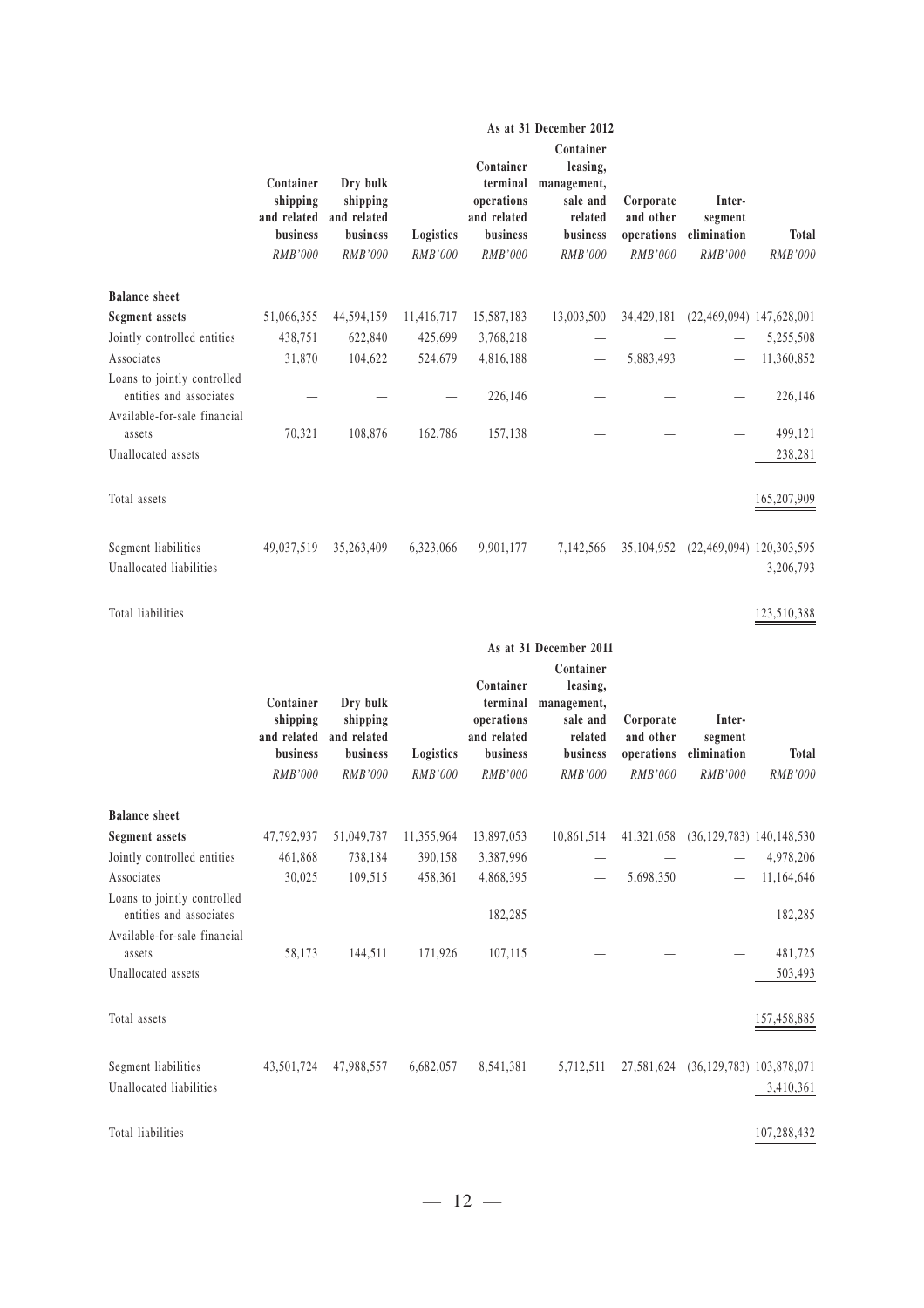#### **Geographical information**

#### (a) Revenues

The Group's businesses are managed on a worldwide basis. The revenues generated from the world's major trade lanes for container shipping business mainly include Trans-Pacific, Asia-Europe, Intra-Asia, PRC coastal, Trans-Atlantic and others which are reported as follows:

| Geographical               | <b>Trade lanes</b>                    |
|----------------------------|---------------------------------------|
| America                    | Trans-Pacific                         |
| Europe                     | Asia-Europe (including Mediterranean) |
| Asia Pacific               | Intra-Asia (including Australia)      |
| China domestic             | PRC coastal                           |
| Other international market | Trans-Atlantic and others             |

The revenues generated from provision of dry bulk shipping business services are classified into international shipping and PRC coastal shipping only.

For the geographical information, freight revenues from container shipping and dry bulk shipping are analysed based on the outbound cargoes or goods transport to each geographical territory.

In respect of logistics, container terminals operations, corporate and other operations, revenues are based on the geographical locations in which the business operations are located.

In respect of container leasing, the movements of containers under operating leases or finance leases are known through reports from the lessees but the Group is not able to control the movements of containers except to the degree that the movements are restricted by the terms of the leases or where safety of the containers is concerned. It is therefore impracticable to present financial information by geographical area and thus the revenues of which are presented as unallocated revenues.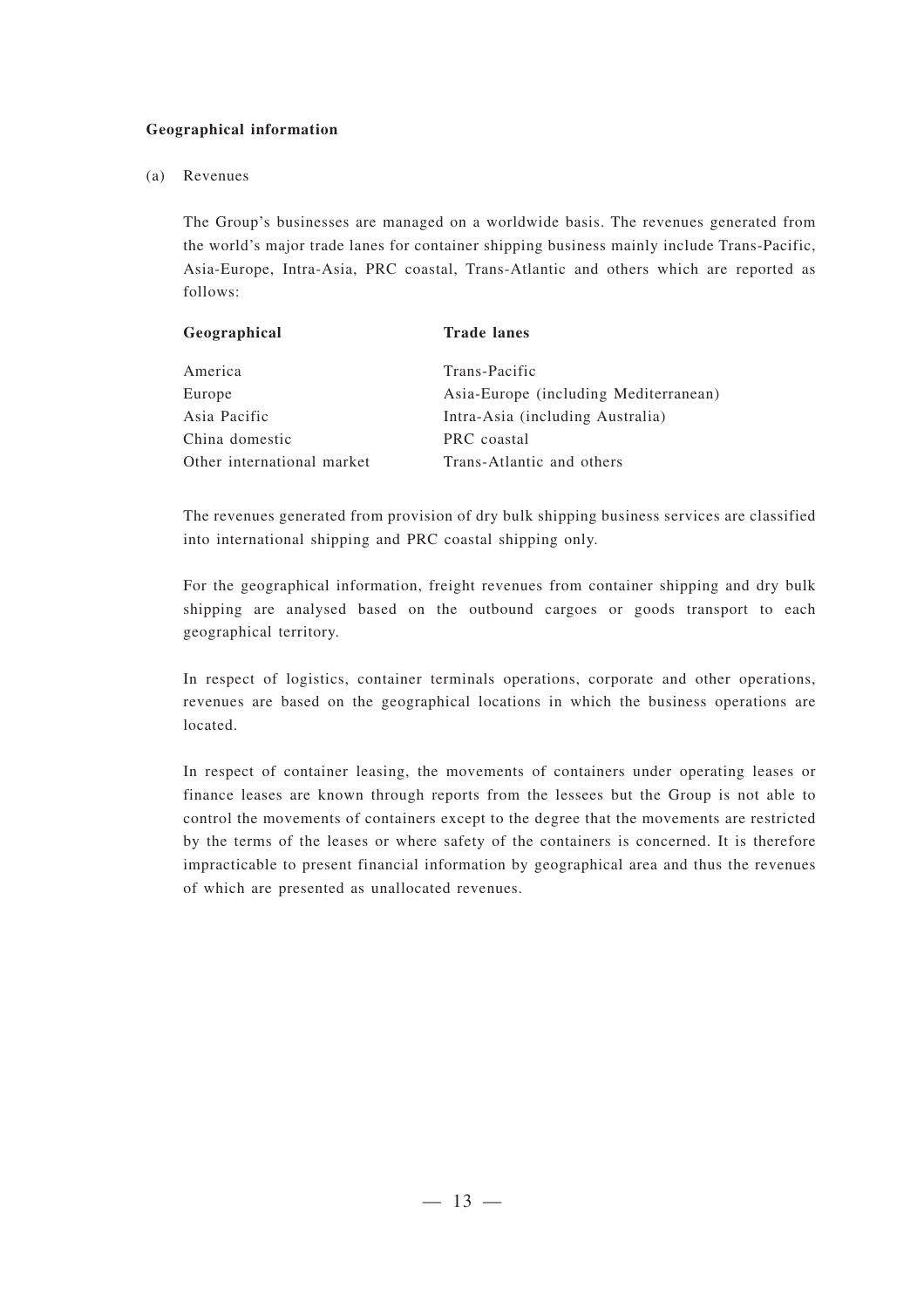|                                                      | 2012           | 2011           |
|------------------------------------------------------|----------------|----------------|
|                                                      | <i>RMB'000</i> | <i>RMB'000</i> |
| Container shipping and related business              |                |                |
| - America                                            | 14,948,551     | 12,283,093     |
| - Europe                                             | 12,309,427     | 9,589,310      |
| - Asia Pacific                                       | 7,594,778      | 6,665,410      |
| - China domestic                                     | 11,866,155     | 11,294,373     |
| - Other international market                         | 1,706,284      | 1,573,790      |
| Dry bulk shipping and related business               |                |                |
| - International shipping                             | 14,200,598     | 21,340,071     |
| - PRC coastal shipping                               | 1,826,268      | 2,010,042      |
| Logistics, container terminal operations and related |                |                |
| business, corporate and other operations             |                |                |
| - Europe                                             | 913,207        | 699,866        |
| - Asia Pacific                                       | 197,298        | 199,058        |
| - China domestic                                     | 21,541,056     | 18,052,108     |
| Unallocated                                          | 1,225,516      | 932,057        |
| Total                                                | 88, 329, 138   | 84,639,178     |

#### (b) Non-current assets

The Group's non-current assets, other than financial instruments and deferred income tax assets ("Geographical Non-Current Assets"), consist of its property, plant and equipment, investment properties, leasehold land and land use rights, intangible assets, jointly controlled entities and associates and other non-current assets (excluding finance lease receivables).

The container vessels, dry bulk vessels and containers (included in property, plant and equipment) are primarily utilised across geographical markets for shipment of cargoes throughout the world. Accordingly, it is impractical to present the locations of the container vessels, dry bulk vessels and containers by geographical areas and thus the container vessels, dry bulk vessels, containers and vessels under construction are presented as unallocated non-current assets.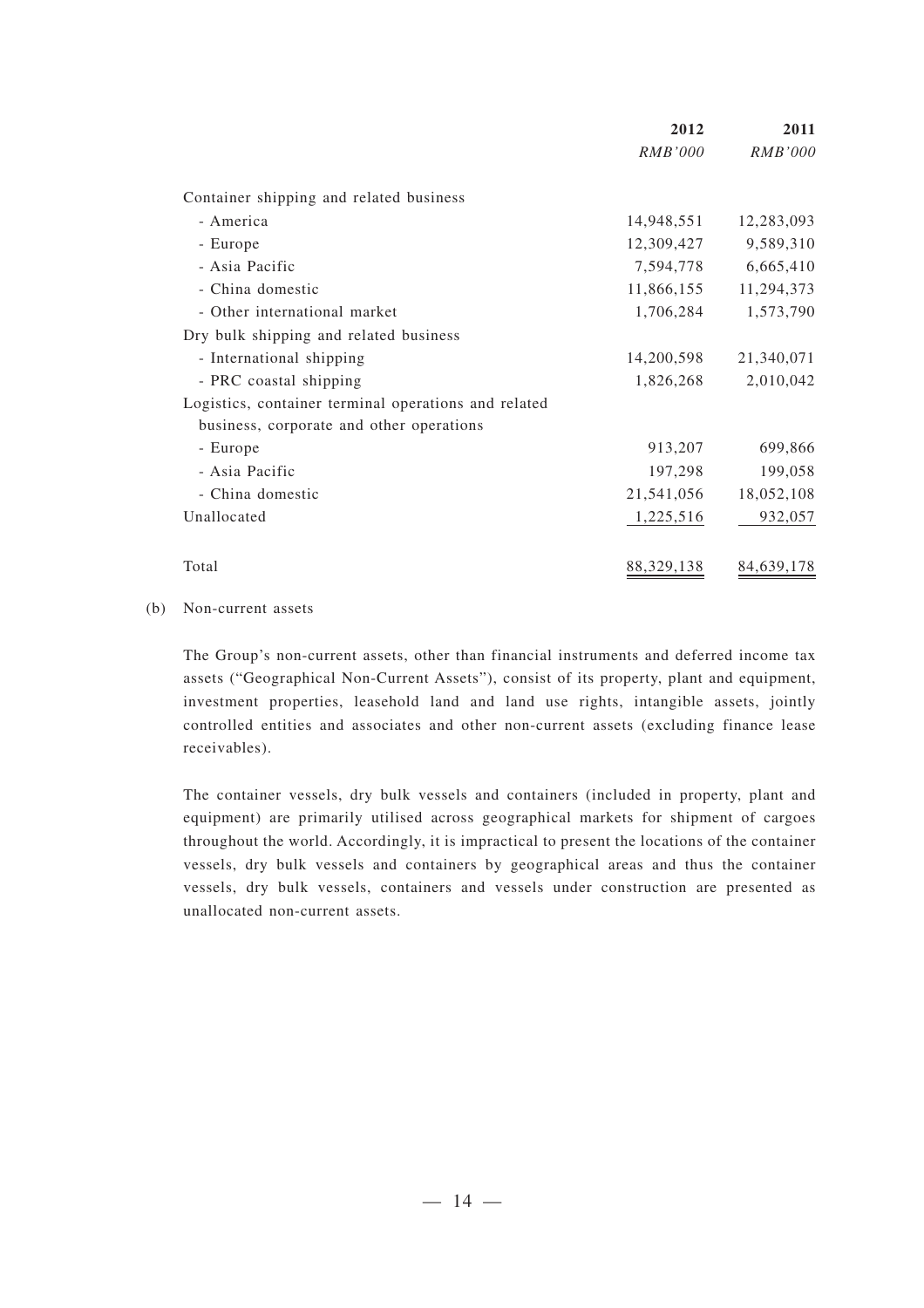In respect of the remaining Geographical Non-Current Assets, they are presented based on the geographical locations in which the business operations/assets are located.

|                    | As at          | As at          |
|--------------------|----------------|----------------|
|                    | 31 December    | 31 December    |
|                    | 2012           | 2011           |
|                    | <i>RMB'000</i> | <i>RMB'000</i> |
| China domestic     | 34, 555, 873   | 32,959,497     |
| Non-China domestic | 3,792,008      | 3,013,998      |
| Unallocated        | 62,621,528     | 56,951,225     |
| Total              | 100,969,409    | 92,924,720     |

#### **4 Other (expenses)/income, net**

|                                                                | 2012           | 2011           |
|----------------------------------------------------------------|----------------|----------------|
|                                                                | <b>RMB'000</b> | <b>RMB'000</b> |
| Dividend income from listed and unlisted investments           | 17,905         | 20,273         |
| Government subsidies                                           | 903,622        | 374,431        |
| Gain/(loss) on disposal of property, plant and equipment, net  |                |                |
| - container vessels                                            | 59,196         | 4,662          |
| - dry bulk vessels                                             | 82,312         | 161,336        |
| - containers                                                   | (2,360)        | (16,317)       |
| - others                                                       | 8,756          | 17,917         |
| Gain on disposal of a subsidiary                               |                | 5              |
| Loss on disposal of available-for-sale financial assets        |                | (464)          |
| Gain on disposal of jointly controlled entities and associates | 13             | 83,202         |
| Gain on release of exchange reserve upon conversion from a     |                |                |
| jointly controlled entity to a subsidiary                      |                | 76,474         |
| Net loss on derivatives at fair value through profit or loss   |                |                |
| - FFA                                                          |                | (4,838)        |
| Reversal of provision for impairment of trade and other        |                |                |
| receivables                                                    | 23,169         | 33,330         |
| Provision for impairment of trade and other receivables        | (188, 747)     | (151, 051)     |
| Net exchange gain/(loss)                                       | 26,940         | (439, 866)     |
| Compensation expense                                           | (1,084,099)    | (416, 191)     |
| Compensation income                                            | 66,300         | 292,637        |
| Donations                                                      | (6,884)        | (11, 355)      |
| Gain on fair value change on share appreciation rights         | 29,064         | 130,452        |
| Others                                                         | (1,399)        | 38,027         |
| Total                                                          | (66, 212)      | 192,664        |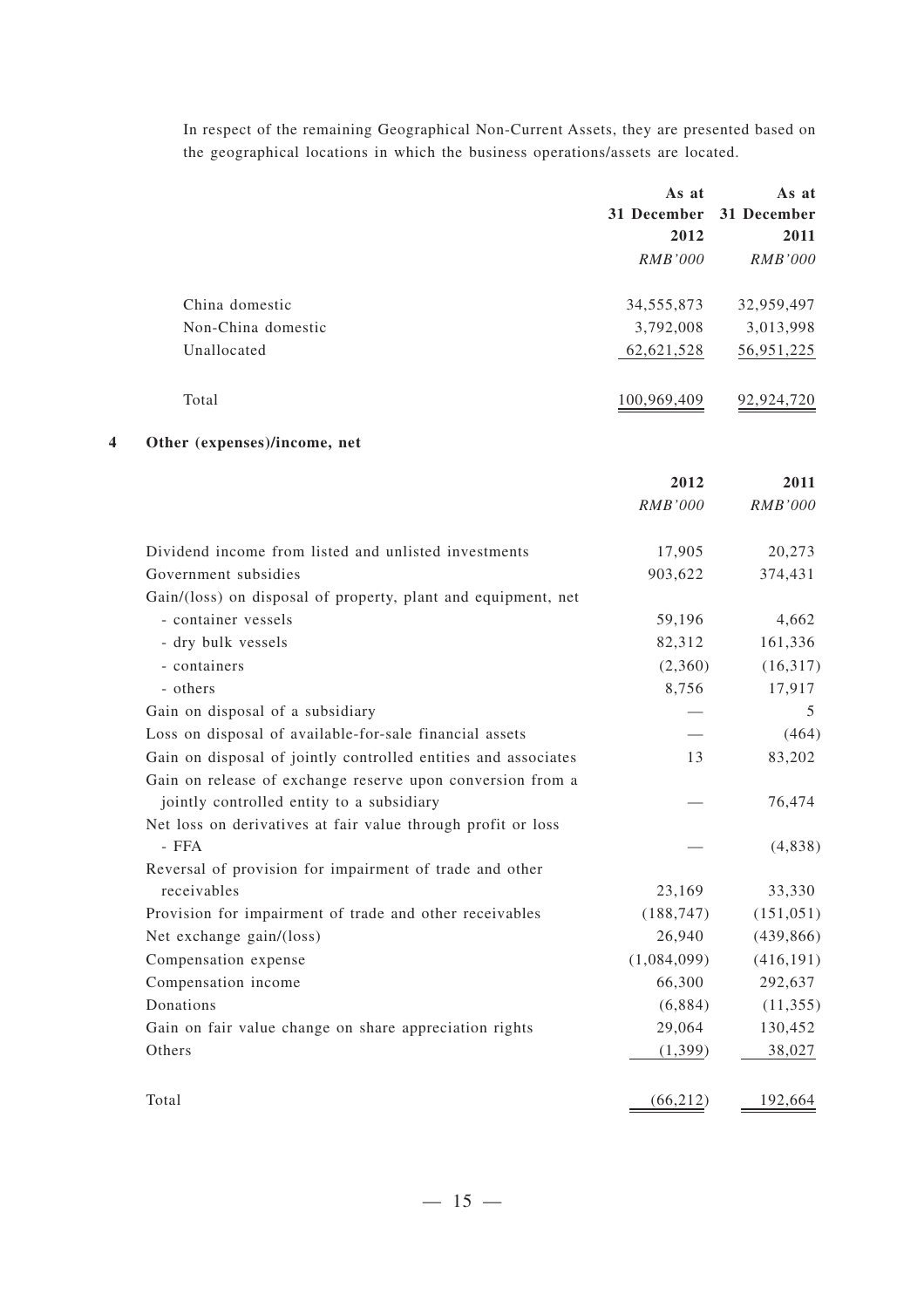#### **5 Expenses by nature**

|                                                | 2012           | 2011       |
|------------------------------------------------|----------------|------------|
|                                                | <b>RMB'000</b> | RMB'000    |
| Cost of services and inventories sold          |                |            |
| Container shipping and dry bulk shipping costs |                |            |
| - Equipment and cargo transportation costs     | 16,824,773     | 15,402,798 |
| - Voyage costs                                 | 22,772,489     | 21,259,071 |
| - Vessel costs                                 | 19,510,819     | 24,877,403 |
| - Provision for onerous contracts for the year | 1,372,227      | 1,426,411  |
| - Others                                       | 834,538        | 834,110    |
| Freight forwarding and shipping agency costs   | 20,144,014     | 19,302,233 |
| Terminal operating and other direct costs      | 1,694,699      | 1,409,379  |
| Cost of inventories sold                       | 6,135,121      | 3,882,304  |
| Container depreciation and other direct costs  | 852,281        | 732,541    |
| Business tax                                   | 405,856        | 460,276    |
| Total                                          | 90,546,817     | 89,586,526 |
| Selling, administrative and general expenses   |                |            |
| Administrative staff costs                     | 3,421,261      | 3,623,067  |
| Depreciation and amortisation                  | 298,256        | 316,098    |
| Rental expense                                 | 203,965        | 193,605    |
| Office expense                                 | 186,781        | 216,511    |
| Transportation and travelling expense          | 187,143        | 201,490    |
| Entertainment expense                          | 227,150        | 228,075    |
| Legal and professional fees                    | 116,910        | 107,345    |
| Auditors' remuneration                         | 48,321         | 49,762     |
| Telecommunication and utilities                | 98,709         | 91,464     |
| Repair and maintenance expense                 | 72,669         | 67,222     |
| Others                                         | 375,972        | 446,689    |
| Total                                          | 5,237,137      | 5,541,328  |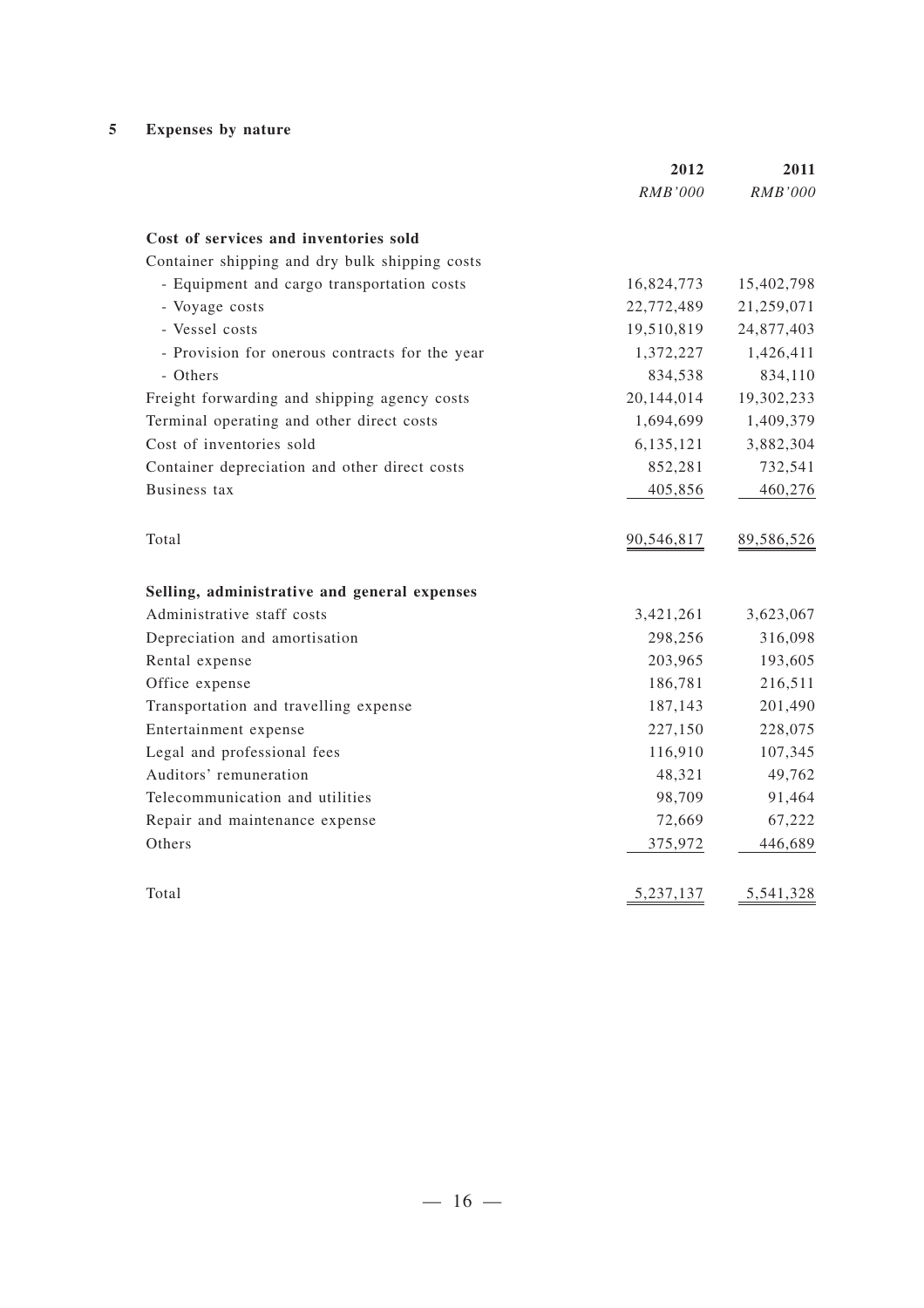#### **6 Finance income and costs**

|                                                                   | 2012<br><b>RMB'000</b> | 2011<br>RMB'000      |
|-------------------------------------------------------------------|------------------------|----------------------|
| Finance income                                                    |                        |                      |
| Interest income from:                                             |                        |                      |
| - deposits with COSCO Finance                                     | 318,102                | 161,165              |
| - loans to a jointly controlled entity and an associate           | 9,287                  | 9,552                |
| - banks                                                           | 528,126                | 745,663              |
|                                                                   | 855,515                | 916,380              |
| Finance costs                                                     |                        |                      |
| Interest expenses on:                                             |                        |                      |
| - bank loans                                                      | (1,487,344)            | (981, 730)           |
| - other loans wholly repayable within five years                  | (44, 682)              | (21, 464)            |
| - loans with COSCO Finance                                        | (8,229)                | (5,578)              |
| - finance lease obligations                                       | (8,216)                | (9,353)              |
| - notes                                                           | (875, 391)             | (672, 267)           |
| Fair value loss on derivative financial instruments               | (33,979)               | (36,063)             |
| Fair value adjustment of notes attributable to interest rate risk | 17,674                 | 39,724               |
|                                                                   | (16,305)               | 3,661                |
|                                                                   | (2,440,167)            | (1,686,731)          |
| Amortised amount of transaction costs on long-term<br>borrowings  |                        |                      |
| Amortised amount of discount on issue of notes                    | (79, 905)<br>(953)     | (66,001)             |
| Other incidental borrowing costs and charges                      | (79, 846)              | (1,028)<br>(69, 157) |
| Less: amount capitalised in construction in progress              | 120,914                | 89,226               |
|                                                                   |                        |                      |
|                                                                   | (2,479,957)            | (1,733,691)          |
| Net related exchange gain                                         | 37,469                 | 1,199,103            |
| Net finance (costs) / income                                      | (1, 586, 973)          | 381,792              |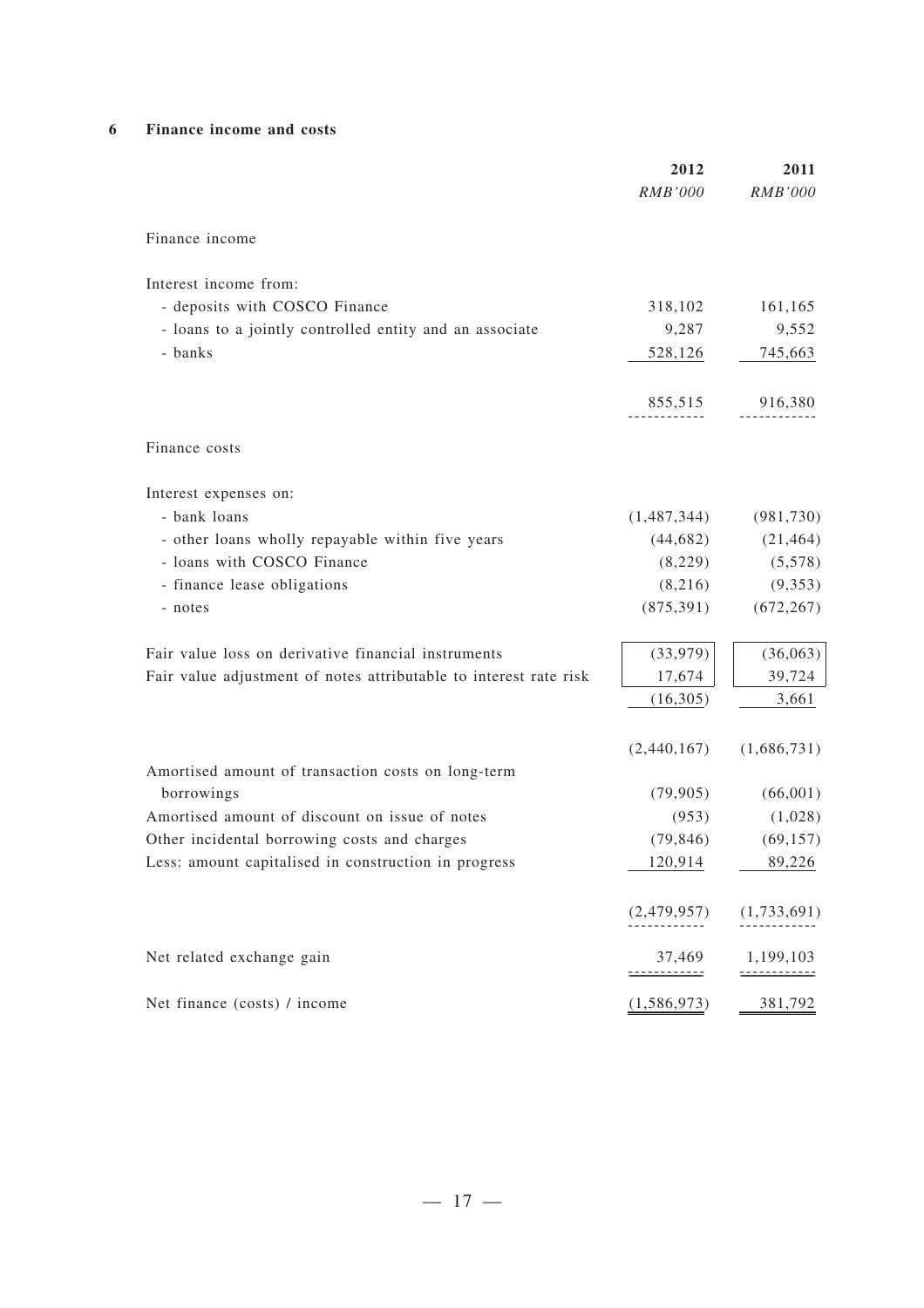#### **7**

#### Income tax expenses

|                                | 2012           | 2011           |
|--------------------------------|----------------|----------------|
|                                | <i>RMB'000</i> | <b>RMB'000</b> |
| Current income tax (note)      |                |                |
| - PRC enterprise income tax    | 444,623        | 384,135        |
| - Hong Kong profits tax        | 4,922          | 4,405          |
| - Overseas taxation            | 93,330         | 74,431         |
| Under provision in prior years | 3,322          | 1,675          |
|                                | 546,197        | 464,646        |
| Deferred income tax            | 193,899        | 566,390        |
|                                | 740,096        | 1,031,036      |

#### *Note:*

Taxation has been provided at the appropriate rate of taxation prevailing in the countries in which the Group operates. These rates range from 12.5% to 46% (2011: 12% to 46%).

The statutory rate for PRC enterprise income tax is 25% and certain PRC companies enjoy preferential tax treatment with the reduced rates ranging from 12.5% to 25% (2011: 12% to 24%).

Hong Kong profits tax has been provided at the rate of 16.5% (2011: 16.5%) on the estimated assessable profits derived from or arising in Hong Kong for the year.

#### **8 Dividends**

The Board of Directors did not recommend the payment of interim or final dividend for the year ended 31 December 2012 and the year ended 31 December 2011.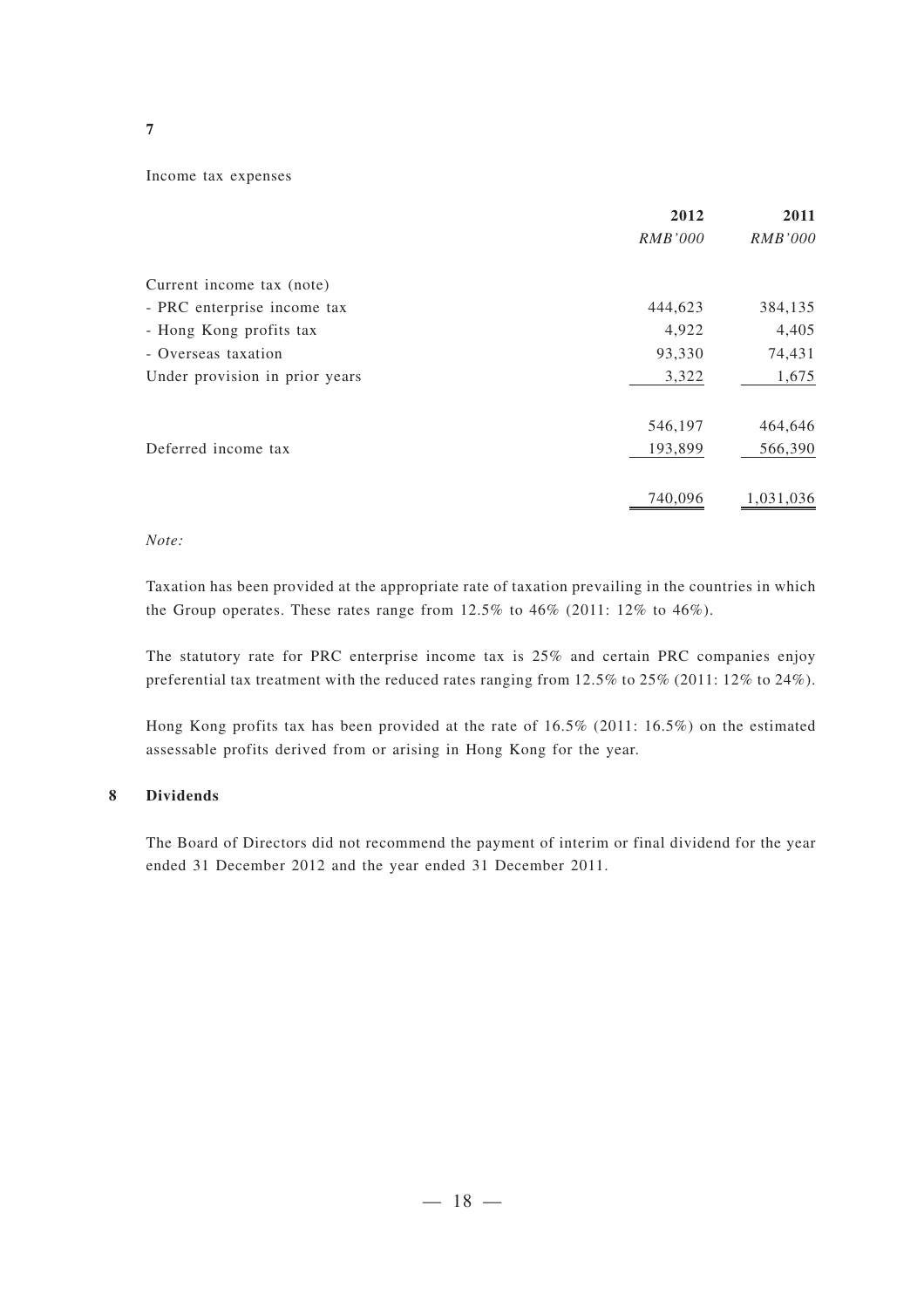#### **9 Loss per share**

(a) Basic

Basic loss per share is calculated by dividing the loss attributable to equity holders of the Company by the number of ordinary shares in issue during the year.

|                                                    | 2012     | 2011                                 |
|----------------------------------------------------|----------|--------------------------------------|
| Loss attributable to equity holders of the Company |          |                                      |
| (RMB)                                              |          | $(9,559,164,000)$ $(10,495,295,000)$ |
| Number of ordinary shares in issue                 |          | 10,216,274,357 10,216,274,357        |
| Basic loss per share (RMB)                         | (0.9357) | (1.0273)                             |

#### (b) Diluted

Diluted loss per share is calculated based on the loss attributable to equity holders of the Company after adjusting the effect for assumed issuance of shares on exercise of share options of a subsidiary and the number of ordinary shares in issue during the year.

|                                                    | 2012     | 2011                                 |
|----------------------------------------------------|----------|--------------------------------------|
| Loss attributable to equity holders of the Company |          |                                      |
| (RMB)                                              |          | $(9,559,164,000)$ $(10,495,295,000)$ |
| Adjustment on the effect of dilution               | (66,318) | (210,675)                            |
|                                                    |          | $(9,559,230,318)$ $(10,495,505,675)$ |
| Number of ordinary shares in issue.                |          | 10,216,274,357 10,216,274,357        |
| Diluted loss per share (RMB)                       | (0.9357) | (1.0273)                             |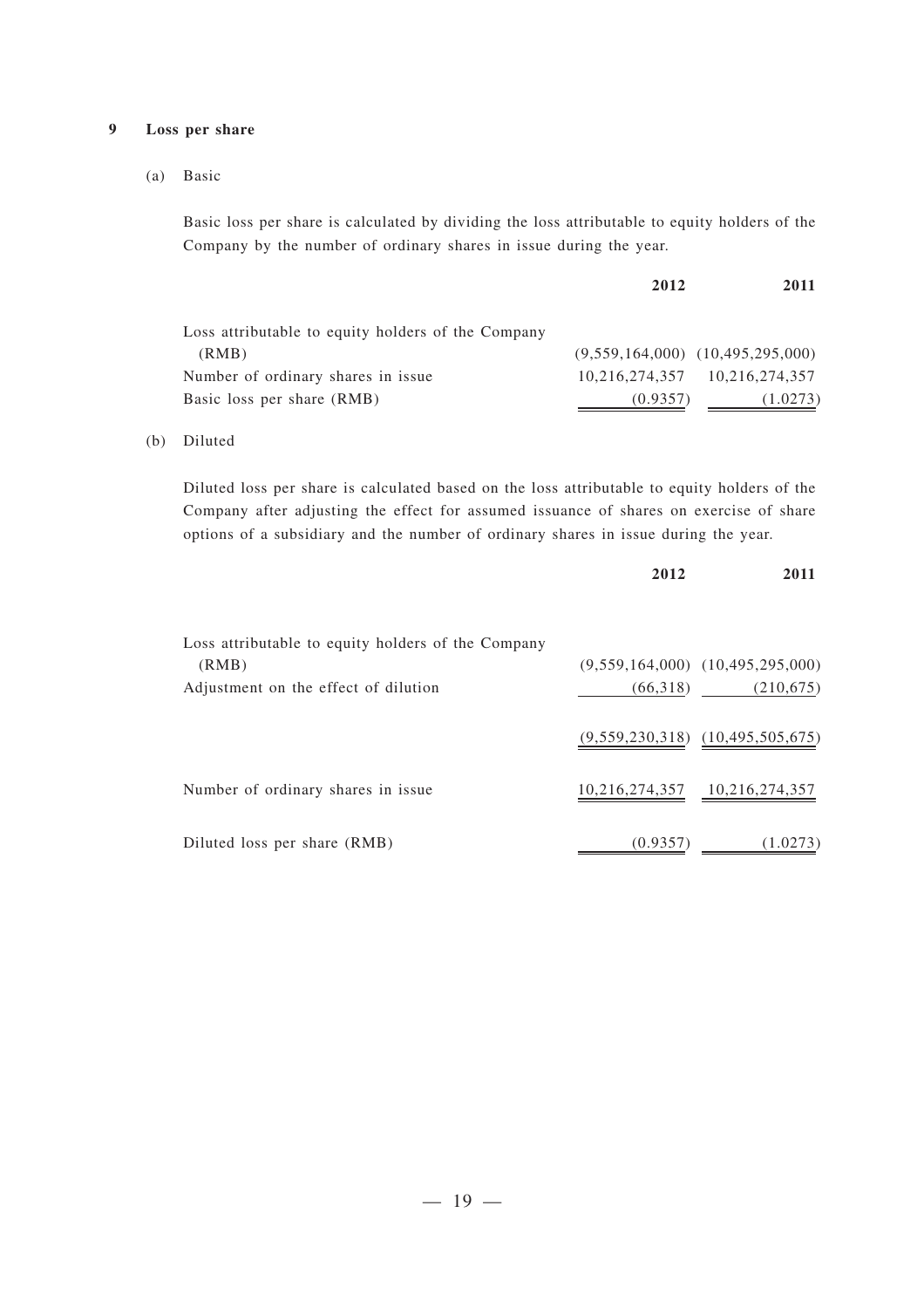#### **10 Trade and other receivables**

| Group          |                      |
|----------------|----------------------|
| 2012           | 2011                 |
| <b>RMB'000</b> | RMB'000              |
|                |                      |
| 8,469,497      | 5,749,772            |
| 135,775        | 111,897              |
| 24,081         | 27,245               |
| 9,858          | 14,289               |
| 51,196         | 49,463               |
|                |                      |
|                | 5,952,666            |
|                | 361,280              |
| 8,950,779      | 6,313,946            |
|                |                      |
| 3,780,505      | 4,473,429            |
| 325,705        | 286,287              |
|                |                      |
| 250,071        | 402,109              |
| 105,834        | 259,687              |
| 137,356        | 149,385              |
| 4,599,471      | 5,570,897            |
| 13,298         | 14,072               |
| -----------    |                      |
| 13,563,548     | 11,898,915           |
|                | 8,690,407<br>260,372 |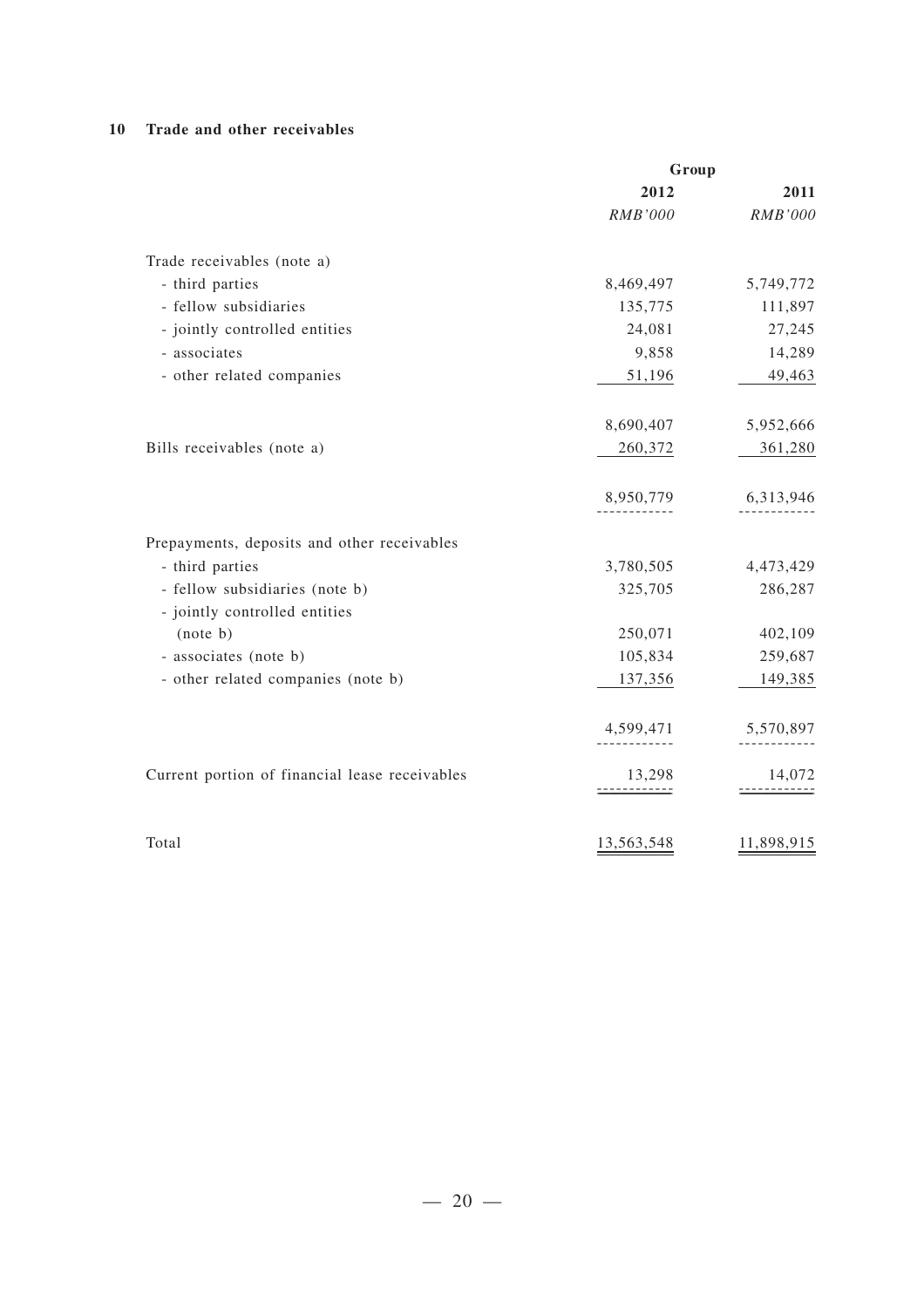#### *Notes:*

(a) Trading balances with related parties are unsecured, interest free and have similar credit periods as third party customers. The normal credit period granted to the trade receivables of the Group is generally within 90 days. Trade receivables primarily consisted of shipping and logistics business receivables. As at 31 December 2012, the ageing analysis of trade and bills receivables is as follows:

|                                    | 2012       | 2011                |
|------------------------------------|------------|---------------------|
|                                    | RMB'000    | RMB'000             |
| 1-3 months                         | 8,642,215  | 5,907,524           |
| 4-6 months                         | 358,783    | 321,360             |
| 7-12 months                        | 86,723     | 66,673              |
| Over 1 year                        | 158,431    | 176,945             |
| Trade and bills receivables, gross |            | 9,246,152 6,472,502 |
| Less: impairment of                |            |                     |
| 1-3 months                         | (162, 936) | (29,700)            |
| 4-6 months                         | (2,521)    | (1,877)             |
| 7-12 months                        | (8,922)    | (9,229)             |
| Over 1 year                        | (120, 994) | (117,750)           |
| Provision for impairment           | (295, 373) | (158, 556)          |
|                                    | 8,950,779  | 6,313,946           |

(b) The amounts due from related companies are unsecured, interest-free and have no fixed terms of repayment.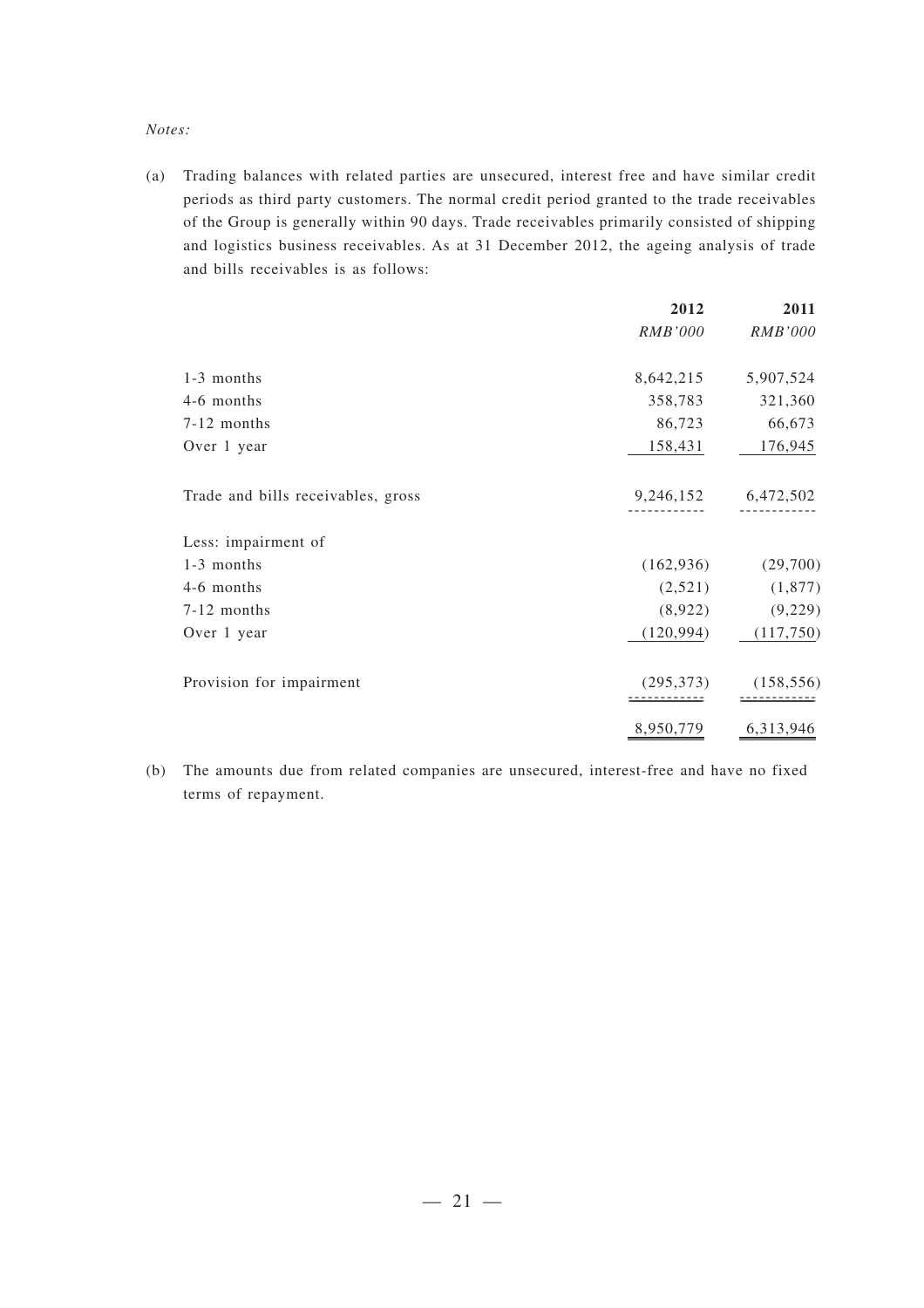#### **11 Trade and other payables**

|                                             | Group                     |                                 |
|---------------------------------------------|---------------------------|---------------------------------|
|                                             | 2012                      | 2011                            |
|                                             | RMB'000                   | RMB'000                         |
| Trade payables (note a)                     |                           |                                 |
| - third parties                             | 6,632,112                 | 5,751,287                       |
| - fellow subsidiaries                       | 1,320,173                 | 1,351,055                       |
| - jointly controlled entities               | 177,520                   | 120,686                         |
| - associates                                | 3,587                     | 4,105                           |
| - other related companies                   | 13,751                    | 29,183                          |
|                                             |                           |                                 |
|                                             | 8,147,143                 | 7,256,316                       |
| Bills payables (note a)                     | 1,741,482                 | 1,382,349                       |
|                                             | 9,888,625                 | 8,638,665                       |
| Advances from customers                     | 2,011,647                 | 3,332,678                       |
| Other payables and accruals                 | 11,106,742                | 11,110,346                      |
| Construction payable to fellow subsidiaries | 89,357                    | 269,174                         |
| Due to related companies (note b)           |                           |                                 |
| - COSCO                                     |                           | 2,379                           |
| - fellow subsidiaries                       | 181,843                   | 116,776                         |
| - jointly controlled entities               | 217,636                   | 213,457                         |
| - associates                                | 22,828                    | 34,794                          |
| - other related companies                   | 694,655                   | 80,656                          |
|                                             | 1,116,962<br>------------ | 448,062<br><u>---------</u> --- |
| Total                                       | 24, 213, 333              | 23,798,925                      |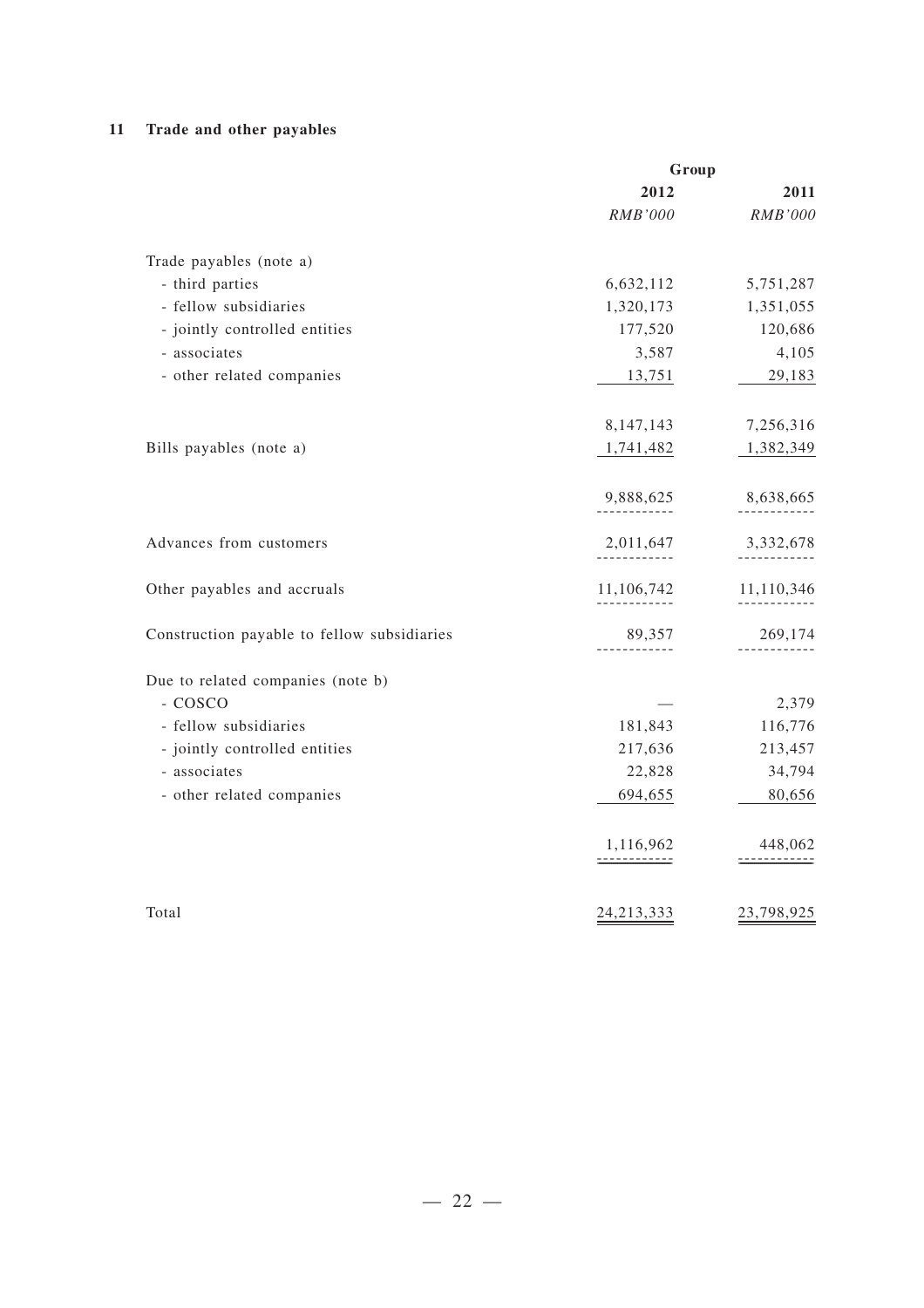*Notes:*

(a) As at 31 December 2012, the ageing analysis of trade and bills payables is as follows:

|               | 2012           | 2011           |
|---------------|----------------|----------------|
|               | <i>RMB'000</i> | <i>RMB'000</i> |
| 1-6 months    | 9,317,094      | 8,070,837      |
| $7-12$ months | 190,083        | 184,927        |
| $1-2$ years   | 201,247        | 187,808        |
| 2-3 years     | 69,723         | 122,289        |
| Above 3 years | 110,478        | 72,804         |
|               | 9,888,625      | 8,638,665      |

Trade balances with related companies are unsecured, interest free and have similar terms of repayment as those of third party suppliers.

(b) The amounts due to related companies are unsecured and interest free and have no fixed term of repayment.

#### **12 Significant subsequent events**

- (a) On 31 January 2013, COSCO Pacific Finance (2013) Company Limited, a wholly owned subsidiary of COSCO Pacific, issued the notes with principal amount of US\$300,000,000 (equivalent to approximately RMB1,883,850,000). The notes are guaranteed by COSCO Pacific, carry a fixed interest yield of 4.375% per annum and will mature in 2023. The net proceeds from the issuance of the notes will be used primarily for the capital investment for the expansion of the Group's terminal and container leasing business, the repayment of the Group's existing indebtedness and general corporate purposes.
- (b) The Company announced the proposed disposal of 100% equity interests (the "Proposed Disposal") in COSCO Logistics Co., Ltd by the Company to COSCO on 11 March 2013 and 27 March 2013. The Proposed Disposal is subject to Shareholders' approval on the Extraordinary General Meeting of the Company on 26 April 2013.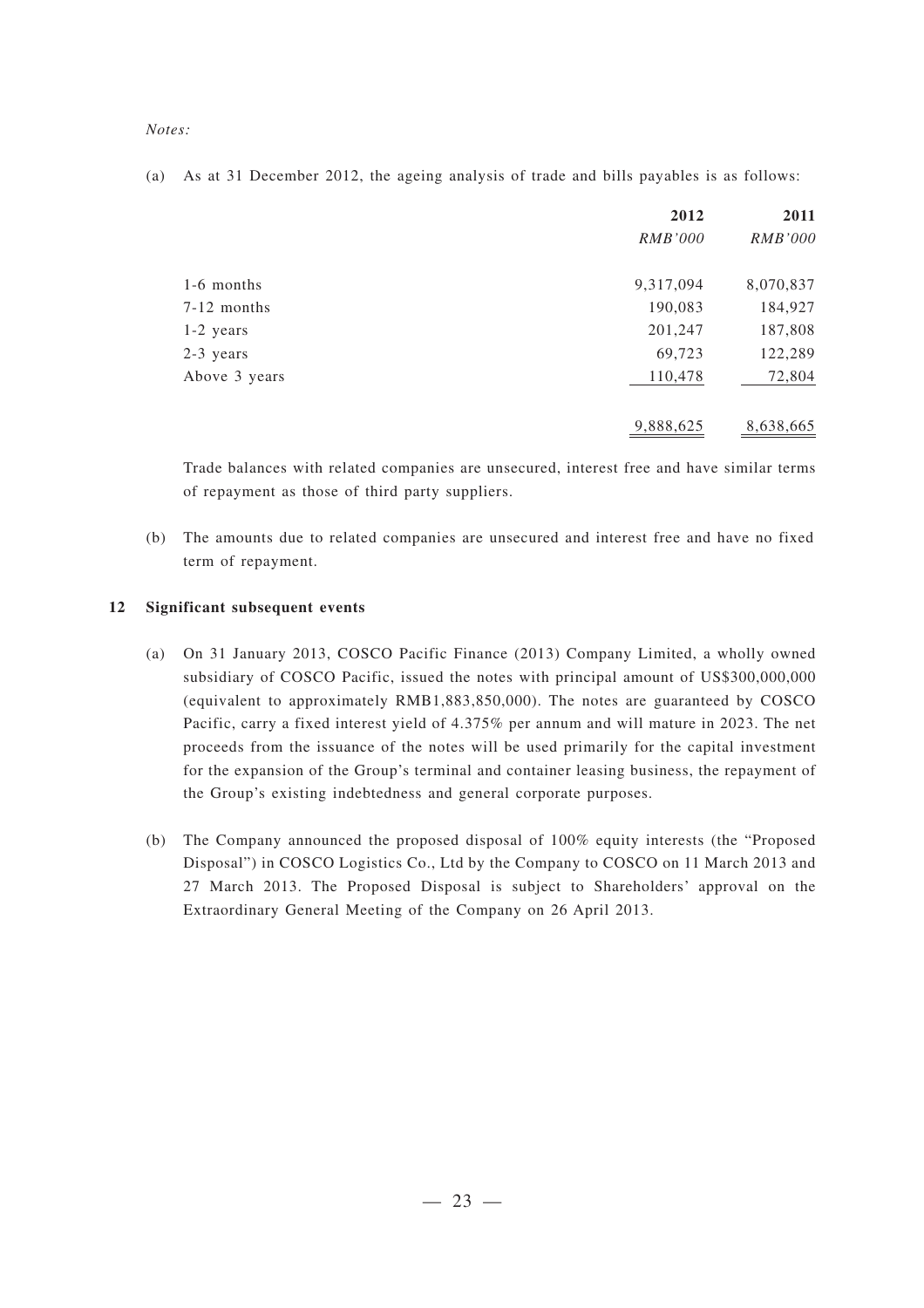#### **13 Contingent liabilities**

During the year, the Group was involved in a number of claims and lawsuits, including but not limited to, the claims and lawsuits arising from loss of goods in certain of its logistics business, damage to vessels during transportation, damage to goods, delay in delivery, collision of vessels, early termination of vessel chartering contracts and non-payment of fees of Piraeus Container Terminal.

As at 31 December 2012, the Group is unable to ascertain the likelihood and amounts of the above mentioned claims. However, based on advice of legal counsel and/or information available to the Group, the Directors are of the opinion that the related claims amounts should not be material to the Group's consolidated financial statements for the year ended 31 December 2012.

*The financial figures above in respect of the announcement of the Group's annual results for the year ended 31 December 2012 (the "Announcement") have been agreed by the Company's international auditor, PricewaterhouseCoopers, to the amounts set out in the Group's consolidated financial statements for the year ended 31 December 2012. The work performed by PricewaterhouseCoopers in this respect did not constitute an assurance engagement in accordance with Hong Kong Standards on Auditing, Hong Kong Standards on Review Engagements or Hong Kong Standards on Assurance Engagements issued by the HKICPA and consequently no assurance has been expressed by PricewaterhouseCoopers on the Announcement.*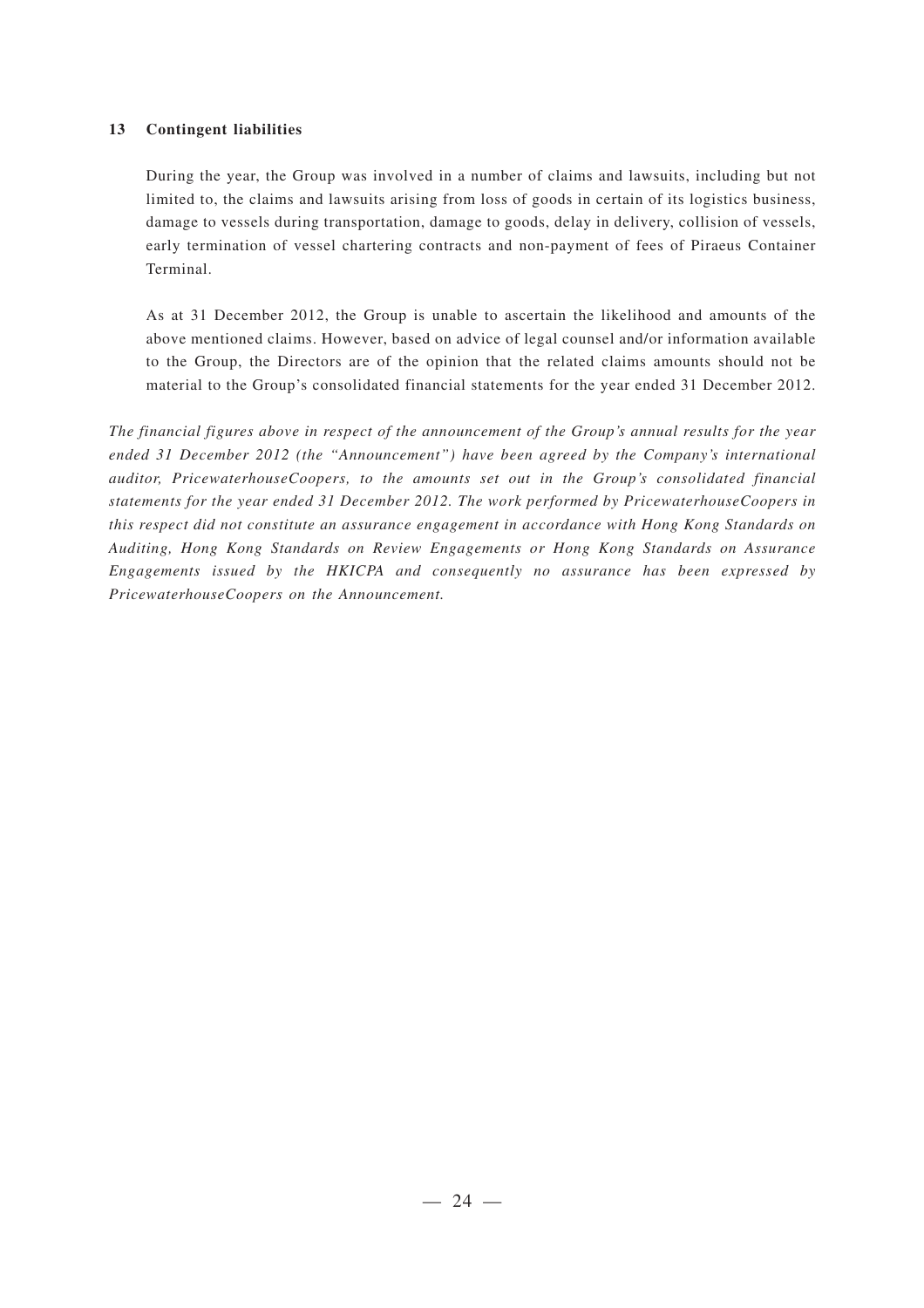## **MANAGEMENT DISCUSSION AND ANALYSIS**

## **I. Discussion and Analysis of the Board Regarding the Operation of the Company During the Reporting period**

2012 was a challenging year for China COSCO. The international shipping market remained over-supplied. The Company implemented measures to boost incomes and reduce expenses, such as reforming marketing system, strengthening coordination among internal departments, centralizing procurement and enhancing benchmarking management. The above measures have yet to be proven successful. We are disappointed to record a significant loss in 2012 as a result of oversupply in the market, low freight rate, high cost and imbalanced fleet composition.

In 2012, the Group's revenue was RMB88,329,138,000, representing an increase of 4.4% as compared with the corresponding period last year, and the profit attributable to equity holders of the parent company amounted to RMB-9,559,164,000, while that of the corresponding period last year was RMB-10,495,295,000.

#### **(I) Analysis of major businesses**

## **1. Table of movement analysis for the related items in the consolidated income statement and cash flow statement**

*Unit: RMB'000*

|                                       |                | Corresponding     |         |
|---------------------------------------|----------------|-------------------|---------|
|                                       | <b>Current</b> | period of         |         |
| <b>Items</b>                          | period         | last year Changes |         |
|                                       |                |                   | $(\%)$  |
| Revenues                              | 88, 329, 138   | 84,639,178        | 4.4     |
| Cost of services and inventories sold | (90, 546, 817) | (89, 586, 526)    | 1.1     |
| Selling, administrative and general   |                |                   |         |
| expenses                              | (5, 237, 137)  | (5,541,328)       | $-5.5$  |
| Finance income                        | 855,515        | 916,380           | $-6.6$  |
| Finance costs                         | (2,479,957)    | (1,733,691)       | 43.0    |
| Net related exchange gain             | 37,469         | 1,199,103         | $-96.9$ |
| Net cash used in operating activities | (5,206,347)    | (4,875,968)       | 6.8     |
| Net cash used in investing activities | (9, 281, 711)  | (5,695,800)       | 63.0    |
| Net cash generated from financing     |                |                   |         |
| activities                            | 13,855,783     | 11,706,955        | 18.4    |
| R&D expenses                          | 35,913         | 26,819            | 33.9    |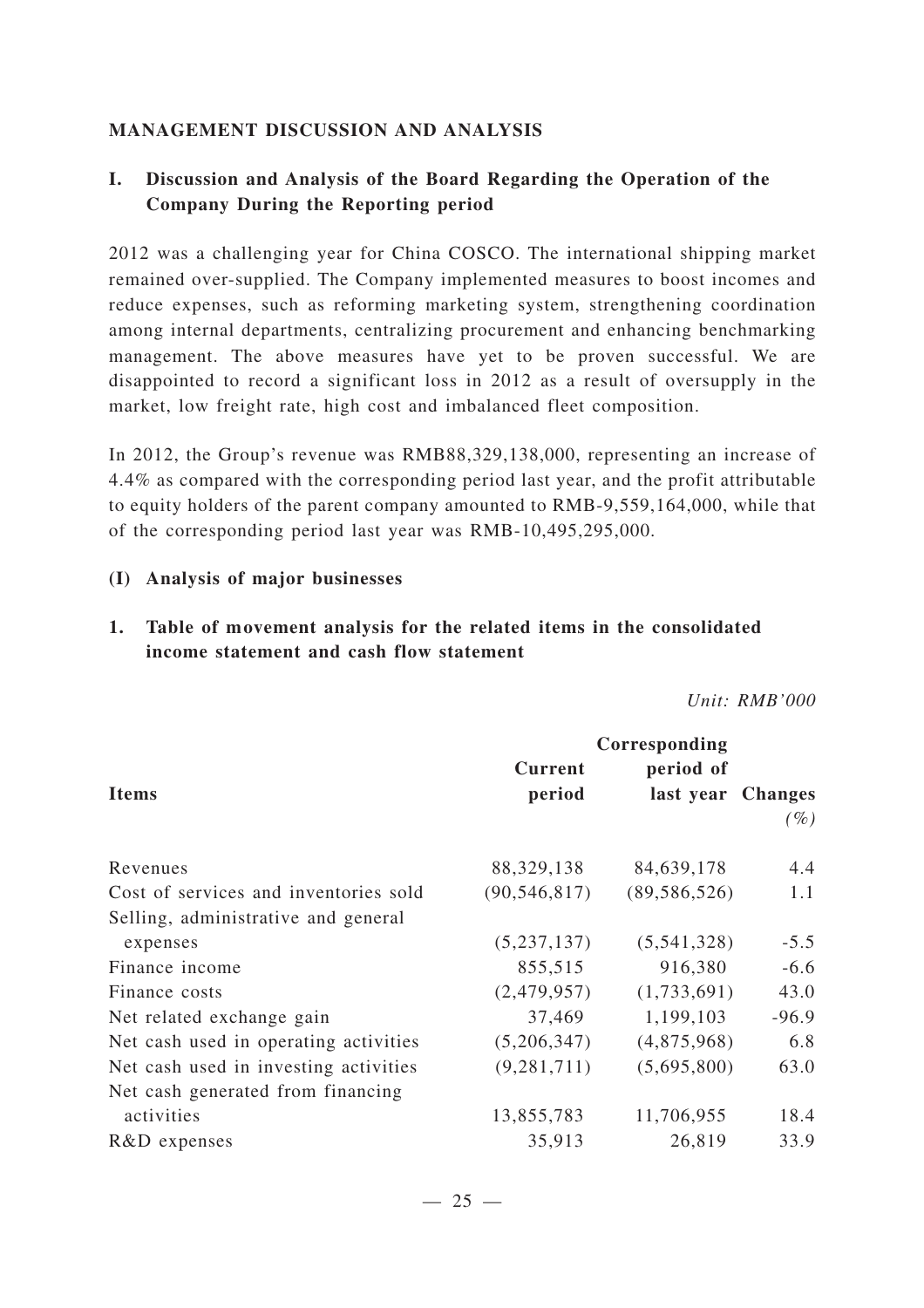## **2. Revenues**

### **(1) Analysis of reasons for the changes in revenues**

The amounts set out in the following financial analysis and descriptions in the Directors' Report are in RMB unless otherwise specified.

In 2012, the Group's operating revenue amounted to RMB88,329,138,000, representing an increase of RMB3,689,960,000 or 4.4% as compared to RMB84,639,178,000 in the corresponding period of the previous year. Among which:

## **Container shipping**

Revenue from container shipping and related business amounted to RMB48,425,195,000, representing an increase of RMB7,019,219,000, or 17.0%, as compared to the corresponding period of the previous year. In 2012, container shipping volume amounted to 8,016,241 TEUs, representing an increase of 16.0% as compared to the corresponding period of the previous year. Average container freight rate amounted to RMB5,003.30 per TEU, representing an increase of 4.2% as compared to the corresponding period of the previous year. The increase in revenue from container shipping and related business was attributable to the increase in capacity and average freight rate. Higher capacity and average freight rate of Asia-Europe and trans-Pacific routes as compared to the corresponding period of the previous year boosted the increase in their revenue by 30.7% and 21.5%, respectively.

As at 31 December 2012, 14 new container vessels were delivered for operation with an aggregate capacity of 94,986 TEUs. As at 31 December 2012, the Group operated 174 container vessels with a total capacity of 756,979 TEUs. Excluding the chartered-out capacity, the shipping capacity operated by the Group increased by 13.3% as compared to last year. There was no new vessel order placed in 2012.

As at 31 December 2012, the Group had 18 container vessel orders, representing a total of 149,330 TEUs.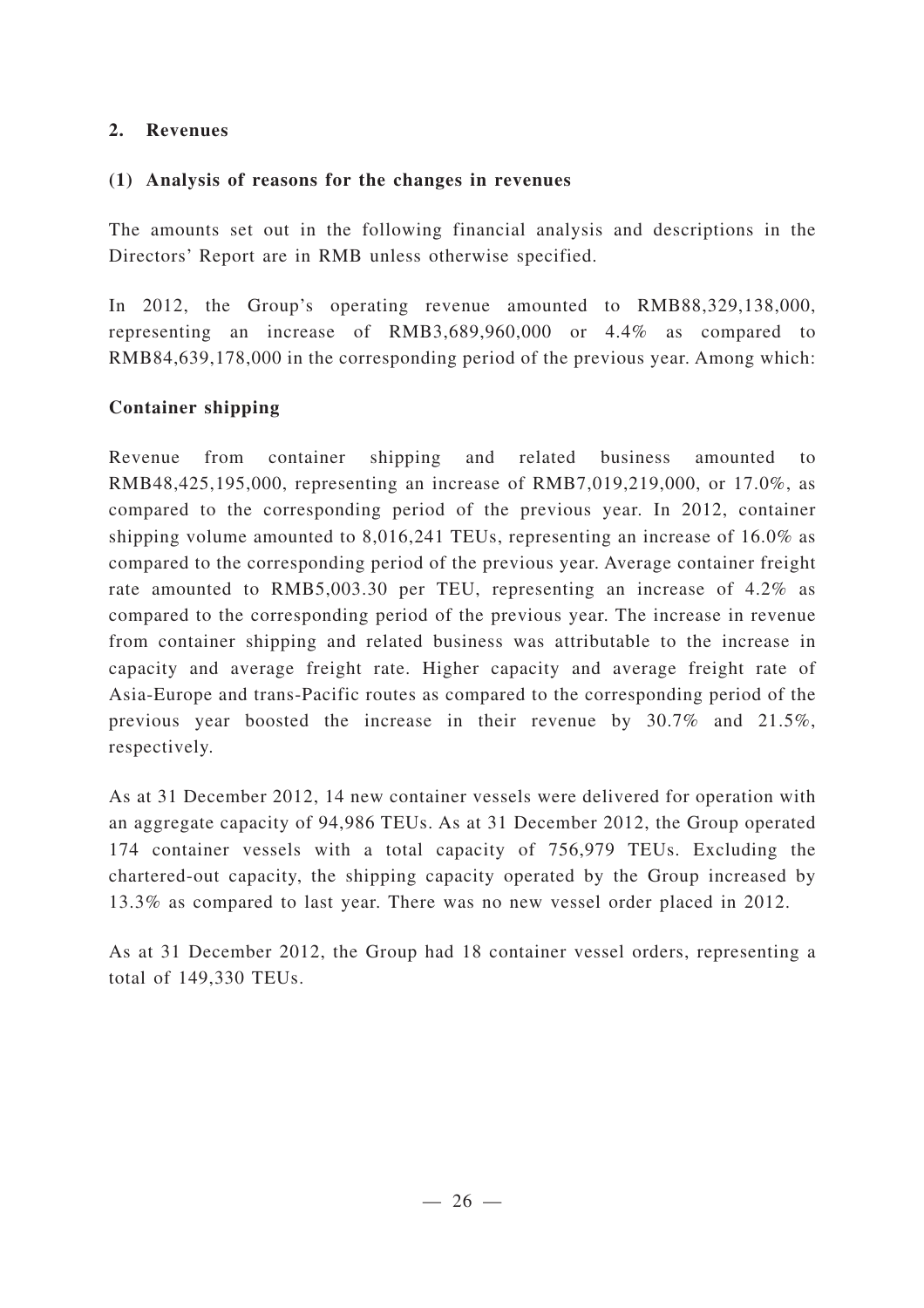# **Shipping volumes by routes**

| <b>Routes</b>                            | Year ended 31 December |           |                |  |
|------------------------------------------|------------------------|-----------|----------------|--|
|                                          | 2012                   | 2011      | <b>Changes</b> |  |
|                                          | (TEUs)                 | (TEUs)    | $(\%)$         |  |
| Trans-Pacific                            | 1,761,817              | 1,604,708 | 9.8            |  |
| Asia-Europe (including the Mediterranean |                        |           |                |  |
| region)                                  | 1,792,021              | 1,475,582 | 21.4           |  |
| Intra-Asia (including Australia)         | 1,984,118              | 1,712,177 | 15.9           |  |
| Other international (including)          |                        |           |                |  |
| Trans-Atlantic routes)                   | 322,332                | 269,798   | 19.5           |  |
| <b>PRC</b>                               | 2,155,953              | 1,847,776 | 16.7           |  |
| Total                                    | 8,016,241              | 6,910,041 | 16.0           |  |

# **Revenues by routes (RMB)**

| <b>Routes</b>                            | Year ended 31 December |                         |                |  |
|------------------------------------------|------------------------|-------------------------|----------------|--|
|                                          | 2012                   | 2011                    | <b>Changes</b> |  |
|                                          |                        | $(RMB'000)$ $(RMB'000)$ | $(\%)$         |  |
| Trans-Pacific                            |                        | 14,863,446 12,229,736   | 21.5           |  |
| Asia-Europe (including the Mediterranean |                        |                         |                |  |
| region)                                  | 12,066,778             | 9,229,445               | 30.7           |  |
| Intra-Asia (including Australia)         | 7,318,189              | 6,401,974               | 14.3           |  |
| Other international (including           |                        |                         |                |  |
| Trans-Atlantic routes)                   | 1,700,576              | 1,566,446               | 8.6            |  |
| <b>PRC</b>                               |                        | 4, 158, 679 3, 751, 478 | 10.9           |  |
| Subtotal                                 | 40,107,668             | 33,179,079              | 20.9           |  |
| Chartering                               | 284,550                | 343,298                 | $-17.1$        |  |
| Related business                         |                        | 8,032,977 7,883,599     | 1.9            |  |
| Total                                    | 48,425,195             | 41,405,976              | 17.0           |  |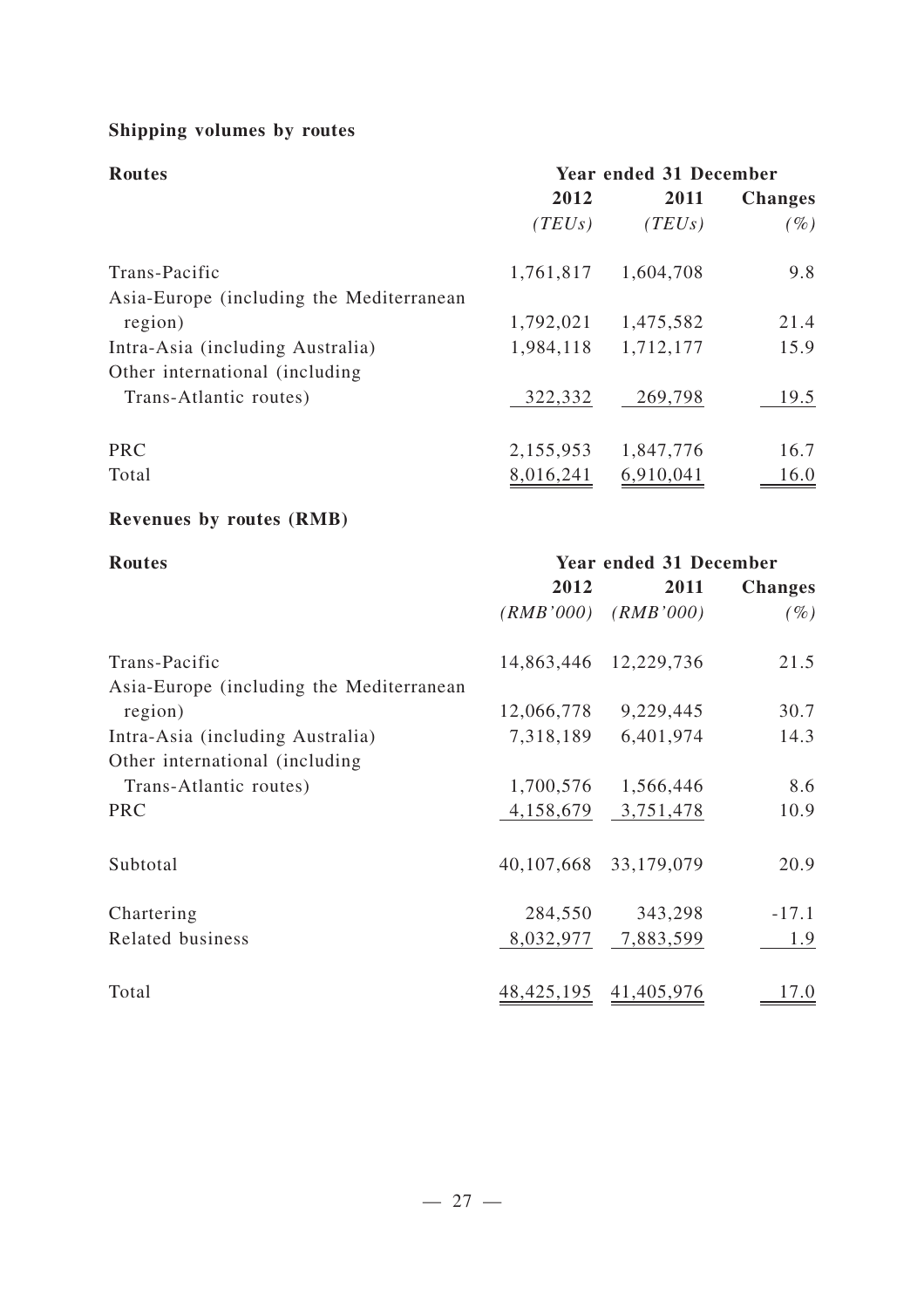### **Dry bulk shipping**

Revenue from the dry bulk shipping and related business amounted to RMB16,026,866,000, representing a decrease of RMB7,323,247,000, or 31.4%, as compared to the corresponding period of the previous year. In 2012, the average level of the BDI was merely 920 points, representing a drop of 40.6% as compared to 1,549 points in 2011. In addition, the shipping capacity decreased from 374 vessels as at the end of 2011 to 332 vessels. The further decline of freight rates and the decrease in shipping capacity, has resulted in a significant decrease in the revenue from dry bulk shipping and related business as compared to the corresponding period of the previous year.

During the year under review, the shipping volume of the dry bulk shipping business reached 224.56 million tons, representing a decrease of 14.55% as compared with the corresponding period last year. Dry bulk shipment turnover was 1.13 trillion ton-nautical miles, representing a decrease of 14.31% as compared with the corresponding period last year, of which the shipping volume of coal, iron ore and other cargoes amounted to 82.62 million tons, 97.26 million tons and 44.68 million tons respectively, representing a decrease of 9.29%, 16.62% and 18.9% as compared with the corresponding period last year, respectively.

As at 31 December 2012, the Group operated 332 dry bulk vessels (30,073,395 DWT). As at 31 December 2012, the Group had 16 dry bulk vessel orders, representing a total of 1,510,000 DWT.

|                                                       |                           | January to<br>2012 | <b>January to</b><br>December of December of<br>2011 | <b>Changes</b><br>$\%$ |
|-------------------------------------------------------|---------------------------|--------------------|------------------------------------------------------|------------------------|
| Shipping volumes by<br>routes (tons)                  | International<br>shipping | 194,883,131        | 227,471,259                                          | $-14.33$               |
|                                                       | PRC coastal<br>shipping   | 29,677,552         | 35,333,004                                           | $-16.01$               |
| Shipping volumes by                                   | Coal                      | 82,624,323         | 91,085,087                                           | $-9.29$                |
| cargo type (tons)                                     | Iron ore                  | 97,257,639         | 116,638,031                                          | $-16.62$               |
|                                                       | Food                      | 24,444,028         | 27,487,823                                           | $-11.07$               |
|                                                       | Others                    | 20,234,693         | 27,593,322                                           | $-26.67$               |
| shipment turnover<br>(thousand<br>ton-nautical miles) |                           |                    | 1,132,222,950 1,321,310,596                          | $-14.31$               |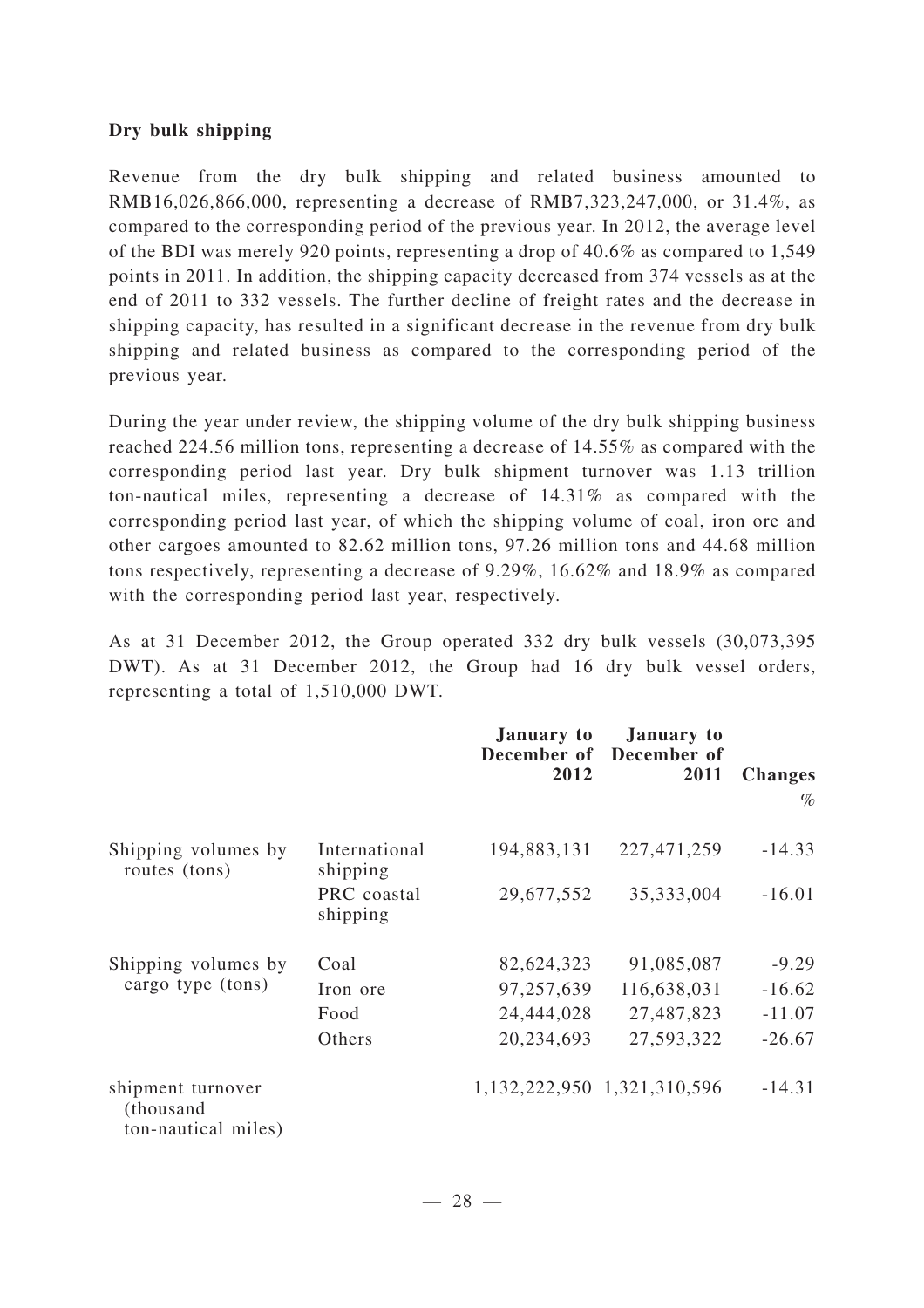## **Logistics**

Revenue from logistics business amounted to RMB20,311,971,000, representing an increase of RMB3,119,460,000, or 18.1%, as compared to the corresponding period of the previous year. The increase was mainly attributable to the increase in revenue from third party logistics. Of which, the revenue from logistics business increased by RMB2,459,857,000 to RMB5,419,084,000 due to the expansion of supply chain logistics business. Business volume of the logistics business is set out in below table.

|                                                   | 2012                |         | 2011 Changes |
|---------------------------------------------------|---------------------|---------|--------------|
|                                                   |                     |         | $\%$         |
|                                                   |                     |         |              |
| Home appliance logistics $('000)$                 | 84,758              | 80,560  | 5.2          |
| Chemical logistics (tons)                         | 4,397,078 3,038,409 |         | 44.7         |
| Project logistics (RMB million)                   | 1,913               | 1,270   | 49.9         |
| Shipping agency business (vessels)                | 90,404              | 94,621  | $-4.5$       |
| Ocean-freight bulk cargoes forwarding ('000 tons) | 212,993             | 204,616 | 4.1          |
| Ocean-freight containers forwarding (TEUs)        | 2,437,342 2,478,911 |         | $-1.7$       |
| Air-freight forwarding (tons)                     | 121,137             | 111,185 | 8.9          |

## **Terminal and related business**

Revenue from the terminal and related business amounted to RMB2,322,654,000, representing an increase of RMB575,960,000, or 33.0%, as compared to the corresponding period of the previous year. The throughput of Piraeus Terminal in Greece and Guangzhou South China Oceangate Terminal were 2,108,090 TEUs (2011: 1,188,148TEUs) and 4,230,574 TEUs respectively (2011: 3,914,348 TEUs), and resulted in an increase in revenue of RMB193,540,000 and RMB 138,886,000 as compared to the corresponding period of the previous year, respectively.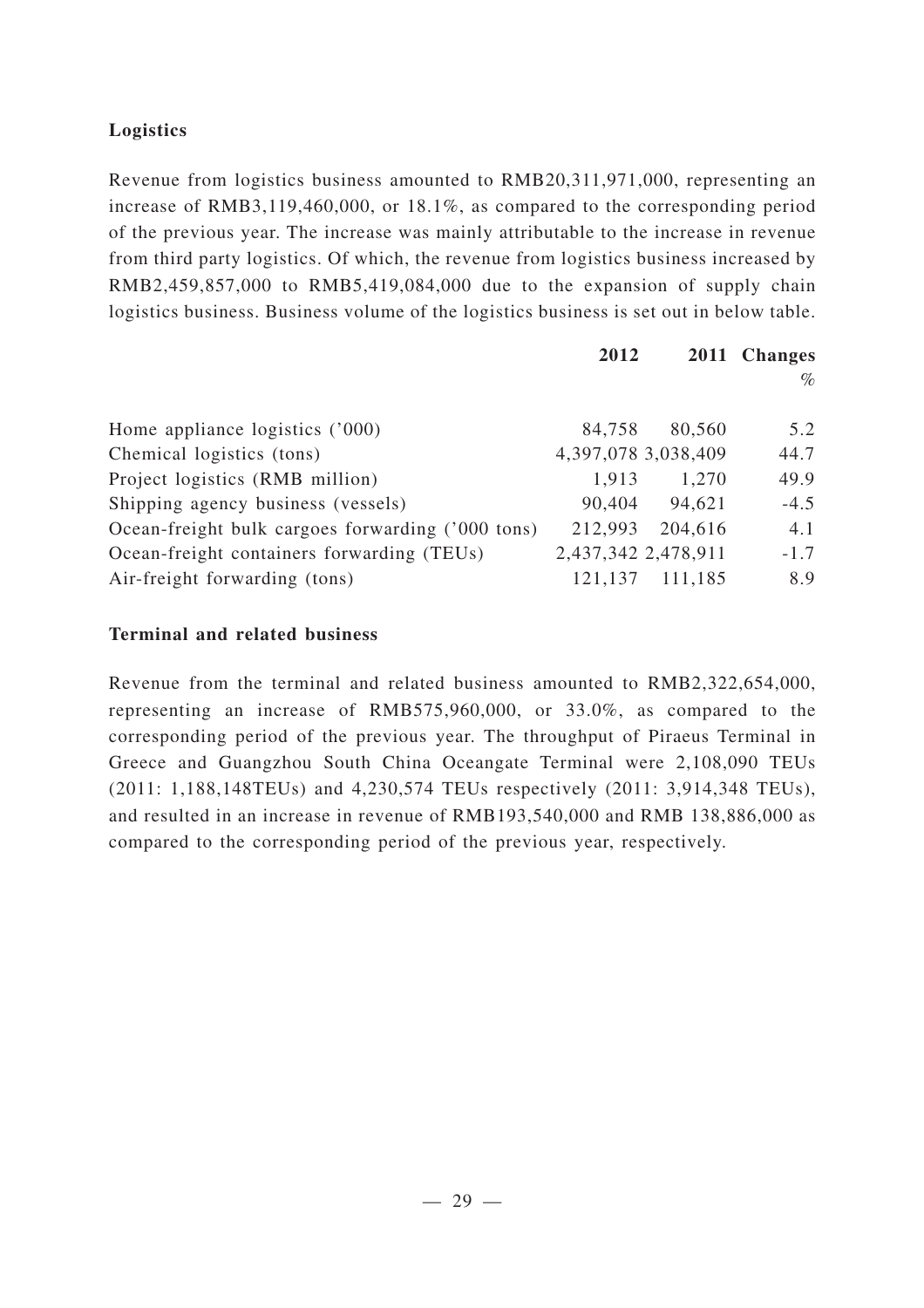## **Breakdown of terminal throughputs**

| <b>Terminal throughputs (TEUs)</b> | 2012       | 2011                  | <b>Changes</b><br>$\%$ |
|------------------------------------|------------|-----------------------|------------------------|
| Bohai Rim Region                   |            | 21,747,801 19,080,645 | 14.0                   |
| Yangtze River Delta                | 8,219,406  | 7,599,938             | 8.2                    |
| Pearl River Delta and Southeast    |            |                       |                        |
| Coastal regions                    |            | 18,412,644 17,305,507 | 6.4                    |
| Overseas                           |            | 7,305,374 6,709,807   | 8.9                    |
| Total throughputs                  | 55,685,225 | 50,695,897            | 9.8                    |

### **Container leasing business**

Revenue from the container leasing business amounted to RMB1,225,516,000, representing an increase of RMB293,459,000, or 31.5%. The revenue from container leasing as a result of container fleet expansion increased by RMB140,227,000 to RMB949,649,000. During the year, the number of returned containers sold upon expiry of lease amounted to 32,000 TEUs (2011: 10,000 TEUs), leading to an increase of RMB151,011,000 in revenue.

### **(2) Major customers**

In 2012, the revenues and percentage of total revenues to top five customers of the Group are as follows:

|                                                         | Unit: RMB      |
|---------------------------------------------------------|----------------|
| Total revenues to top five customers                    | 2,965,755,000  |
| Total revenues of the Company for the year              | 88,329,138,000 |
| Percentage to the total revenues of the Company for the |                |
| year                                                    | 3.4%           |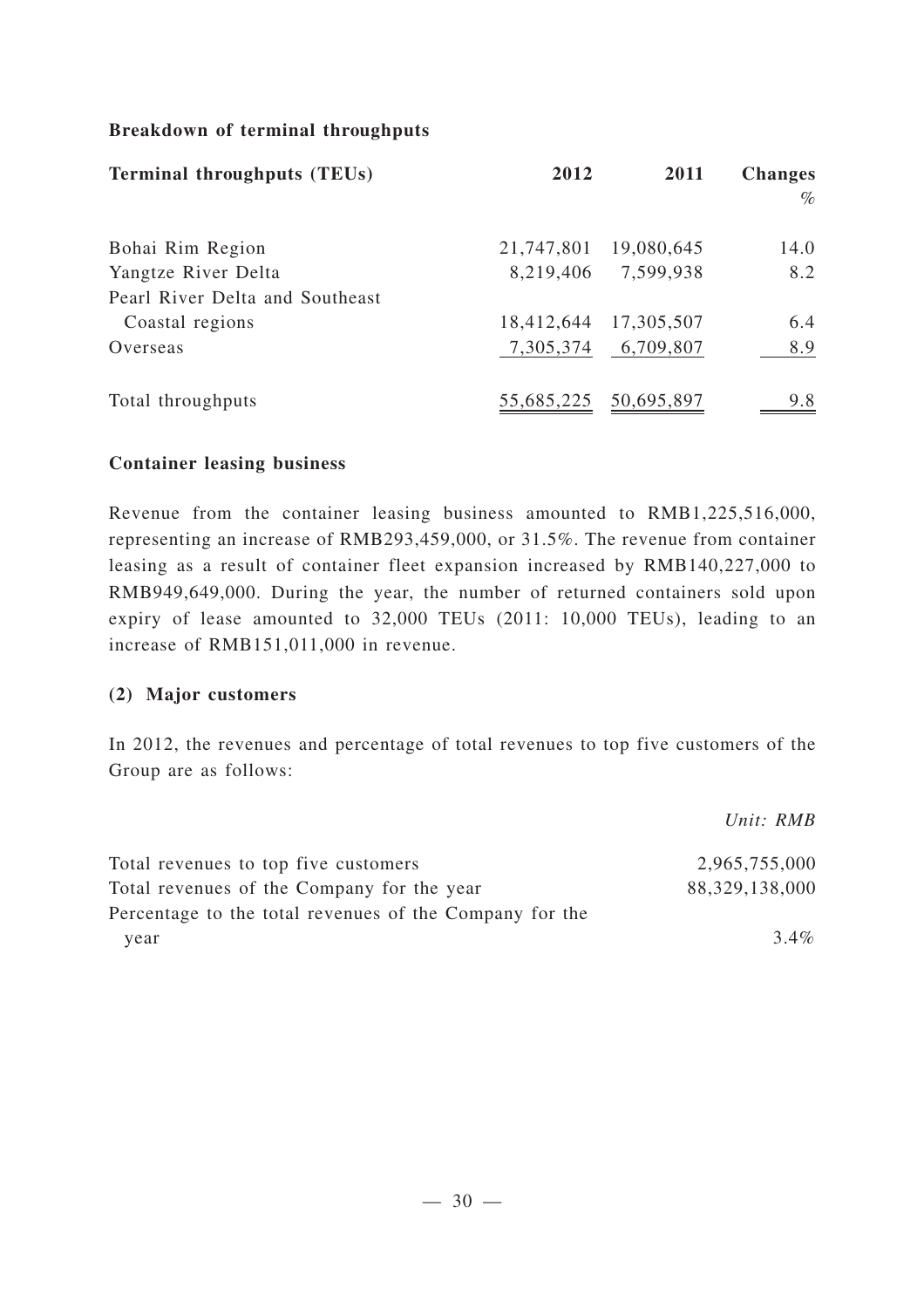## **3. Cost of services and inventories sold**

## **(1) Costs analyzing table**

*Unit: RMB'000*

## **Costs by businesses**

|                                            |                                                                    |                | Percentage over |                                             | Percentage<br>over total<br>costs for the |             |
|--------------------------------------------|--------------------------------------------------------------------|----------------|-----------------|---------------------------------------------|-------------------------------------------|-------------|
|                                            |                                                                    |                |                 | total costs for Corresponding corresponding |                                           | Changes in  |
|                                            |                                                                    |                | the current     | period of last                              | period of last                            | amount over |
| <b>Business</b>                            | Component of costs                                                 | Current period | period          | year                                        | year                                      | last year   |
|                                            |                                                                    |                | $(\%)$          |                                             | (%                                        | $(\%)$      |
| Container shipping and<br>related business | Equipment and cargo<br>transportation costs                        | 16,824,773     | 18.6            | 15,402,798                                  | 17.2                                      | 9.2         |
|                                            | Voyage costs                                                       | 15,240,237     | 16.8            | 13,828,595                                  | 15.4                                      | 10.2        |
|                                            | Vessel costs                                                       | 7,251,352      | 8.0             | 7,180,350                                   | 8.0                                       | 1.0         |
|                                            | Others                                                             | 7,715,417      | 8.5             | 7,497,485                                   | 8.4                                       | 2.9         |
|                                            | Subtotal                                                           | 47,031,779     | 51.9            | 43,909,228                                  | 49.0                                      | 7.1         |
| Dry bulk shipping and<br>related business  | Voyage costs                                                       | 7,532,252      | 8.3             | 7,430,476                                   | 8.3                                       | 1.4         |
|                                            | Vessel costs                                                       | 12,259,467     | 13.6            | 17,361,341                                  | 19.4                                      | $-29.4$     |
|                                            | Others                                                             | 2,201,942      | 2.4             | 2,706,099                                   | 3.0                                       | $-18.6$     |
|                                            | Subtotal                                                           | 21,993,661     | 24.3            | 27,497,916                                  | 30.7                                      | $-20.0$     |
| Logistics                                  | Third party logistics                                              | 8,642,850      | 9.5             | 5,791,982                                   | 6.4                                       | 50.2        |
|                                            | Shipping agency                                                    | 273,355        | 0.3             | 243,368                                     | 0.3                                       | 12.3        |
|                                            | Freight forwarding                                                 | 9,132,013      | 10.1            | 9,131,757                                   | 10.2                                      | 0.0         |
|                                            | Others                                                             | 410,516        | 0.5             | 340,736                                     | 0.4                                       | 20.5        |
|                                            | Subtotal                                                           | 18,458,734     | 20.4            | 15,507,843                                  | 17.3                                      | 19.0        |
| Container terminal and<br>related business | Operational costs of<br>container terminal and<br>related business | 1,694,699      | 1.9             | 1,409,379                                   | 1.6                                       | 20.2        |
| Container leasing<br>business              | Operational costs of<br>container leasing business                 | 959,697        | 1.1             | 798,619                                     | 0.9                                       | 20.2        |
| Other businesses                           | Other operational costs                                            | 2,391          | 0.0             | 3,265                                       | 0.0                                       | $-26.8$     |
| Tax                                        |                                                                    | 405,856        | 0.4             | 460,276                                     | 0.5                                       | $-11.8$     |
| Total operational costs                    |                                                                    | 90,546,817     | 100.00          | 89,586,526                                  | 100.00                                    | 1.1         |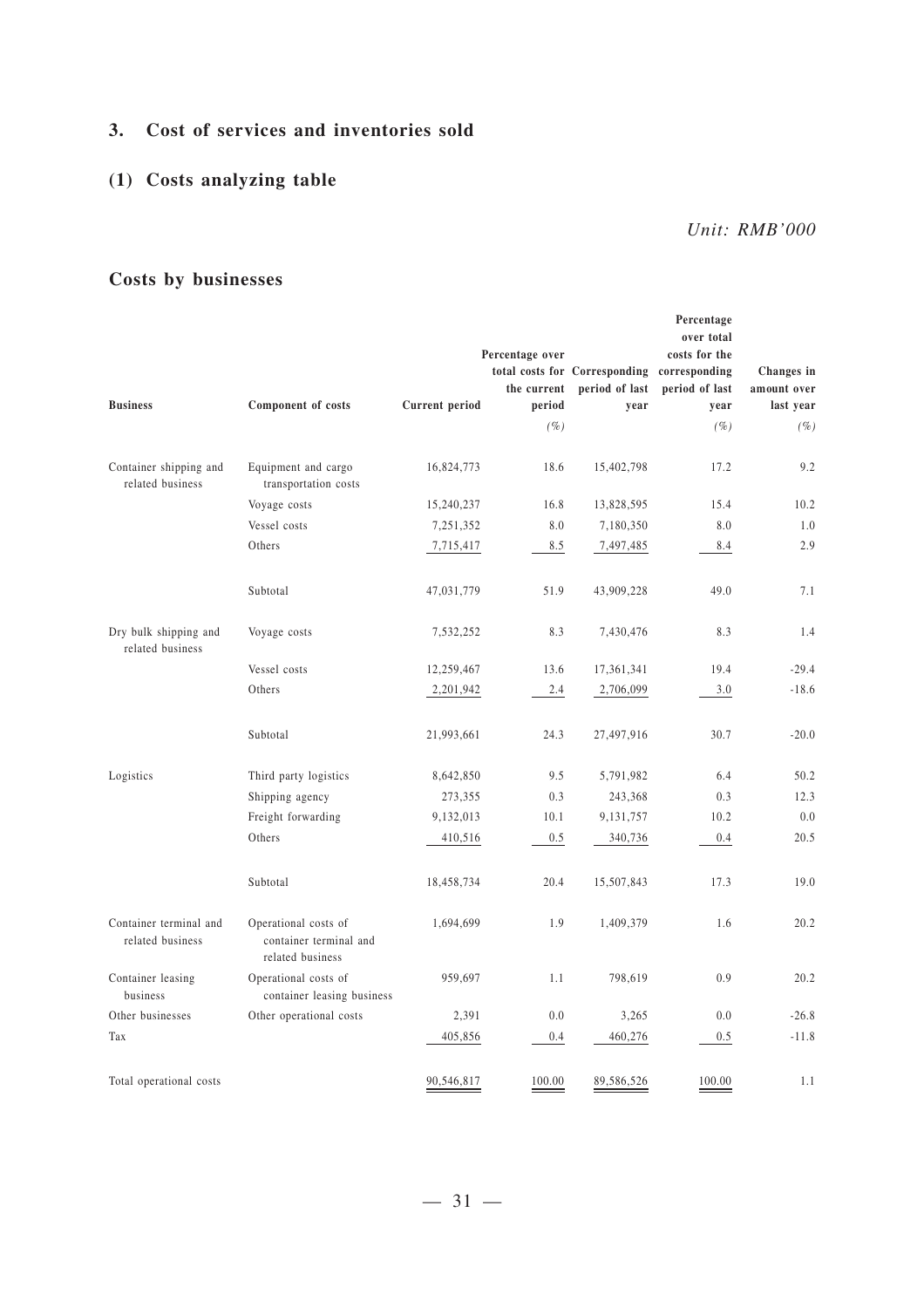In 2012, the operational cost of the Group amounted to RMB90,546,817,000, representing an increase of RMB960,291,000, or 1.1%, which remained at the same level as compared to RMB89,586,826,000 of 2011. Of which:

The operational cost of container shipping and related business amounted to RMB47,031,779,000, representing an increase of RMB3,122,551,000, or 7.1%, as compared to the corresponding period of the previous year. During the year, due to the increase in oil consumption for expanded shipping volume as well as higher oil prices, the bunker costs during the year amounted to RMB12,386,382,000, representing an increase of RMB1,239,052,000 or 11.1% as compared to the corresponding period of the previous year. The bunker costs accounted for 26.3% of the operational costs of container shipping and related business (2011: 25.4%). Cargo and transshipment charges increased correspondingly along with the increase in shipping volume.

Total operational cost of dry bulk shipping and related business amounted to RMB21,993,661,000, representing a decrease of RMB5,504,255,000, or 20.0%, as compared to the corresponding period of the previous year. Of which, the capacity of chartered-in vessels further reduced during the period whereas the charter cost amounted to RMB8,310,470,000, representing a decreased of RMB5,209,702,000, or 38.5%, as compared to the corresponding period of the previous year. These were the major reasons for the decrease in costs during the period. In addition, the reversal of provisions for onerous contracts during the period amounted to RMB1,349,120,000, representing an increase of RMB185,145,000 as compared to the reversal of RMB1,163,975,000 as in the corresponding period of the previous year.

The operational cost of the logistics business amounted to RMB18,458,734,000, representing an increase of RMB2,950,891,000 or 19.0% as compared to the corresponding period of the previous year. The increase was mainly attributable to the increase in cost of third party logistics. Of which, the operational costs of the supply chain logistics business increased by RMB2,452,914,000 to RMB5,338,400,000 due to its business expansion.

The operational cost of terminal and related business amounted to RMB1,694,699,000, representing an increase of RMB285,320,000 or 20.2% as compared to the corresponding period of the previous year. The increase of operational cost was attributable to the increase in business volume of controlling terminals and the commencement of operation of Xiamen Ocean Gate Container Terminal in May 2012.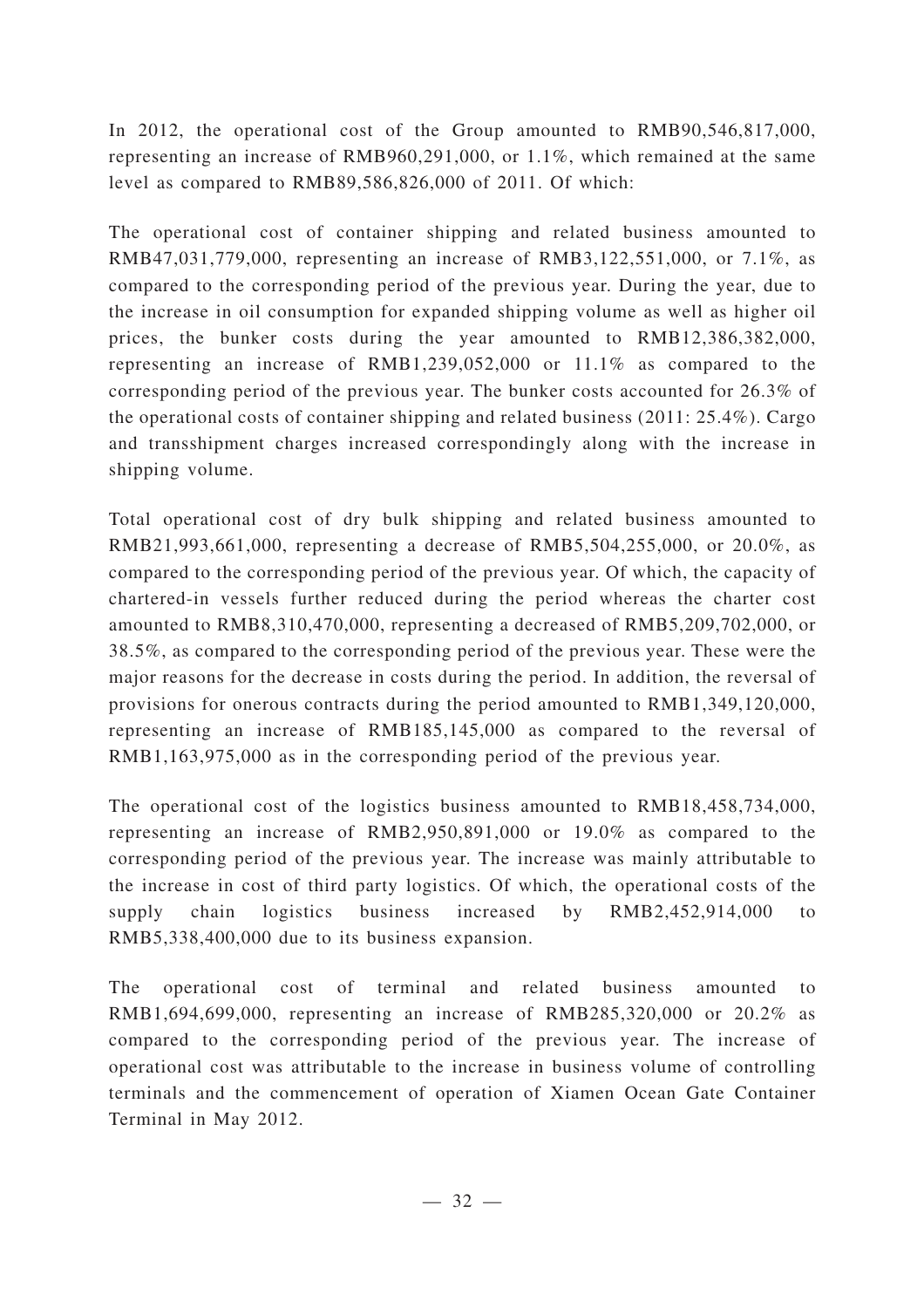The operational cost of container leasing business amounted to RMB959,697,000, representing an increase of RMB161,078,000 or 20.2% as compared to the corresponding period of the previous year. The increase was mainly due to the expansion of container fleets and the increase of returned containers sold upon expiry of lease during the period.

## **(2) Major suppliers**

In 2012, the amount of purchases and percentage of total purchases from top five suppliers of the Group are as follows:

|                                                   | Unit: RMB      |
|---------------------------------------------------|----------------|
| Total amount of purchases from top five suppliers | 19,736,373,000 |
| Total purchases of the Company for the year       | 90,546,817,000 |
| Percentage to the total purchases for the year    | 21.8%          |

## **4. Expenses**

## **Sales, administrative and general expenses**

In 2012, the sales, administrative and general expenses of the Group amounted to RMB5,237,137,000, representing a decrease of RMB304,191,000 or 5.5% as compared to the corresponding period of the previous year. Of which, the staff costs amounted to RMB3,421,261,000, representing a decrease of RMB201,806,000, or 5.6%, as compared to RMB3,623,067,000 in the corresponding period of the previous year. Other office expenses also decreased as compared to the corresponding period of the previous year.

### **Finance expenses**

In 2012, the finance expenses of the Group amounted to RMB2,479,957,000, representing an increase of RMB746,266,000 as compared to RMB1,733,691,000 of the corresponding period of the previous year. The increase was mainly due to the increases in borrowings and loan interest rate.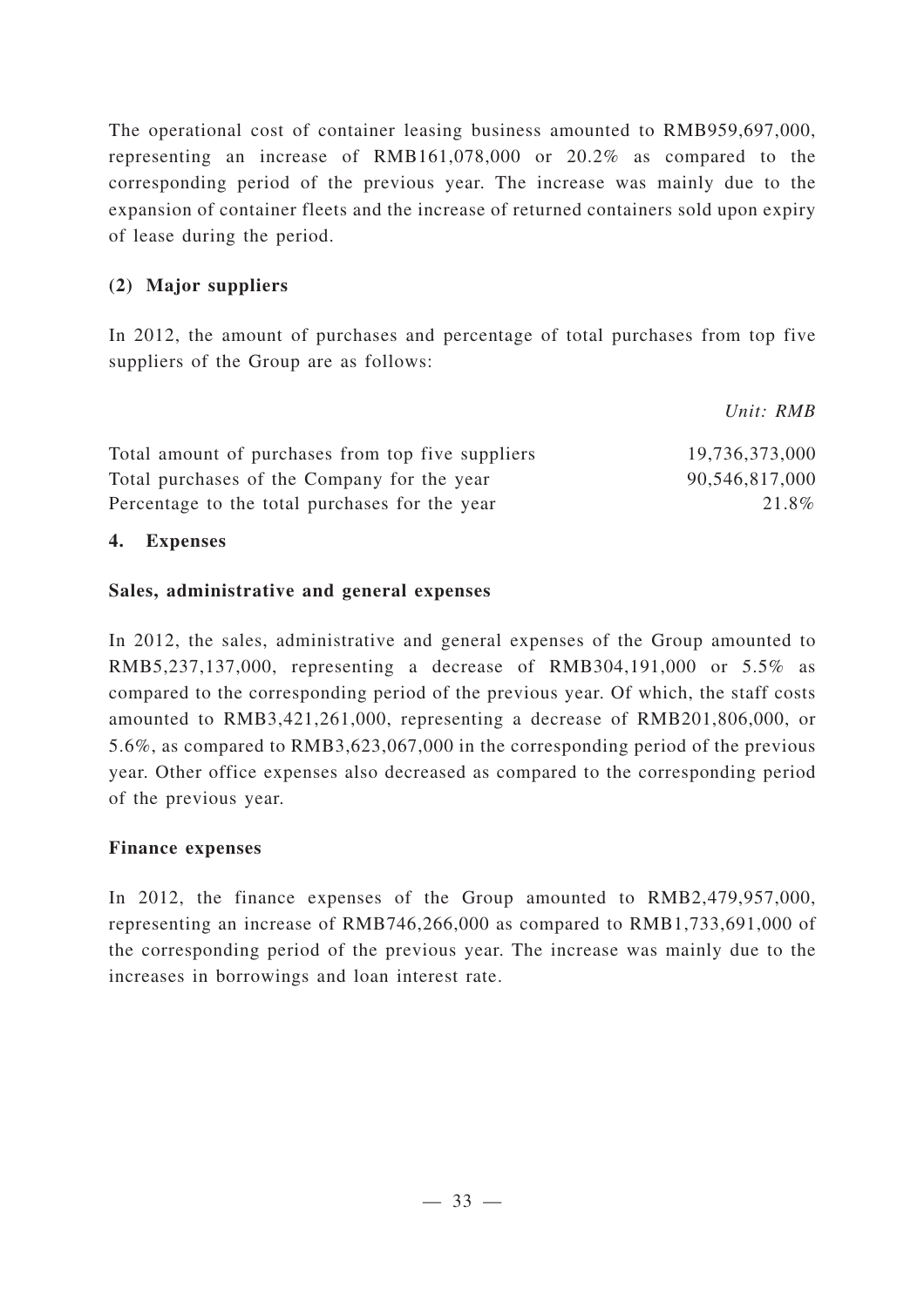#### **Income tax expenses**

In 2012, income tax expenses of the Group amounted to RMB740,096,000, representing a decrease of RMB290,940,000 as compared to RMB1,031,036,000 in 2011. During the period, deferred income tax expenses amounted to RMB193,899,000, representing a decrease of RMB372,491,000 as compared to the corresponding period of the previous year.

## **5. R&D expenses**

## **(1) Breakdown of R&D expenses**

|                                                  | Unit: RMB  |
|--------------------------------------------------|------------|
| R&D expenses for the current period              | 32,929,000 |
| Capitalized R&D expenses for the current period  | 2,984,000  |
| Total R&D expenses                               | 35,913,000 |
| Percentage of total R&D expenses over net assets | 0.14       |
| attributable to the Parent Company $(\%)$        |            |
| Percentage of total R&D expenses over operating  | 0.04       |
| revenue $(\% )$                                  |            |

## **(2) Description**

In 2012, China COSCO developed the relevant technology for the Public Platform of Real-time Barge Monitoring and Management (駁船動態監控管理公共平台) and refrigerated containers, improved the Bulk Shipping Management System (BMS) and upgraded the Administrative System for Bulk Cargo Transportation on Roads (公路大件運輸決策系統). The Company also integrated the information of container transportation chain and studied the Technology Applications for Supply Chain Control (供應鏈控制塔技術應用). The research and development of loading and unloading products for cryogenic fluid has been launched, and the loading and unloading technology and equipment for cryogenic fluid has been recognized as a national patent and utility model.

In addition, China COSCO also started the research and development of Domestic Trading Service Platform to better serve its customers and launched various projects to strengthen its businesses such as the Development of Super Heavy Truck with Low Chassis.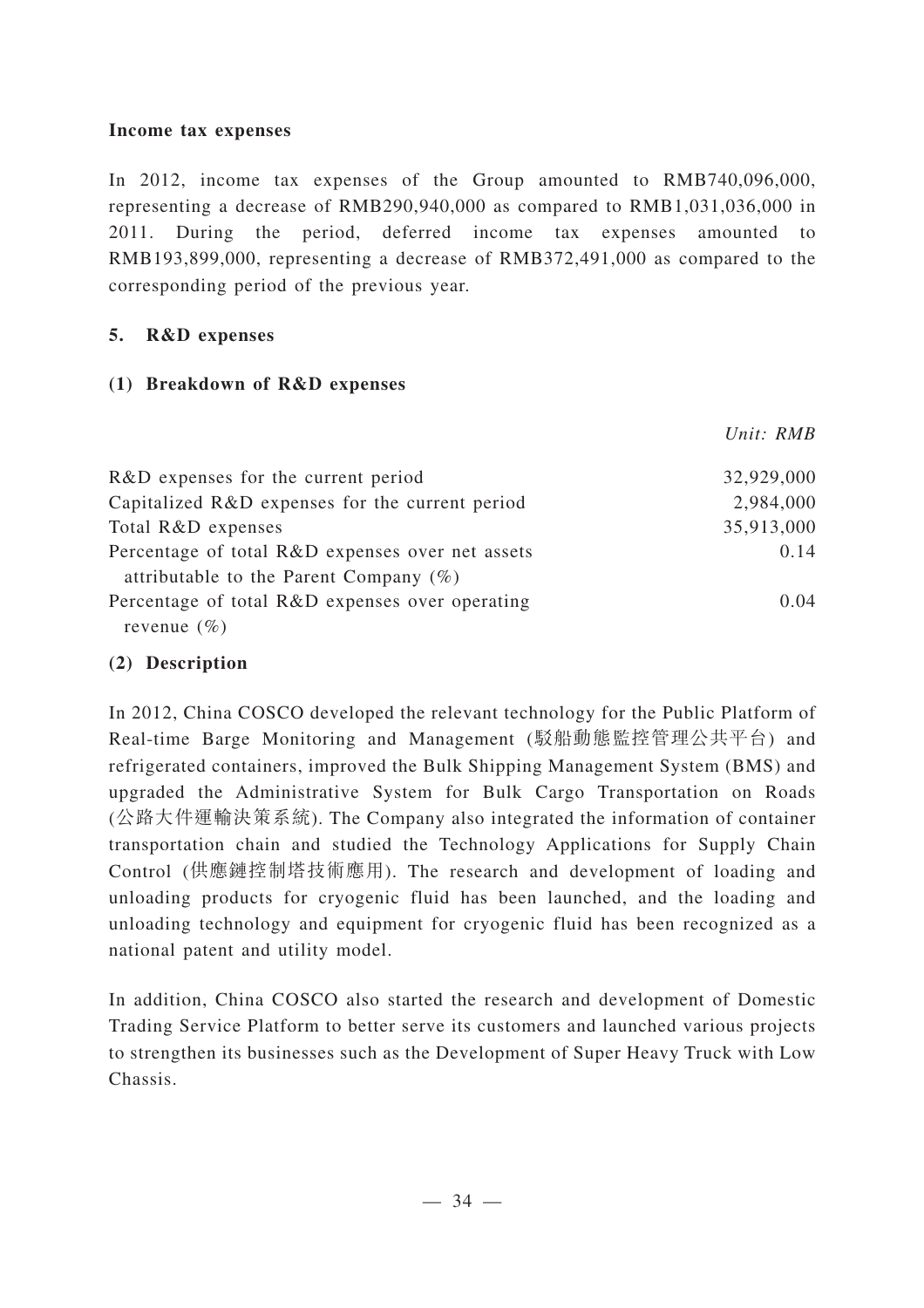## **6. Cash flow**

As at 31 December 2012, cash and cash equivalents of the Group amounted to RMB46,336,793,000, representing a decrease of RMB625,932,000, or 1.3%, as compared to RMB46,962,725,000 as at 31 December 2011. As compared to 2011, the net increase in cash and cash equivalents declined by RMB905,437,000.

The net cash outflow from operating activities amounted to RMB5,206,347,000 in 2012, representing an increase of RMB330,379,000, or 6.8%, as compared to the net cash outflow of RMB4,875,968,000 in 2011.

The net cash outflow from investing activities amounted to RMB9,281,711,000 in 2012, representing an increase of RMB3,585,911,000, or 63.0%, as compared to the net cash outflow of RMB5,695,800,000 in 2011. Of which, progress payment for the construction of new vessels in 2012 increased as compared to the corresponding period of 2011, resulted in an increase of RMB2,847,523,000, or 33.3%, in cash paid for the purchase of property, plant and equipment, investment properties, leasehold land, land use rights and intangible assets as compared to the corresponding period of the previous year. Net cash received from the disposal of property, plant and equipment, investment properties, leasehold land, land use rights and intangible assets decreased by RMB1,112,138,000, or 71.4%, as compared to the previous year, mainly attributable to COSCO Pacific sale and leaseback 111,189 TEU generating cash RMB1,278,724,000 during 2011.

In 2012, the net cash inflow from financing activities amounted to RMB13,855,783,000, representing an increase of RMB2,148,828,000, or 18.4%, as compared to the net cash inflow of RMB11,706,955,000 in 2011. During the period, subsidiaries of the Group entered into new long-term loans and a wholly-owned overseas subsidiary issued 10-year bonds with a principal amount of US\$1,000,000,000 to institutional and professional investors, resulting in the increase in net cash inflow from financing activities as compared to the corresponding period of the previous year.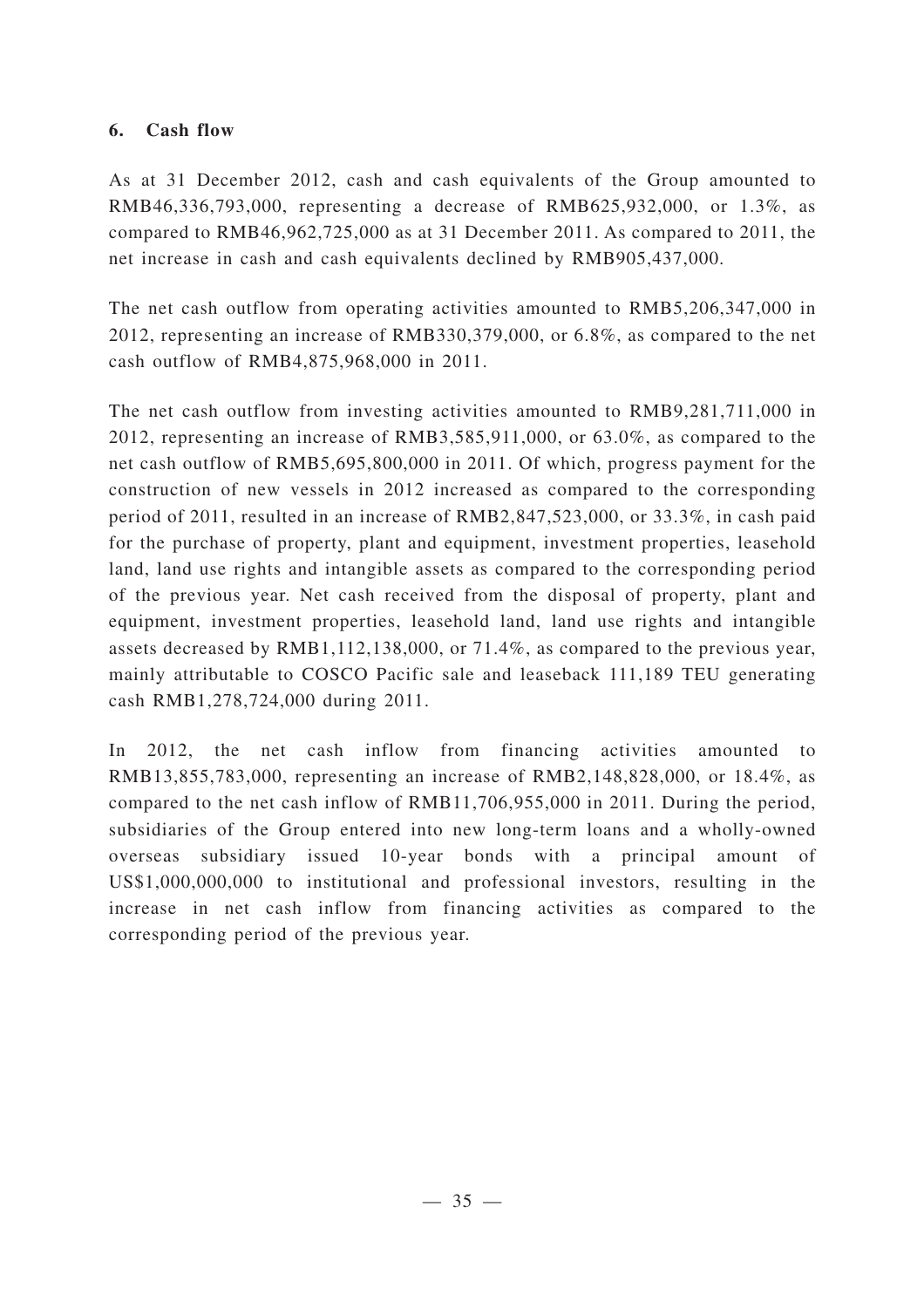## **7. Others**

## **(1) Details of major changes in the income structure and source of the Company**

In 2012, profitability of the logistics business, terminal and related business and container leasing business remained stable, and operating losses in the container shipping market decreased significantly as compared to last year as a result of the recovery of freight rate and rising shipping capacity. The operating loss of container shipping and related business amounted to RMB1,528,555,000, representing a decrease of RMB4,830,337,000 in loss as compared to the operating loss of RMB6,358,892,000 in the corresponding period of the previous year. However, the dry bulk shipping market was sluggish. In 2012, the annual average Baltic Dry Index (BDI) was 920 points, representing a decrease of 40.6% as compared to 1,549 points in 2011. Influenced by the significant reduction in freight rates, the income from the dry bulk shipping and related business decreased by RMB7,323,247,000, or 31.4%, as compared to 2011. Though the operational cost decreased by RMB4,660,885,000, or 16.9%, as compared to the corresponding period of the previous year, the operating loss still recorded an increase of RMB2,349,803,000 as compared to the corresponding period of the previous year to an operating loss of RMB7,774,469,000. The operation efficiency of the dry bulk business further declined as compared to the corresponding period of 2011.

## **(2) Progress of the implementation of development strategy and operation plan**

## **Container shipping business**

During the reporting period, the container shipping business of Company took full advantage on its domestic advantages and focused on the domestic market. The Company further enhanced business cooperation. COSCO Container Lines Company Limited ("COSCON") and its business partners maintained close collaboration on approximately 30 shipping routes with approximately 200 vessels with shipping capacity of nearly 1.30 million TEUs, which expanded the routes coverage, reduced the cost and mitigated the operational risks. As for the advantage in information system, COSCON has established a sound IRIS-2 information system with its efforts over the years, and its SAP financial management system and Vessel Global Monitoring System became more sophisticated, which provided secured systems for the operation of the Company.

The container shipping volume of the Group achieved 8.02 million TEUs in 2012, outstripping the target of 7.3 million TEUs.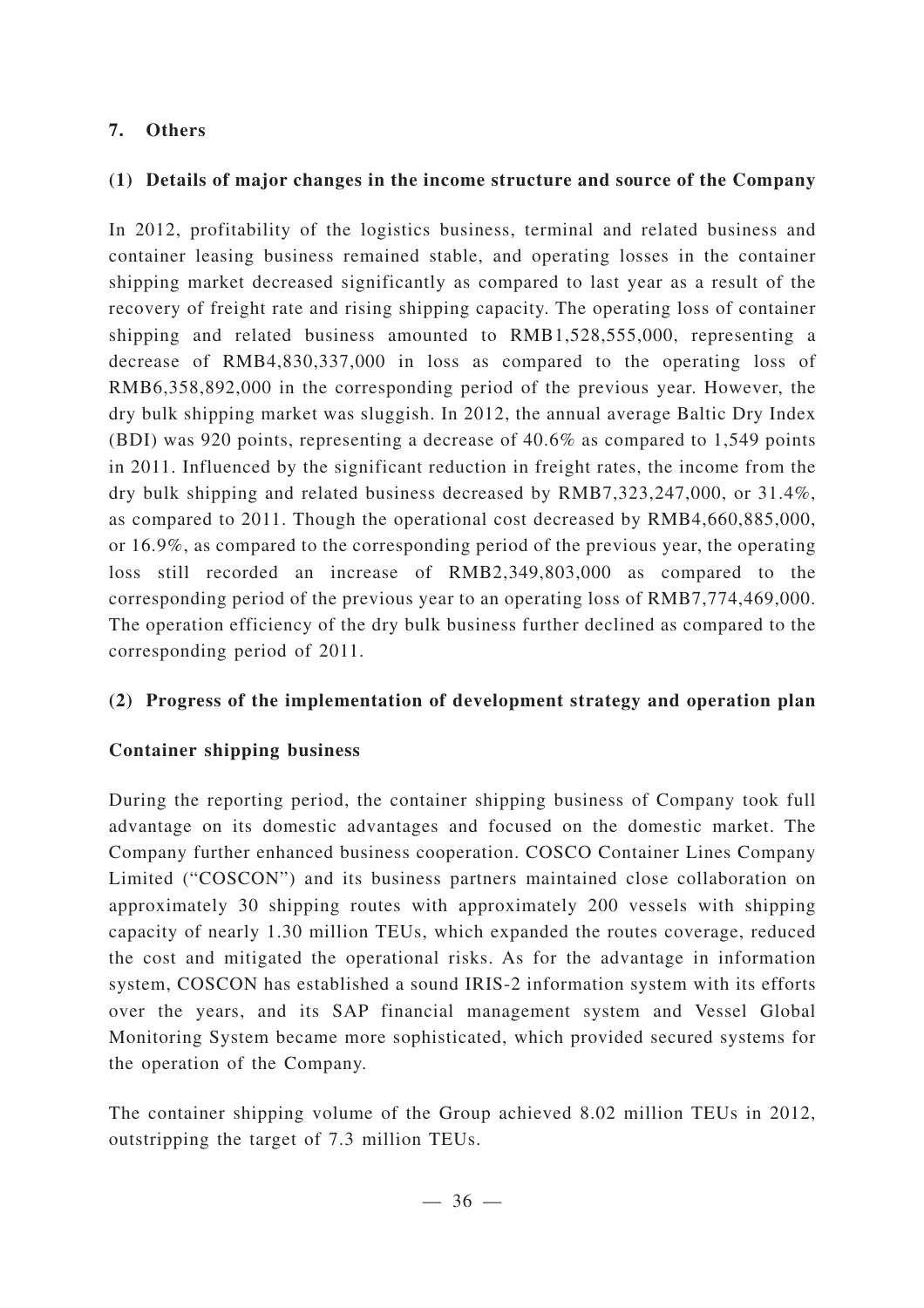## **Dry bulk shipping business**

In respect of the dry bulk shipping, China COSCO Bulk Shipping (Group) Co., Ltd., a subsidiary of the Company, has established a large fleet and focuses on the development in China, which is the market with the fastest growth and highest potential in the world. The Company continued to improve the operation and management of dry bulk shipping and capitalized on its professional operation advantages by focusing on the fleet assets and operation of vessels. It optimized the seaman team by team expansion.

The dry bulk shipment turnover of the Group achieved 1.13 trillion ton-nautical miles in 2012, outstripping the target of 884.6 billion ton-nautical miles.

### **Logistics business**

In respect of the logistic business, the Group continued to leverage on the brand advantage of COSCO Logistics to improve the comprehensive competitiveness of the logistics business.

## **Terminal business**

The Company has expanded the terminal business to cover the major domestic ports and certain overseas terminals and developed its brand in the market. Our influence in the market continued to increase. Profitability also maintained stable growth.

Expected additional operation capacities in 2012 was 5,150,000 TEUs while the actual additional operation capacities was 4,850,000 TEUs.

## **(II) Analysis of operations by industries, products and regions**

For details, please refer to the segment statement and income statement by regions in the consolidated financial statements of the Group.

## **(III)Analysis of asset and liability**

As at 31 December 2012, total assets of the Group was RMB165,207,909,000, representing an increase of RMB7,749,024,000 as compared to RMB157,458,885,000 at the beginning of the year. The total liabilities was RMB123,510,388,000, representing an increase of RMB16,221,956,000 as compared to RMB107,288,432,000 at the beginning of the year. The equity interest attributable to the equity holders of the Company was RMB25,136,886,000, representing a decrease of RMB9,558,400,000 as compared to RMB34,695,286,000 at the beginning of the year.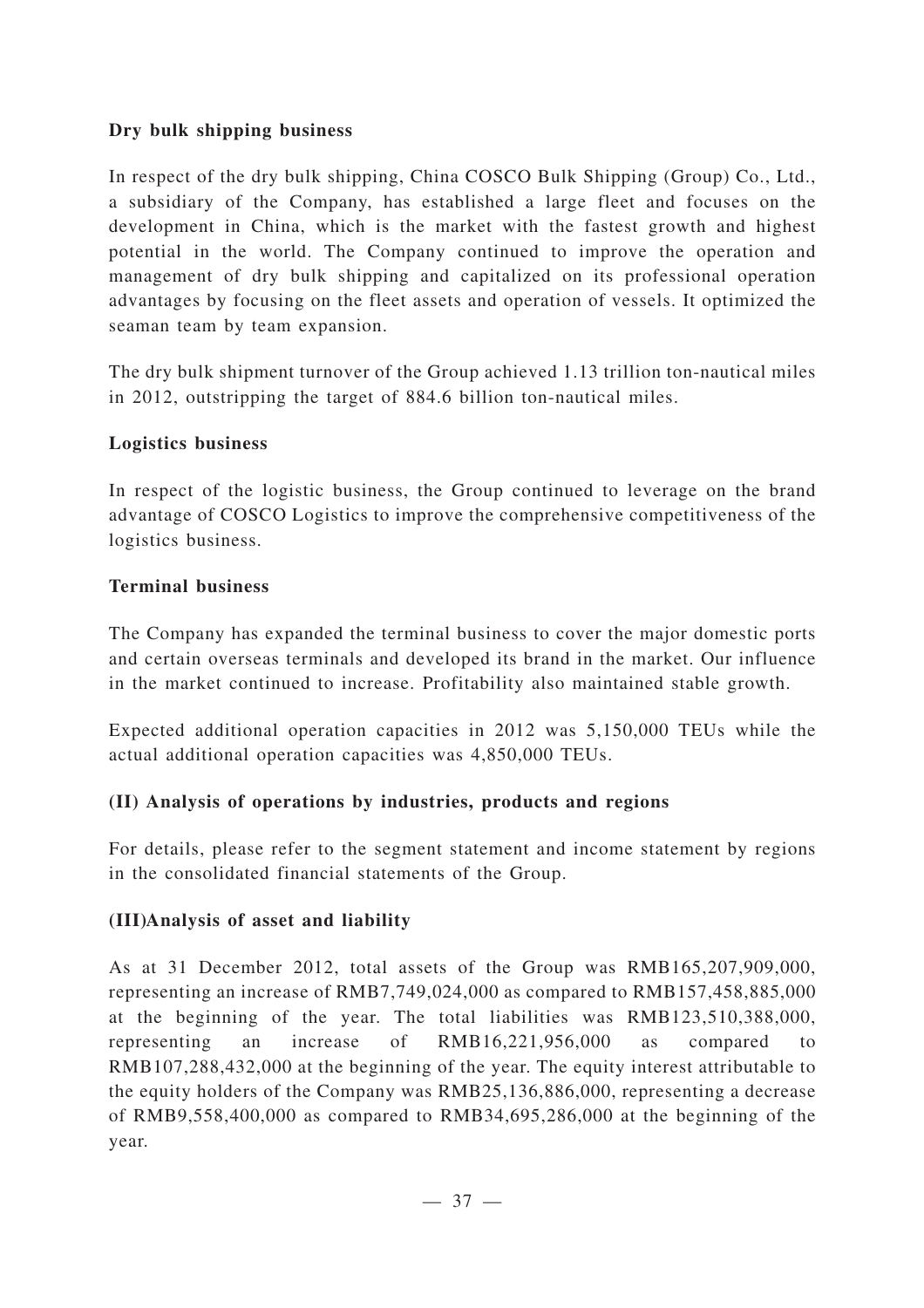As at 31 December 2012, total outstanding loans of the Group was RMB93,204,251,000, representing an increase of RMB16,177,811,000 as compared to RMB77,026,440,000 at the beginning of the year. As at 31 December 2012, net current assets amounted to RMB22,700,463,000, representing an increase of RMB7,934,348,000 as compared to RMB14,766,115,000 at the beginning of the year. As at 31 December 2012, net debt amounted to RMB46,867,458,000, representing an increase of RMB16,803,743,000 as compared to RMB30,063,715,000 at the beginning of the year. As at 31 December 2012, net debt to equity ratio was 112.4% as compared to 59.9% as at 31 December 2011. Interest coverage of the Group in 2012 was -2.03 times, as compared to -3.66 times in 2011. The Group has pledged certain property, plant and equipment with net book value of RMB28,380,747,000 (31 December 2011: RMB22,846,932,000) to banks and financial institutions as collaterals for total borrowings of RMB17,028,675,000 (31 December 2011: RMB14,704,974,000), representing 35.2% (31 December 2011: 31.3%) of the total value of property, plant and equipment.

## **Debt analysis**

| By category                | 2012<br><i>RMB'000</i> | 2011<br><b>RMB'000</b> |
|----------------------------|------------------------|------------------------|
| Short-term borrowings      | 5, 253, 237            | 2,850,888              |
| Long-term borrowings       |                        |                        |
| Within one year            | 8,865,186              | 18,861,850             |
| In the second year         | 29,321,009             | 11,250,620             |
| In the third to fifth year | 24,951,680             | 26,676,764             |
| After the fifth year       | 24,813,139             | 17,386,318             |
| Subtotal                   | 87,951,014             | 74, 175, 552           |
| Total                      | 93, 204, 251           | 77,026,440             |

Breakdown of borrowings by category:

The secured borrowings of the Group amounted to RMB17,028,675,000, while unsecured borrowings amounted to RMB76,175,576,000, representing 18.3% and 81.7% of the total borrowings, respectively.

Breakdown of borrowings by currency:

The Group had borrowings denominated in U.S. dollars equivalent to RMB65,509,758,000, borrowings denominated in RMB amounting to RMB26,450,741,000 and borrowings denominated in other currencies amounting to RMB1,243,752,000, representing 70.3%, 28.4% and 1.3% of the total borrowings, respectively.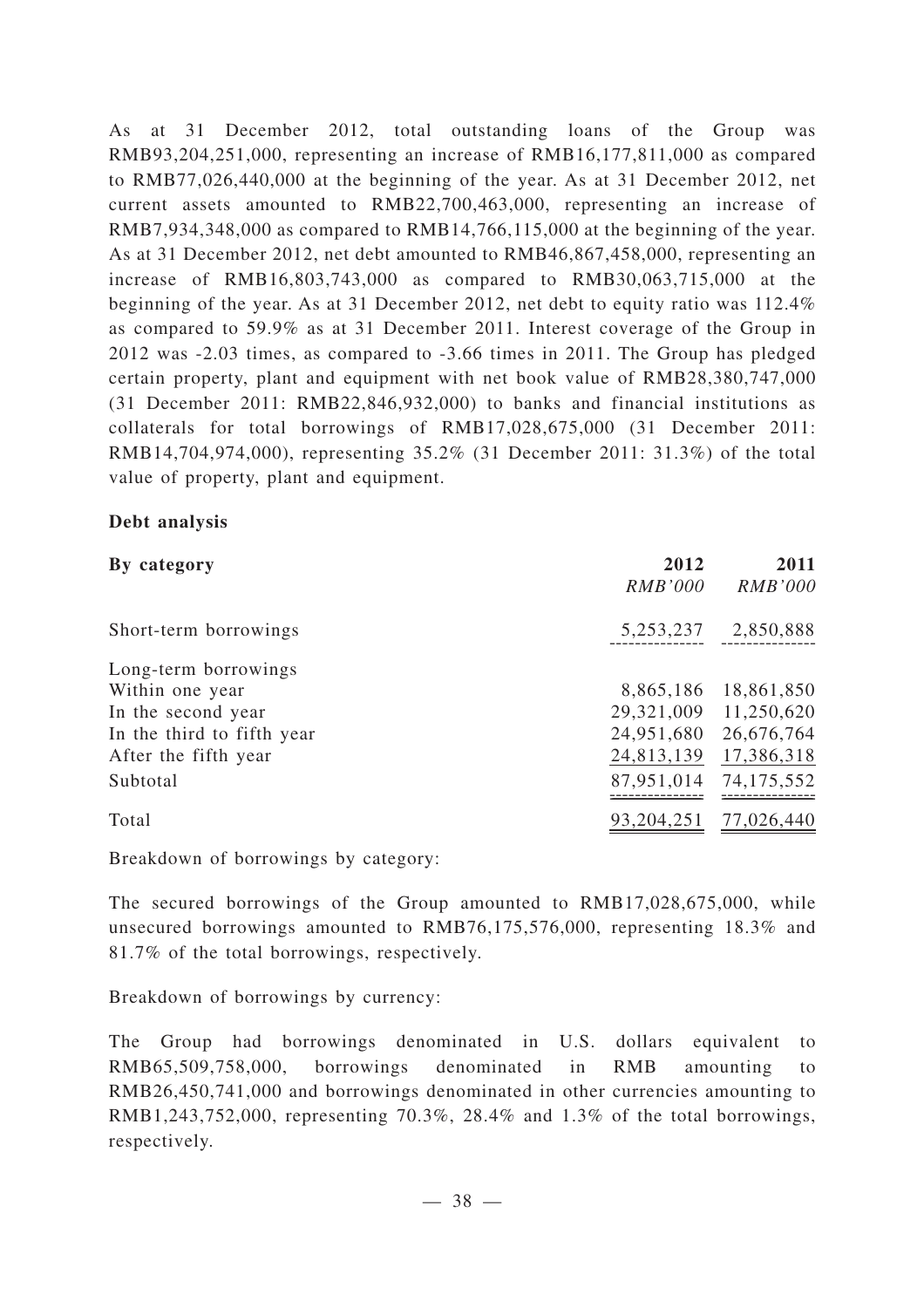## **Corporate guarantee and contingent liabilities**

As at 31 December 2012, the Group had provided a guarantee on a banking facility granted to an associate in the amount of RMB154,141,000 (31 December 2011: RMB177,684,000). Details of the Group's contingent liabilities are disclosed in note 13.

## **(IV)Analysis of core competitive edge**

## **1. Analysis of competitive advantages**

## **(1) Overall strength of major businesses leading the world**

China COSCO is the capital platform of the COSCO Group and provides a wide range of services covering the whole shipping value chain, including containers shipping, dry bulk cargo shipping, logistics, terminals and container leasing services to international and domestic customers, through its subsidiaries. Its container fleet ranked first in China and fourth among the word, its dry bulk cargo fleet was the top in the global market. The container throughputs in the ports invested by COSCO Pacific Limited ("COSCO Pacific") around the world ranked fifth globally. COSCO Logistics has been the first among the top 100 PRC logistics enterprises for five consecutive years.

## **(2) Worldwide recognition of COSCO brand with global service network**

As the capital platform of the COSCO Group, China COSCO maintained its presence in China and expanded to the global market. With its advantages in market experience and international business, it continued to enhance its integrated capability in shipping. For container business, as at 31 December 2012, the fleet of COSCON comprised 174 vessels with the total capacity of 756,979 TEUs. With 162 ports for calling vessels in 49 countries and regions, it operated 84 international routes, 23 international branch routes, 23 costal routes in China and 79 branch routes in the Pearl River Delta and the Yangtze River. COSCON has over 400 domestic and overseas sales and service outlets. With such wide coverage of sales and service network, the Group was able to provide "door-to-door" services to our customers.

"COSCO" brand has become an important intangible asset of COSCO. Vessels and containers containing the "COSCO" trademark are operating around the world and the trademark carries a symbolic representation of COSCO.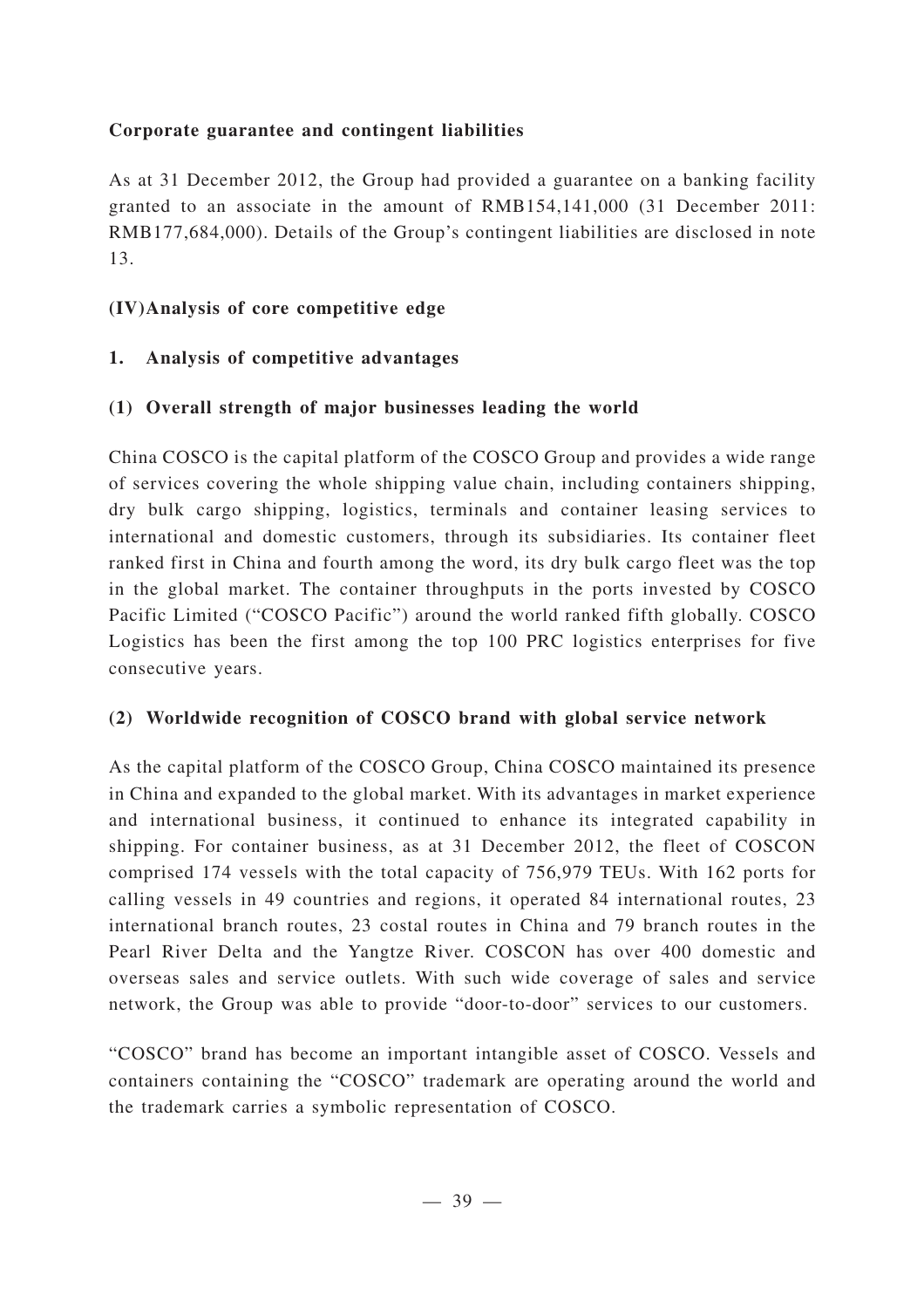## **(3) Consolidated customer base and extensive strategic cooperation**

The broad customer base of China COSCO is attributable to its services and brand recognition. The COSCO Group has put a great emphasis on the establishment of relationship and strategic cooperation with major customers by the signing of major and long term contracts. It has strengthened the expansion of overseas markets with enhanced cooperation for mutual benefit to ensure the stable increase of cargo sources. It has put emphasis on the emerging markets and new customers and has improved the composition of markets, cargo flow, cargo sources and customers.

The COSCO Group has put a great emphasis on the cooperation with competitors in the industry and has also exerted its efforts in cooperating with foreign invested companies and overseas ports and terminals. In 2008, the COSCO Group entered into concession agreement with Piraeus Port Authority S.A in Greece for the concession of containers terminal of the Piraeus Ports for a term of 35 years. The COSCO Group took over the containers terminal of Piraeus Ports in Greece on 1 October 2009 and started to make profits since September 2010. In October 2012, COSCON and China Shipping Container Lines Co., Ltd jointly commenced to operate shipping routes in the PRC container market targerting the shipping routes in Northeast, routes from Western China to Fujian and routes in Shantou.

## **(4) Continuous improving the business synergy and capitalising on the integration advantage of Chins COSCO**

China COSCO has reduced costs and consumption, optimized integration of internal resources, controlled entire transportation chain and identified new competitive edges by leveraging it business synergy to maximise the overall interest of China COSCO. Its close business ties with enterprises of shipping, logistics, terminal, freight forwarding and container leasing industries are essential for the development of its complete business chain. Internal co-operation among COSCON, COSCO Logistics and COSCO Pacific as well as subsidiaries of China COSCO Bulk Group have been strengthened to provide customers with effective and high quality services and develop the world-class transportation services.

China COSCO has been successful in capitalising on its internal synergistic effects to bring win-win and multi-win results. During the negotiation with the CKYH alliance in respect of the calling vessels at terminals along cooperation routes, China COSCO has strived to call its vessels, and has coordinated with its partners for calling their vessels, at terminals invested by COSCO Pacific.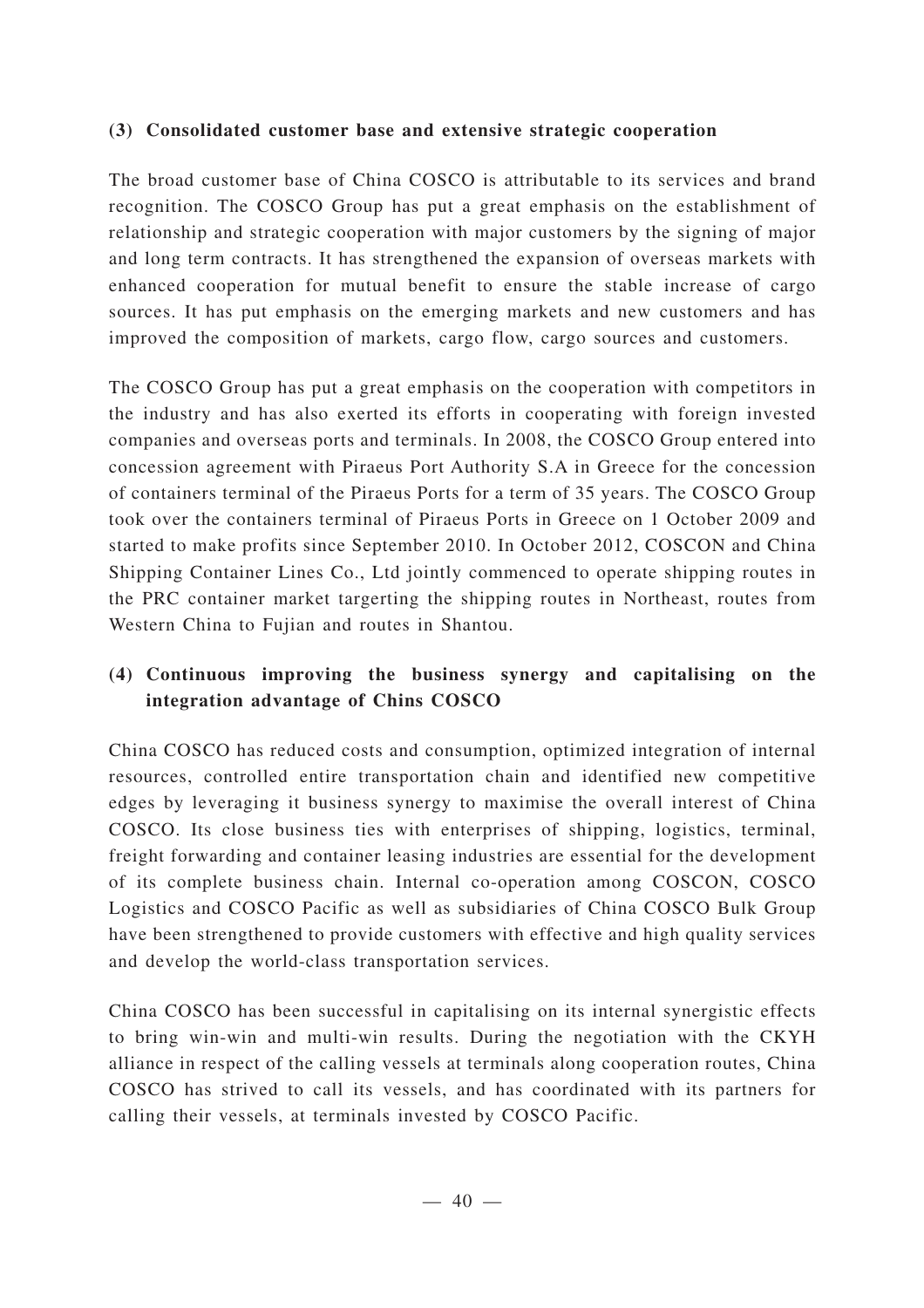### **(V) Investment Analysis**

### **1. Analysis of external equity investment**

As at 31 December 2012, the total external equity investment of the Group amounted to RMB509,855,139.17, representing an increase of 289,555,936.75, or 131.4%, as compared to the corresponding period of 2011. The Group contributed additional investments of RMB31,659,560.00, RMB1,461,948.20 and RMB187,610,256.27 to Shenzhen Yantian Port Holdings Co., Ltd., Modern COSCO Logistics Co., Ltd.(Korea) (現代中遠物流有限公司(韓國)) and Ningbo Yuandong Terminals Limited, respectively. The Group also invested in three new companies as follows:

|                                                                               |                                         | Proportion of<br>the equity<br>interest held in |                      |
|-------------------------------------------------------------------------------|-----------------------------------------|-------------------------------------------------|----------------------|
|                                                                               |                                         | the invested                                    | Investment           |
| <b>Invested companies</b>                                                     | <b>Principal business</b>               | companies                                       | Costs                |
|                                                                               |                                         | $(\%)$                                          |                      |
| China Beihai Shipping<br>Agency Co., Ltd<br>(中國北海外輪代理有限公 transportation<br>司) | Other ancillary<br>activities of marine | 35                                              | 1,984,400.00         |
| Xiamen Haicang Free Port Cargo port<br>Zone Container Inspection<br>Co., Ltd. |                                         | 22.4                                            | 3,188,884.70         |
| Zhenglong Investment Co., Cargo port<br>Ltd (政龍投資有限公司)                        |                                         |                                                 | 33.33 283,950,000.00 |

The subsidiary of the Group is interested in Haitong Securities, which is an A-share company listed on the Shanghai Stock Exchange with a total of 8,228,000,000 shares. As at 25 May 2011, the Group held 5,060,668 shares in Haitong Securities, accounting for 0.062% of the share capital. In 2011, Haitong Securities convened the shareholders' general meeting and approved its proposal to issue its H share in Hong Kong upon the approval of the SASAC (Guo Zi Chan Quan [2011] No. 1197). According to the Provisional Measures on the Administration of the Reduction of the State-owned Shares for Financing Social Security Funds (減持國有 股籌集社會保障 資金管理暫行辦法) (Guo Fa [2001] No. 22), state-owned shareholders shall reduce certain amount of state-owned shares for financing social security funds at nil consideration in the case of issuing H share. As at July 2012, the Group transferred 190,932 shares to the social security funds at nil consideration, subsequent to which the Group held 4,869,736 shares in Haitong Securities.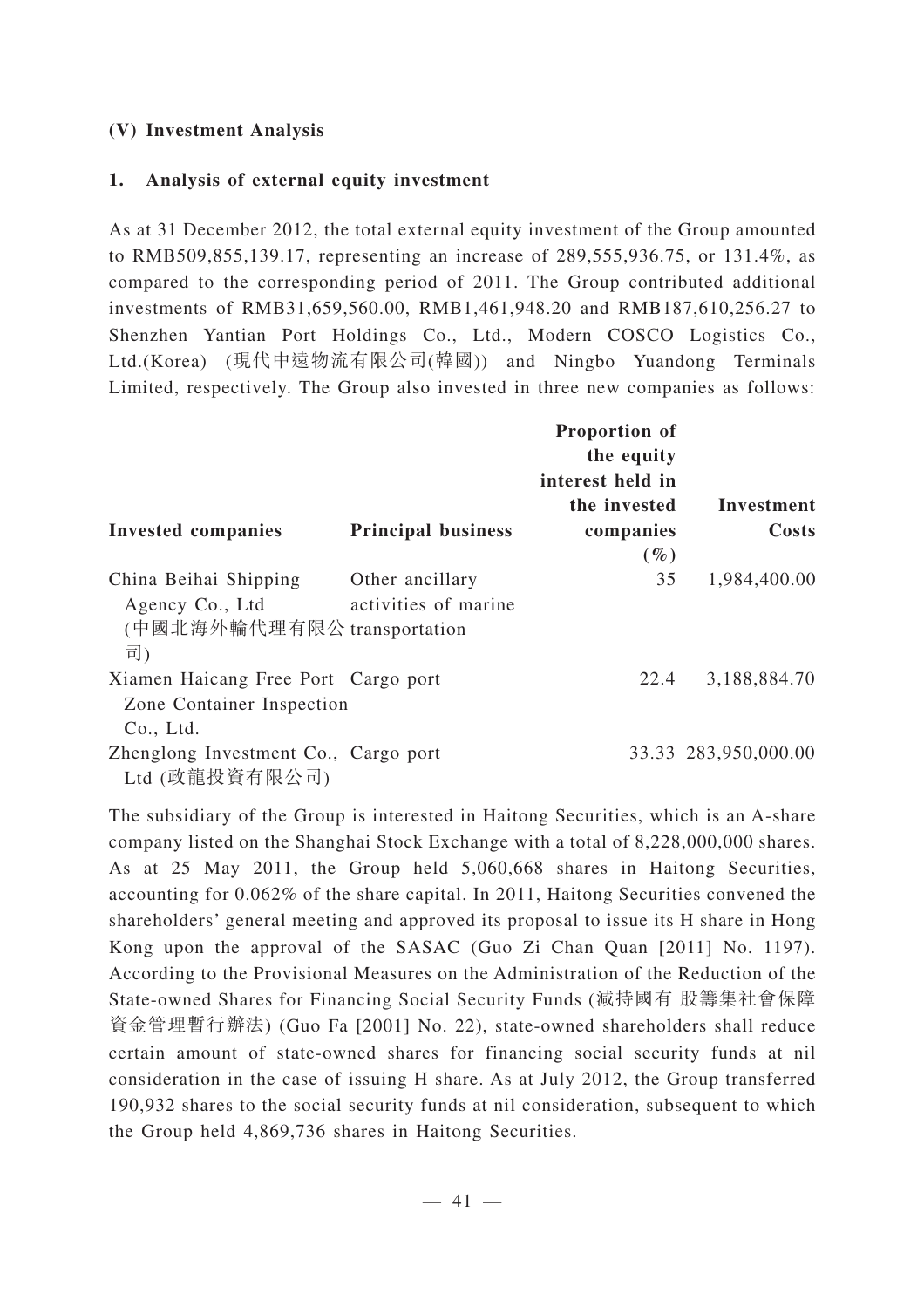## **2. Analysis of principal subsidiaries and joint stock companies**

The following is stated according to the audited financial report of A shares of the Company.

COSCO Container Lines Company Limited ("COSCON"), a wholly-owned subsidiary of China COSCO, is mainly engaged in international and domestic container shipping services and related businesses. Its registered capital is RMB6,088,763,082.00. As at 31 December 2012, its total asset and total equity amounted to RMB52,010,867,495.75 and RMB2,798,543,624.46, respectively. Total equity attributable to equity holders of the parent company amounted to RMB2,549,224,705.12 (31 December 2011: RMB4,793,234,069.30). Revenue, operating profit and net profit in 2012 were RMB43,168,523,309.58, RMB-2,511,097,909.03 and RMB-2,243,941,715.58, respectively. Net profit attributable to equity holders of the parent company amounted to RMB-2,279,578,290.04 (2011: RMB-6,077,678,591.30).

China COSCO Bulk Shipping (Group) Co., Ltd. ("China COSCO Bulk Group"), a wholly-owned subsidiary of China COSCO established in 2011, wholly owns equity interests of three professional dry bulk shipping companies, namely COSCO Bulk Carrier Co., Ltd., COSCO (Hong Kong) Shipping Co., Ltd. (and Shenzhen Ocean Shipping Company Limited) and Qingdao Ocean Shipping Co.,Ltd., which were originally held by China COSCO, after reorganization. As at 29 March 2012, the 6th meeting of the third session of the Board of Directors considered and approved the resolution for the loan transfer of RMB14.27 billion receivable from the China COSCO Bulk Group as capital injection. The transfer was completed during the period. China COSCO Bulk Group mainly provides customers with cargo transportation service of dry bulk cargo such as grain, minerals, coal, chemical fertilizer, steel, timber, agricultural products and cement. Its current registered capital is RMB25,968,025,394.50. As at 31 December 2012, its total asset and total equity amounted to RMB45,622,492,739.06 and RMB9,976,362,142.98, respectively. Total equity attributable to equity holders of the parent company amounted to RMB9,707,013,519.58 (31 December 2011: RMB3,562,402,545.07). Revenue, operating profit and net profit in 2012 were RMB16,097,808,595.26, RMB-6,105,788,231.35 and RMB-8,061,078,827.13, respectively. Net profit attributable to equity holders of the parent company amounted to RMB-8,075,976,817.13 (2011: RMB-6,851,243,463.17).

COSCO Logistics Co., Ltd., a wholly-owned subsidiary of China COSCO, positions itself as an "integrated logistics service provider" aiming at becoming the "best logistics service provider and shipping agency". Its subsidiaries mainly engage in shipping agency and related extension business, freight forwarding business (mainly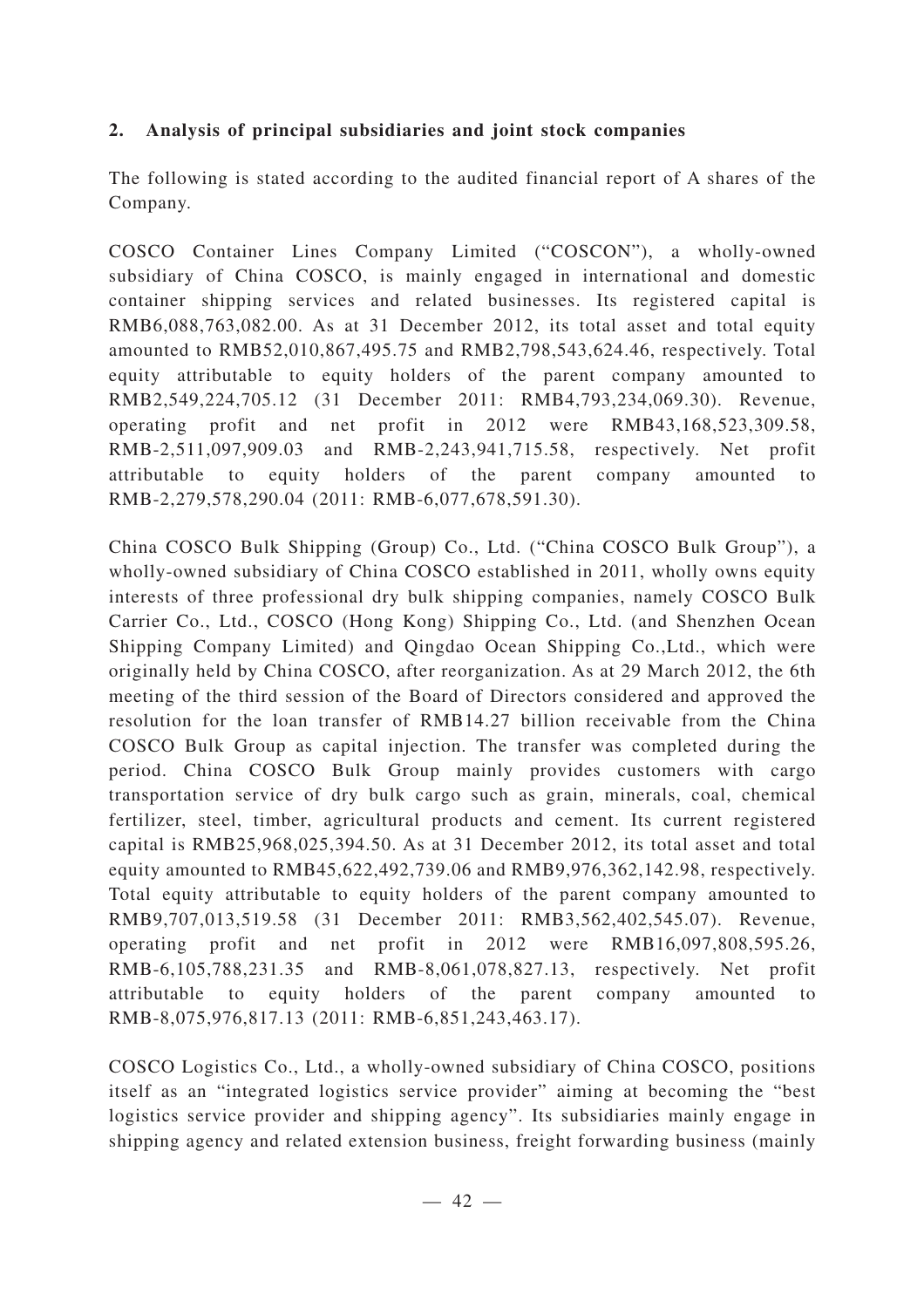including sea-freight and air-freight business), third party logistics business (mainly including project logistics business and product logistics business), transportation business and supporting business including warehouse and storage business. Its registered capital is RMB3,183,029,850. As at 31 December 2012, its total asset and total equity amounted to RMB12,708,226,682.02 and RMB6,259,838,392.97, respectively. Total equity attributable to equity holders of the parent company amounted to RMB5,901,272,286.78 (31 December 2011: RMB5,359,485,456.10). Revenue, operating profit and net profit in 2012 were RMB9,275,402,703.00, RMB796,358,828.17 and RMB608,283,512.15, respectively. Net profit attributable to equity holders of the parent company amounted to RMB528,742,466.66 (2011: RMB527,664,806.32).

COSCO Pacific Limited ("COSCO Pacific") and its subsidiaries are principally engaged in the businesses of managing and operating terminals, container leasing, management and sale, container manufacturing, and their related businesses. COSCO Pacific is a company incorporated in Bermuda with limited liability whose shares are listed on the main board of The Stock Exchange of Hong Kong Limited ("Stock Exchange"). On 31 December 2012, COSCO Pacific is owned as to 43.21% by China COSCO. As at 31 December 2012, the authorized share capital of COSCO Pacific was HK\$400,000,000 and its issued share capital and paid-up capital was HK\$278,605,200.20. As at 31 December 2012, total asset and total equity of COSCO Pacific amounted to RMB46,291,412,868.92 and RMB26,494,485,527.92, respectively. Total equity attributable to equity holders of the parent company amounted to RMB24,839,054,505.84 (31 December 2011: RMB22,844,499,725.18). Revenue, operating profit and net profit in 2012 were RMB4,738,498,015.60, RMB2,389,073,289.98 and RMB2,233,549,060.14, respectively. Net profit attributable to equity holders of the parent company amounted to RMB2,156,090,594.57 (2011: RMB2,506,590,627.22).

- **II. Discussion and analysis of the Board of Directors concerning the future development of the Company**
- **(I) Competition in the industry and development trend**

## **Container shipping segment**

## **Competition**

Since the financial crisis, competition landscape of the container shipping industry experienced trememdous change. Firstly, the scale of container fleets kept expanding. Secondly, importance of container hubs increased due to the concentration of ports of call. Thirdly, liner industry is more concentrated. In addition, liner companies adopted various innovative competition strategies, including adjusting the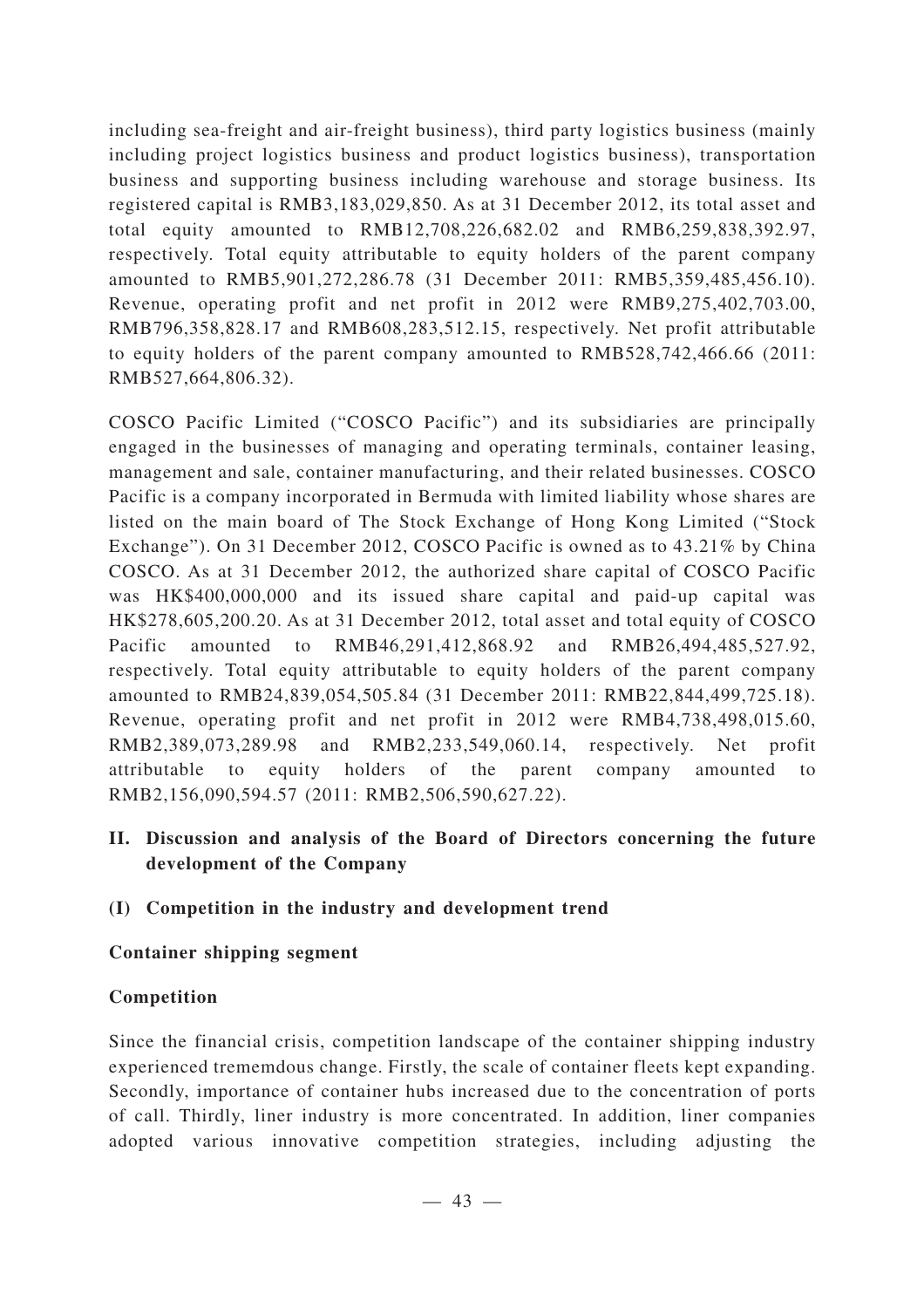distribution of large vessel capacity, increasing number of vessles while reducing speeds, suspension, reforming sales methods, expanding or diversifying value-added services and customized services, strengthening synergy with upstream and downstream industries, optimising asset portfolio and adjusting business models to cater for the industrial chain. With the efforts of the whole industry, overall operating environment of the container shipping industry in 2012 significantly improved.

## **Market outlook**

The container market for 2013 remains challenging. According to the forecast by Clarkson, the capacity of global container fleet will increase by 7.0% in 2013, up by 1.1 percentage points over 2012. In 2013, the growth rate of the global demand for container shipping will increase from 3.4% in 2012 to 6.1%. Despite the unsolved excessive shipping capacity, the gap between the demand and supply was narrowed. Although the demand and supply of market capacity remains imbalanced, it is expected that the market freight rates in 2013 are unlikely to drop significantly.

## **Development trend**

The concentration of container market will become flexible in line with the change in market condition and the balance between supply and demand. Extended application of new technologies will reduce costs for liner companies. However, fuel and other operation expenses will remain high. The greatest uncertainty of the industry is whether the economic recovery of Europe and the US will continue and whether the container shipping business will maintain its high market concentration upon the improvement of its results.

## **Dry bulk shipping segment**

## **Competition**

The competition landscape of the dry bulk market has undergone significant changes. The leading position of traditional shipowners has been threatened by the business diversification of shipowners. The buyers base has been enlarged.

The major competitors in dry bulk market include shipowners and cargo owners. Cargo owners, such as overseas large mines, traders and domestic large energy enterprises, control part of the shipping capacity by leveraging on their advantages and has invested in shipbuilding. The model of shipper as shipowners or cargo owners as shipowners has gained importance in the shipping market and the competition in traditional shipping market has been changed accordingly.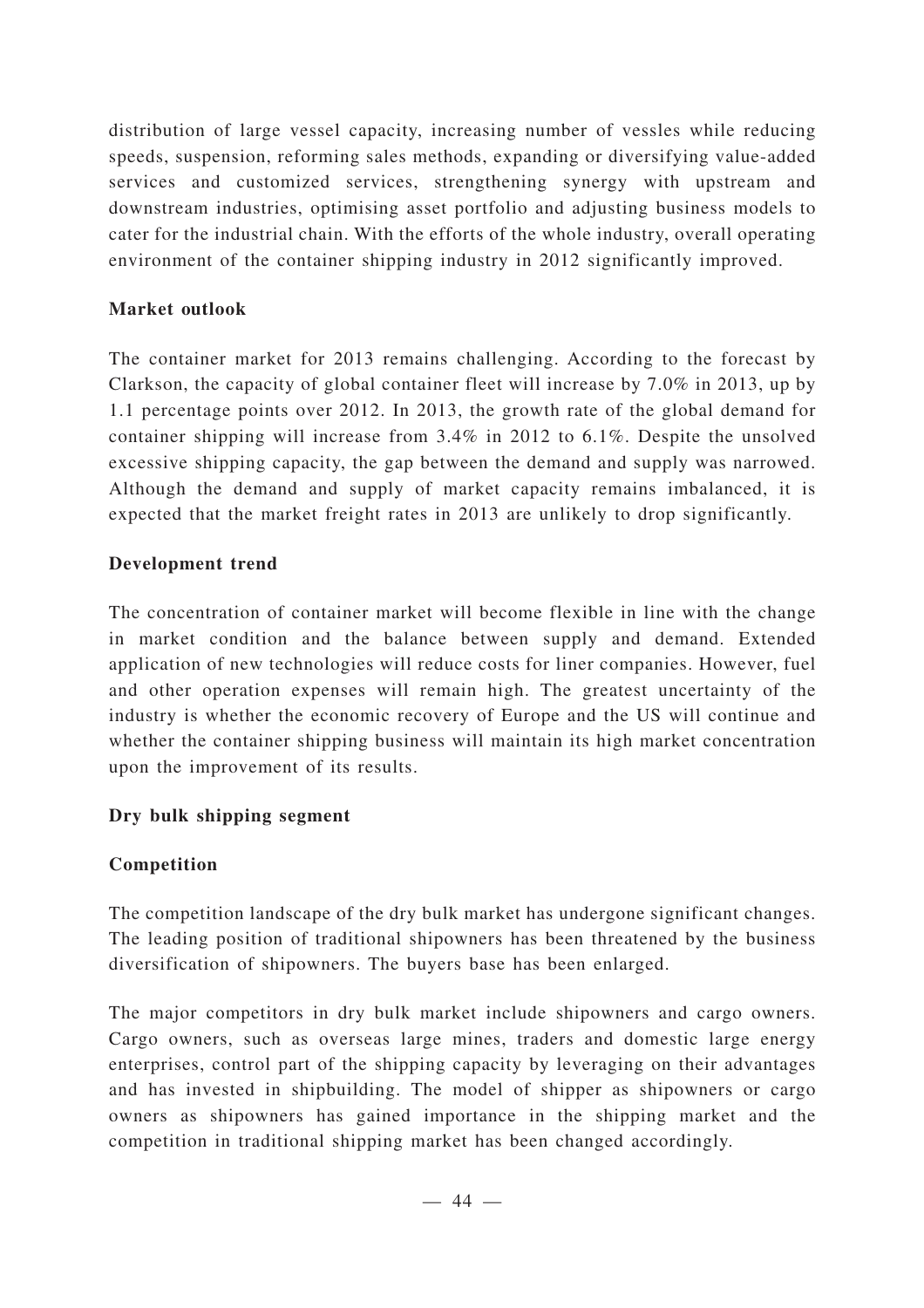### **Market outlook**

In respect of the growth of supply and demand, the gap between supply and demand of capacity in 2013 will be narrower than that of 2012. In 2013, the growth of dry bulk shipping demand will remain slow. According to Clarksons, the demand of dry bulk commodity shipping will increase by 5%, representing a decrease of 1 percentage point. In addition, the growth of of dry bulk shipping capacity supply will significantly decrease from 10% of 2012 to around 7% of 2013, which will relieve the serve oversupply of shipping capacity. The market performance in 2013 may slightly improve from that of 2012. However, affected by the delivery rush over the years,the oversupply in dry bulk market remains unsolved.

## **Development trend**

Dry bulk vessels fleet will adopt vessels for energy saving and environmental-friendly franchised operation. Shipowners will have to build energy saving vessels due to the high bunker costs. The high concentration of cargos will result in the development of large-scale vessels and franchised operation of dry bulk vessels fleet.

Innovation of shipping business model will continue. As the downturn of shipping market continues, shipping companies will maintain close cooperation to overcome difficulties and build up alliances and joint ventures in different forms. Efforts will be made to minimise operational risks, fulfil the demand of users, reduce costs, and achieve economy of scale.

"Professional integrated logistics solution" has become the basis for future development. Aside from pricing competition, the segment will also encounter competition on differentiated services and innovative services with a view to providing customers with high quality services at low costs. As such, the market competition will be enhanced to a new level.

## **Port Segment**

## **Competition**

The four largest container port operators in the world maintained their leading positions in terms of the number of ports, distribution and profitability. Apart from reinforcing their existing port markets in Europe and the US, business of these operators grew rapidly in emerging markets such as Asia, Africa and South America. Certain emerging port operators are focusing on their expansion in the global port market and have remarkable development potential.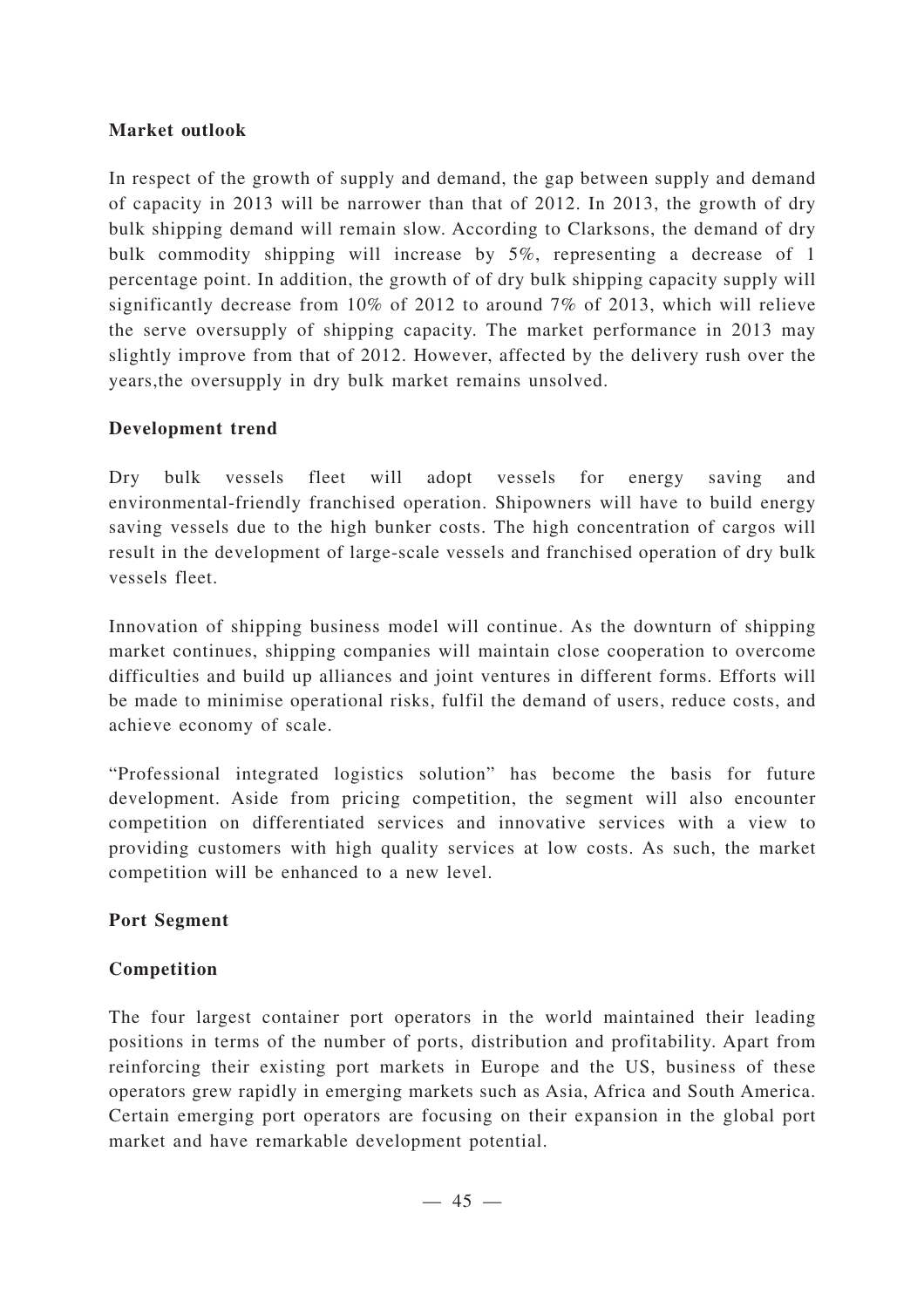## **Market outlook**

In 2013, the prospect of global ports will have a huge difference. The performance of European ports is expected to remain sluggish due to the impacts of the economic slowdown. Meanwhile, as the US economy will recover, the throughputs of ports in the US will sightly increase than in 2012. In Asia, the general economic development will be satisfactory and the growth of ports will be more significant than ports in the North America and Europe. The growth of ports in Shanghai, Hong Kong, Singapore and Shenzhen will be steady, remaining the largest container ports in the global market. Certain ports of emerging markets will also grow rapidly.

In 2013, domestic throughputs in the ports will grow steadily at a slower rate than thatin 2011. In the second half of 2012, the Chinse government has implemented certain policies and measures to maintain steady growth timely and launch various large infrastructure projects to stimulate economic growth, resulting in steady growth in exports and faster growth in imports and laying a good foundation for the steady growth in 2013.

## **Development trend**

As competition between ports will intensify, major ports around the world will carry out expansion and renovation in order to secure their leading position among regional ports in the future. Due to the significant slowdown of the global economic growth, port operators will focus their development on emerging markets with rapid growth.

## **Logistics segment**

## **Competition**

Competition among domestic logistics companies will intensify as the growth of the logistics industry continues. Coupled with the enhancement and support measures of the PRC government, the development of the logistics industry will accelerate.

### **Market outlook**

In 2013, the logistics industry will maintain its rapid growth, though not as fast as the development pace prior to 2011. In 2013, the cost of the logistics industry of China is expected to reduce.

### **Development trend**

The future of the logistics niche market segments is full of opportunities. Home appliance logistics and air logistics will maintain steady development, while chemicals, e-commerce, cold-chain and railway markets will develop rapidly. Looking forward, e-commerce is expected to boost the development of the logistics industry.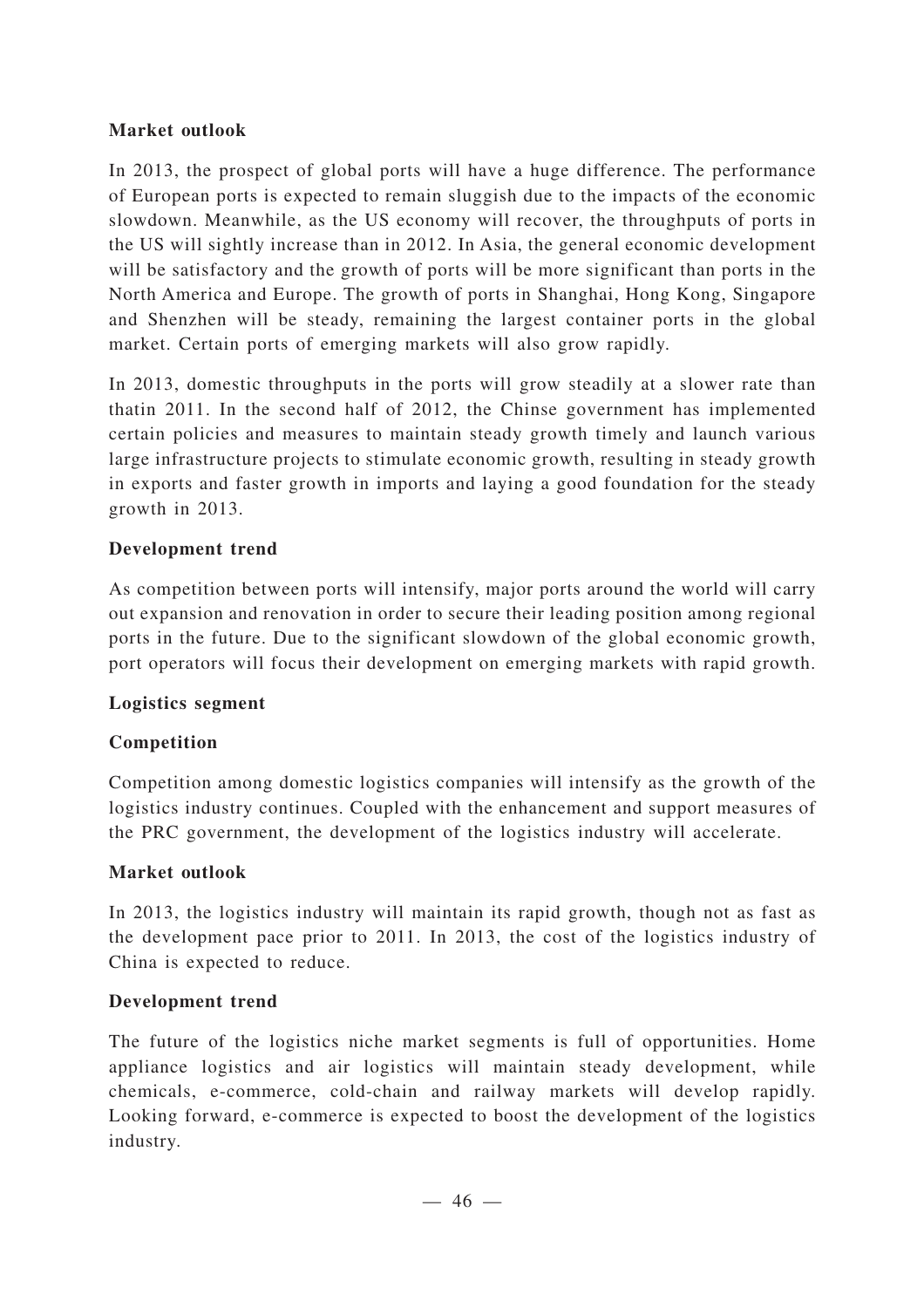## **(II) Development strategy**

The Group will capitalize on the capacity of China COSCO, as a listed company, to develop its flagship fleet. Rational control over fleet size will be adopted while shipping capacity structure will be optimised for the healthy and sustainable development of the shipping business. The Group will also carry out the terminal business through COSCO Pacific and continue the improvement of the global terminal network under the brand of COSCO with a focus on the domestic ports. It will also strengthen the industrialization of COSCO ports.

## **(III) Operation plan**

## **Container shipping business**

The Group will adjust the routes structure and optimize the product design based on various factors including market condition and its strategic targets in order to resist and mitigate the fluctuations in the conventional market. It will allocate more shipping capacity to emerging markets and continue the construction of feeder service routes and pivotal ports to enhance the services of its global network. In addition, the Group will expand its port coverage and reduce the network operating cost by consolidating and expanding alliance cooperation to further maximize its competitive edges.

The Group will strengthen the marketing and sales and solidify the base of cargo source to restore the freight rate steadily. It will endeavour to maintain the balance between inflow and outflow of cargos, expand the base of high value cargos and improve the quality of cargo source. The Group will also expand its customer base by acquiring more global key accounts, basic customers, direct customers and FOB customers through specialized marketing. In addition, it will focus on the development of emerging markets and new customers so as to improve the structures of markets, cargo flow, cargo source and customers.

The Group will establish an integrated platform for value-added services to improve its land transportation capability. IT construction for value-added services will be pushed forward to improve its data management. It will also strengthen the development of supplier management system to further regulate the qualification and assessment mechanism of suppliers and reduce cost, so as to improve the service quality of the suppliers.

The procedural control will be enhanced to ensure the all liners run on schedule, so as to consolidate and strengthen the leading position of the Company among major shipping companies around the world in terms of punctuality. Slot management will be implemented to secure the quality of customer service. The Company will fully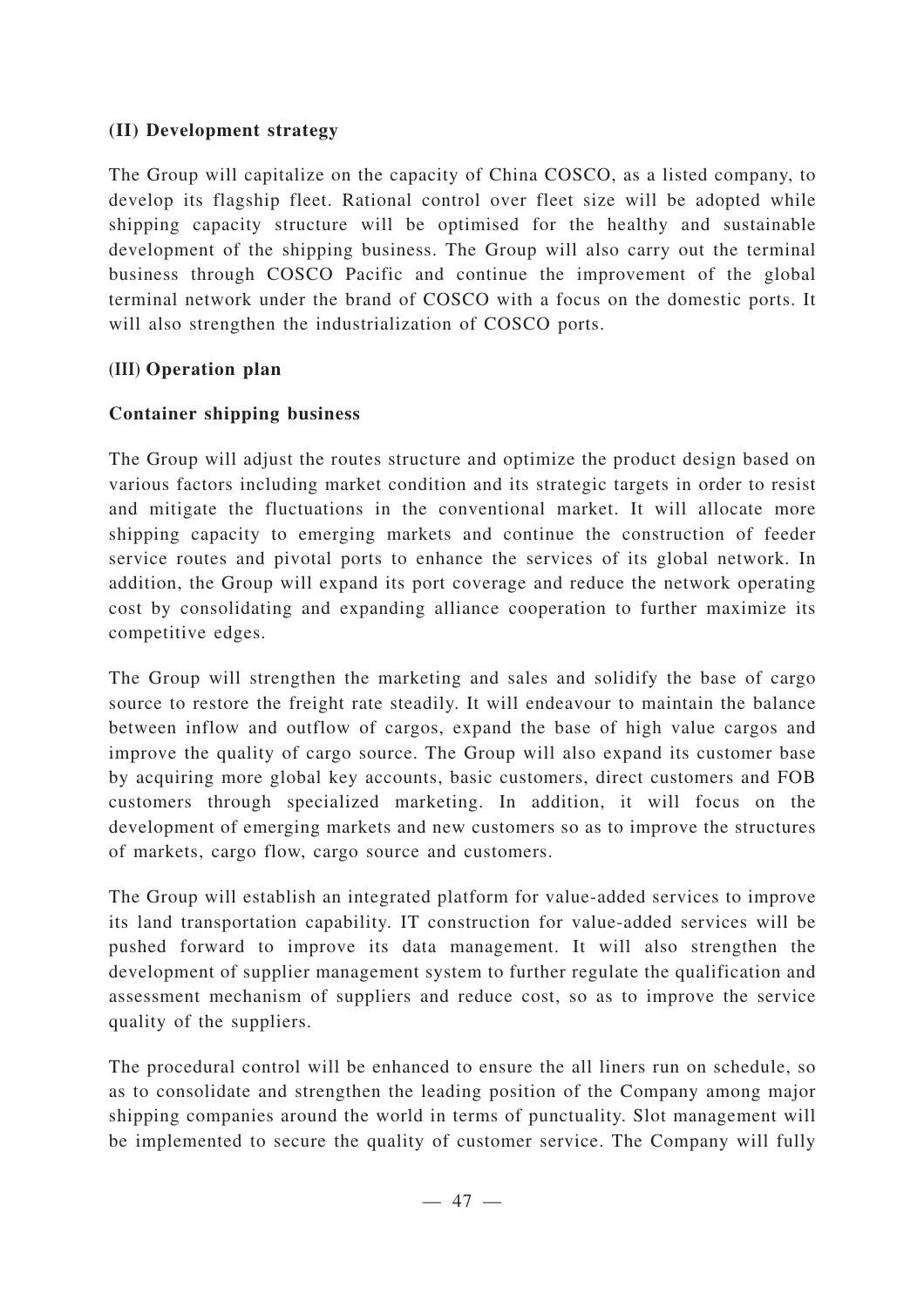leverage on the innovation of service through its information system to improve the differentiated competitiveness of the Company and expanded the e-commerce business so to provide customers with more comprehensive and convenient services.

The shipping volume of the Group's container shipping in 2013 is expected to be 8.90 million TEUs.

## **Dry bulk shipping business**

To cut losses and maintain the sustainability of operation under adverse conditions, the Group will focus on reducing loss, preparing for further expansion, adjustment and innovation in 2013. With the emphasis on reducing losses, the Group will improve its efficiency for maintaining steady growth and strengthening its capacity for future development. It will adjust and optimize its key segments and structure to ensure efficient operation. Further innovation will be carried out for its development mode, sales strategy and management system to reinforce its competitiveness.

The Group will streamline its operation management and refine its development measures in strict compliance with its practical implementation plans in order to significantly reduce its loss for the year.

- 1. to closely monitor the long-term market development and recent operation conditions, in particular the economic development of China, the US, Europe and Japan, in order to have better prediction of the future economic development; to estimate the future price and demand of commodities through market research on the operation of ports, steel makers, power plants and food suppliers; to better understand the market development through studies of the operation data of relevant upstream and downstream industries in shipping industry.
- 2. to expand the domestic and overseas sales networks and to strengthen the relationship with major suppliers under the philosophy of "value sales", i.e. to secure cargo and customers by excellent services; to provide customers with tailor-made value-added services to establish long-term stable business relationship; to carry out differentiated operation and identify strategic target customers for securing long-term contracts and more sources of cargo.
- 3. to strategically arrange the shipping routes to improve operation efficiency; to proactively allocate the shipping capacity in accordance with market changes; to rearrange the allocation of shipping capacity to meet different demand of different routes; to develop new shipping routes for different cargos; to further enhance the specialized coastal transportation service in order to gain more market share.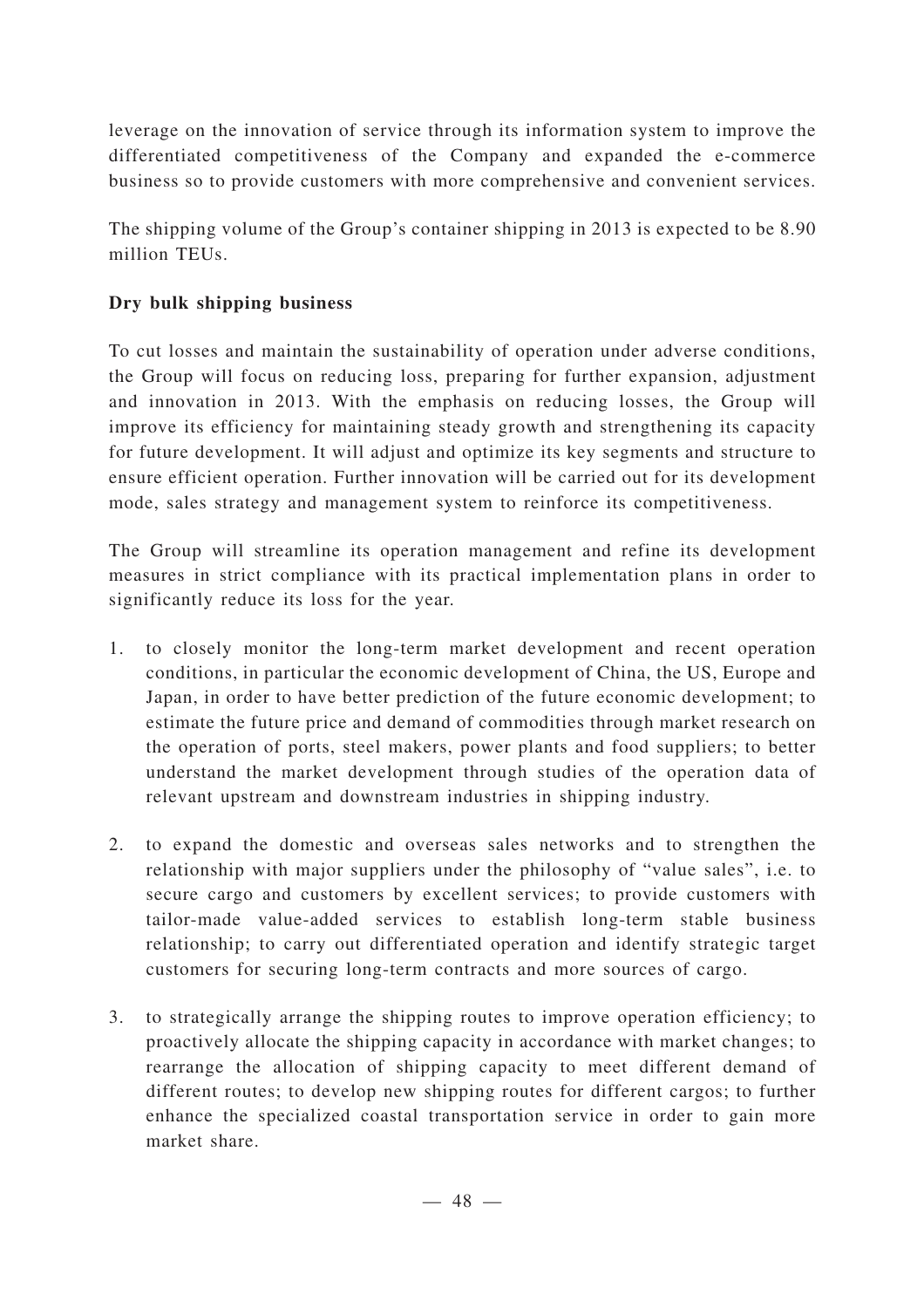- 4. to implement low cost development strategy which focuses on fulfilling demands of major customers and realising sustainable development of the dry bulk shipping business of China COSCO; to promptly adjust the fleet structure so as to maintain the sustainable development of the Group.
- 5. to strictly control the scale of chartered-in vessels and operation risks based on market demand and the requirements of cargo owners in an efficient manner.
- 6. to reduce cost and improve efficiency through enhancement in management, corporate transformation and supervision.

The estimated turnover volume of the Group's dry bulk shipping business in 2013 is 869.6 billion tons-nautical miles.

## **Logistics business**

## **1. Logistics business**

The electronic product and chemical logistics businesses will be further expanded. Its business into upstream and downstream industries will also be diversified by providing value-added services and supply chain management services. The management of nuclear power projects will be centralized through system integration and enhancement in management. It also intends to develop logistics services for the aviation industry.

## **2. Shipping agency**

The Group will further consolidate and expand its agency market. The Group will focus on the development of new port agency services and provide vessels and special vessels agency and related services at ports with necessary facilities.

## **3. Freight forwarding**

The Group will expand its business beyond the existing sectors and regions. The Group will also modify its sales method and system and improve the synergy effect of the overseas and domestic business sectors by providing a wide range of logistics solutions. The Company will expand its core direct international customer base and establish strong and stable relationship with customers. It will also strengthen the management of logistics suppliers and sub-contractors and accelerate the establishment of overseas branches and sales teams.

## **4. Air-freight forwarding**

The Group will focus on slot procurement, direct customers and core airports to enhance competitiveness and profitability.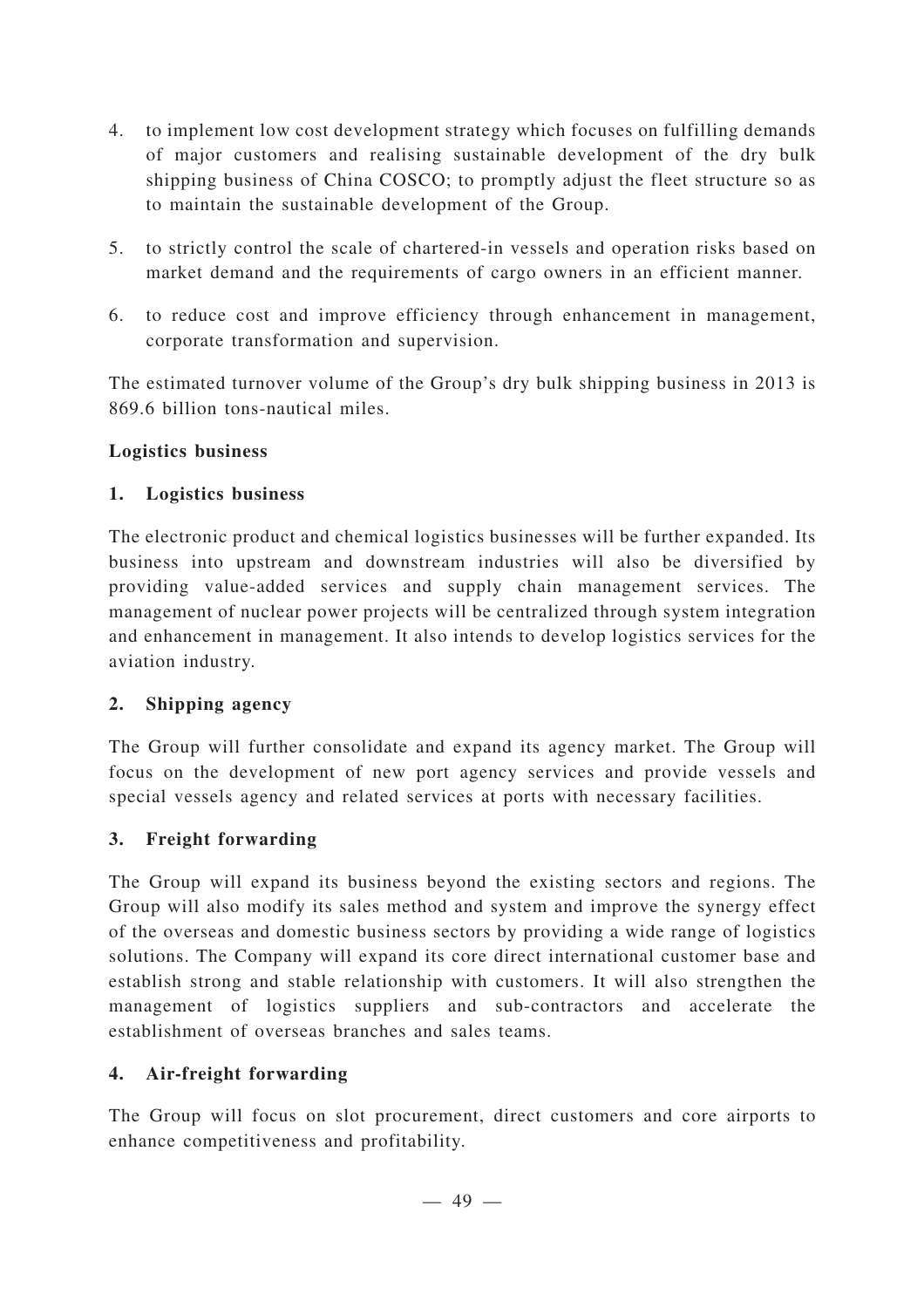## **Terminal business**

The Group will continue to focus on sales and improve its operation management, in order to retain customers with high quality services. Long-term strategic planning of terminal projects will be implemented for further business diversification. The annual operation capacity in 2013 is expected to increase by 2,800,000 TEUs.

## **(IV) Fund requirement for maintaining existing business and establishing project company in process**

| Capital commitment | Time | <b>Financing method</b> | <b>Funding source</b>                      |
|--------------------|------|-------------------------|--------------------------------------------|
| RMB14.998 billion  | 2013 | Debt financing          | Bank loans, existing<br>capital and others |

## **(V) Potential risks**

## **1. Risks related to policies**

China government may amend its policies, including monetary policies, fiscal policies, industrial policies and regional development policies, according to any changes in macro situation. Economic interests of enterprises will be inevitably affected by such amendments. As such, conflicts of economic interests between the government and enterprises may exist due to any promulgation and amendments on such policies and risks related to policies arise.

Owing to the risks related to policies, the planning of the Company will be affected; the business expansion will be restricted; the financing costs will increase but the investment yield will decrease; and the difficulty of market expansion will also increase.

The Company understood the effects brought by the changes of policies to the business development. It monitored and studied the risks related to policies in a timely manner, enhanced the precaution of the risks related to policies and managed such risks proactively. In order to minimize risks and prevent or reduce unnecessary losses, the Company forecasted risks related to policies, formulated corresponding measures and carried out various prevention measures.

### **2. Industrial risks**

Shipping industry is a capital intensive industry with low returns, strong cyclical fluctuation and high operational risks. As a result, shipping companies may invest large amount of capital but earn low returns and incur high costs but record low income.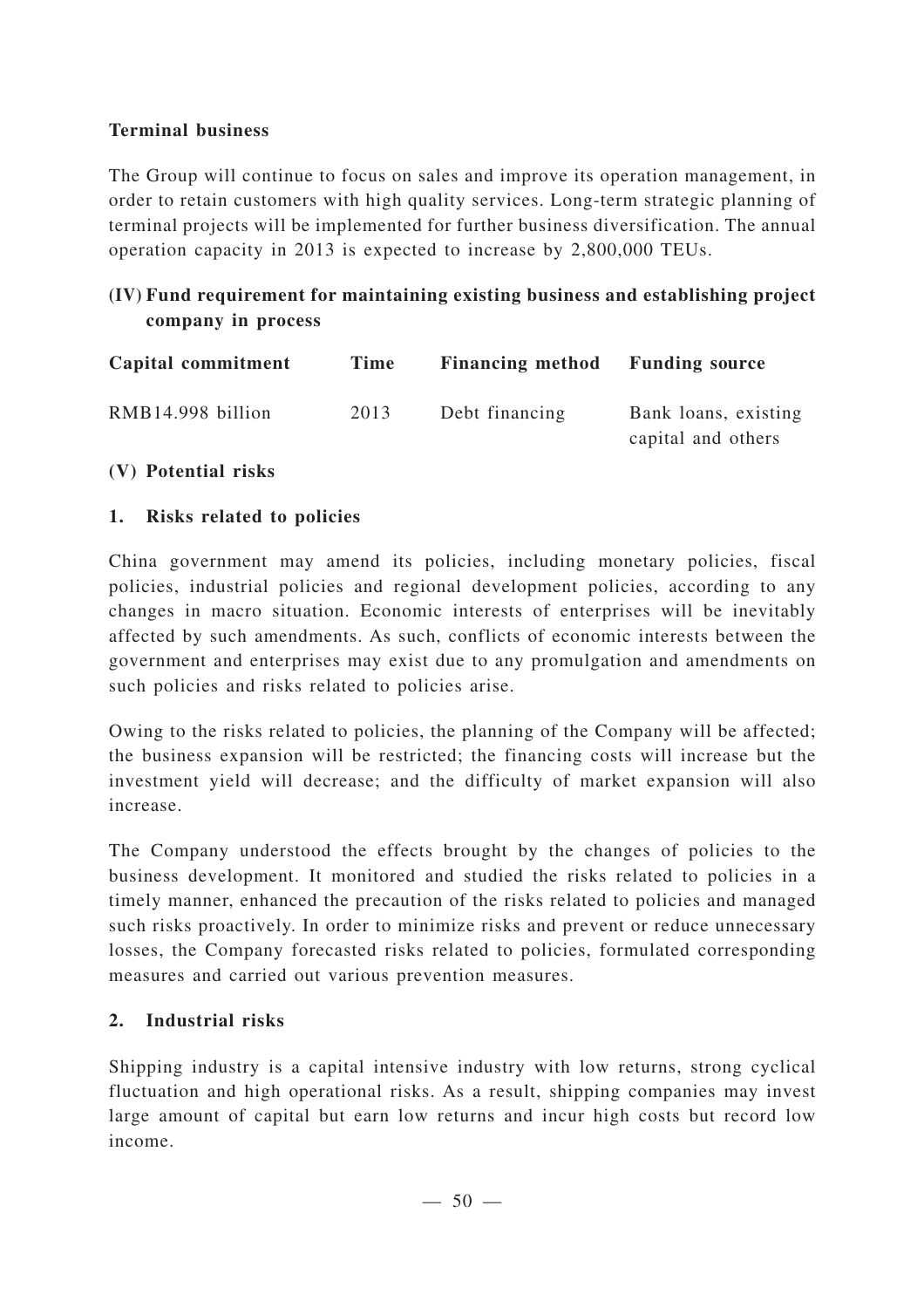In 2013, the growth of global economy will slow down and the supply of capacity of fleets worldwide will remain increase and outpace the growth of the demand of fleets. The recovery of freight rate will remain slow and the profitability of shipping companies will face more challenges.

The operational costs increased continuously and the price of components that are necessary for shipping industry, including fuel, remained high. It is expected that the operational costs will remain high and the profitability of shipping companies will be affected.

Industrial risks cause impacts to the profitability of the Company and result in a large cyclical fluctuation of investment returns and the investment returns are affected. As such, industrial risks may lead to financial loss. The operation, sustainable growth and reputation of the Company may also be affected.

In order to cope with industrial risks, the Company enhanced its marketing and exerted efforts in minimizing losses and enhancing efficiency. In addition, the Company has established an internal control system based on the comprehensive risk management system. The Company has also monitored risks related to policies strictly and formulated procedures for three major and one significant policies, strategy planning and management and analysis of economic activities.

Furthermore, the Company intended to cope with the industrial risks by adapting the following measures: grasping opportunities while coping with challenges and striving for growth prudently. With an aim to prevent fluctuation caused by cyclical risk of shipping industry, the Company strived to grow prudently to ensure a stable operation and steady growth of the Company. Closely monitoring the changes in the industry, the Company improved its prediction to difficulties to be faced, extended the duration of its prediction and inproved the implementation of its measures. The Company has established a solid management philosophy so as to cope with the challenges resulted from the long term and slow growth in the market. In order to prevent from a volatile fluctuation in its operation, the Company has established a sound profitability model and coped with the cyclical fluctuation in the shipping industry.

## **3. Risks related to operating model**

Industrial structure is closely related to the sustainable growth of the Company. The Company has focused on shipping and terminal businesses, which are in different segments of the same industrial chain. Although the shipping and terminal businesses may have different industrial cycles, the trend of cycles is nearly overlapped. As such, the risk prevention capability and the ability for sustainable growth of the Company are limited.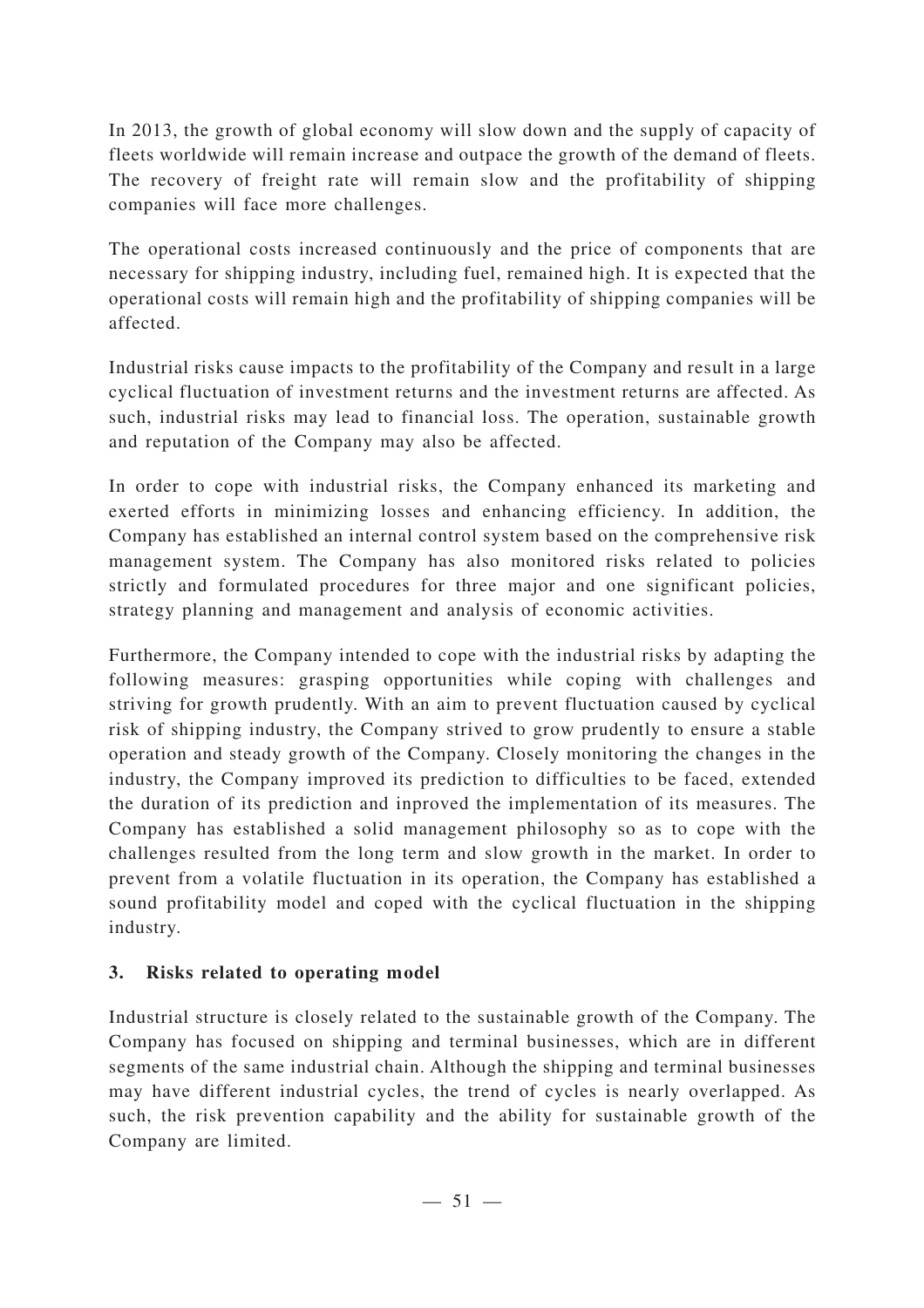Owing to risks related to industrial structure, the Company may fail to cope with difficulties faced in its operation and losses resulted from the industry downturn. The reformation caused by the restructure of industrial structure will result in a large amount of investment in early stage, which may affect the investment returns of the major businesses and the profitability of the Company and cause financial loss and loss in customers. The strategic objectives of the Company may not be eventually achieved.

The Company aims to grow steadily and further refine the structure of its businesses, so as to cope with challenges brought by the cyclical fluctuation of the shipping industry. The Company further reformed the operation of its dry bulk business and integrated and refined the internal resources of China COSCO Bulk Shipping (Group) Co., Ltd. The Company also accelerated the integration of businesses of COSCON. In order to enhance the core competitive edge of COSOC Terminal, the Company has accelerated the integration of the resources of overseas terminals and expanded its terminal business.

## **4. Environmental protection risks**

Environment pollution in the shipping industry mainly refers to incidents which vessels pollute the sea areas and will affect various aspects such as emergency risks, brand and reputation risks as well as risks of external relationships.

The environmental protection risks may have material effect on safety production, operation efficiency and social efficiency of the Company.

The Company placed emphasis and exerted more efforts on environmental protection. It amended relevant documents of the risk management systems pursuant to requirements of the applicable laws and regulations, strengthened its daily supervision to improve risk identification ability, and formulated contingency plans to mitigate risks, especially contingency plans for environmental pollution risks.

## **5. Interest rate and exchange rate risks**

In 2012, as the Group closely monitored the trends in financial market and changes in monetary policy, and maintained the existing loans at floating rates. The Group maintained its average interest rate of borrowings at a lower level.

With respect to exchange rate, the Group kept track of and conducted studies on the trends of various currencies so as to continue adjusting the currency structure between income and cost expenses, and between assets and liabilities. It also reduced the effects brought by the changes in foreign exchange between different currencies through natural hedges of different currencies.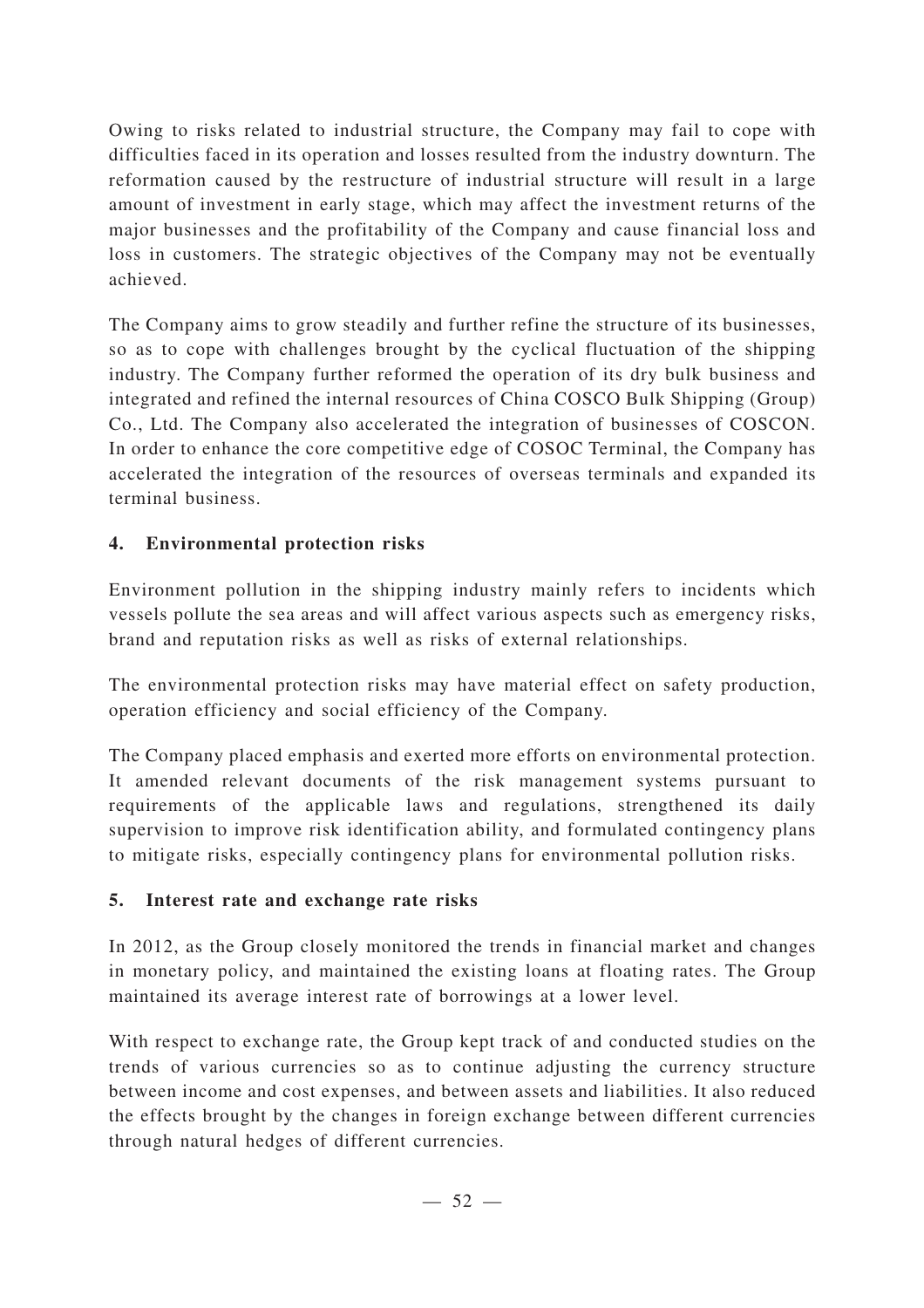## **6. Delisting risk of A shares**

As the Company recorded loss for the consecutive two years in 2011 and 2012, according to the Rules Governing the Listing of Stocks on Shanghai Stock Exchange, Shanghai Stock Exchange will impose delisting risk warning on the A shares of the Company. Upon the implementation of delisting risk warning, the daily limit of the decrease and increase in price of A shares shall be 5%. The commencement date of the delisting risk warning will be Friday, 29 March 2013. The abbreviation name of A shares will renamed from "China COSCO" to "ST COSCO". The trading of A shares will be suspended for one day on 28 March 2013.

In 2013, the Company will further deepen reform to resolve its shortcomings and strive to turn its shipping business around. For container shipping business, it will restructure route arrangements and improve product design in accordance with market conditions. Marketing efforts will be stepped up and cargo source base will be consolidated with an aim to stabilise and restore freight rates. The Company will strengthen process control and secure route schedules to enhance service quality and customer satisfaction. Besides, it will tighten cost control, particularly on bunker cost. For bulk shipping business, the overall market research and forecast capability will be improved. It will steadily increase the proportion of basic cargo sources and refine route operations to fully capitalise on its potential for better performance. It will adjust vessel fleet capacity and structure at appropriate time to further reduce the charter cost for vessels with high costs. It will endeavour to reduce costs and expenses. To curb losses, it will adopt effective initiatives for ensuring the sustainable development of the Company. As for other businesses, it will continue to consolidate its existing advantages while improving profitability.

Facing the current difficulties, the Company will strive to explore and capture opportunities by analysing the current and future market trends. The Group will further strengthen its capability in capturing opportunities and enhance its risk prevention and control for a stable and sustainable development. In addition, capitalising on the resources of its controlling shareholder, China Ocean Shipping (Group) Company, China COSCO will make full use of its role as the capital platform for the controlling shareholders. The Company will implement all measures which are favourable to the improvement of its performance, its long term development and the basic interest of the shareholders after thorough study, discussion and approval according to standardised procedures.

According to the applicable regulations stipulated in Rules Governing the Listing of Stocks on Shanghai Stock Exchange, the listing of A shares of the Company will be suspended if the Company continues to record loss in 2013. All investors are advised to be aware of investment risks.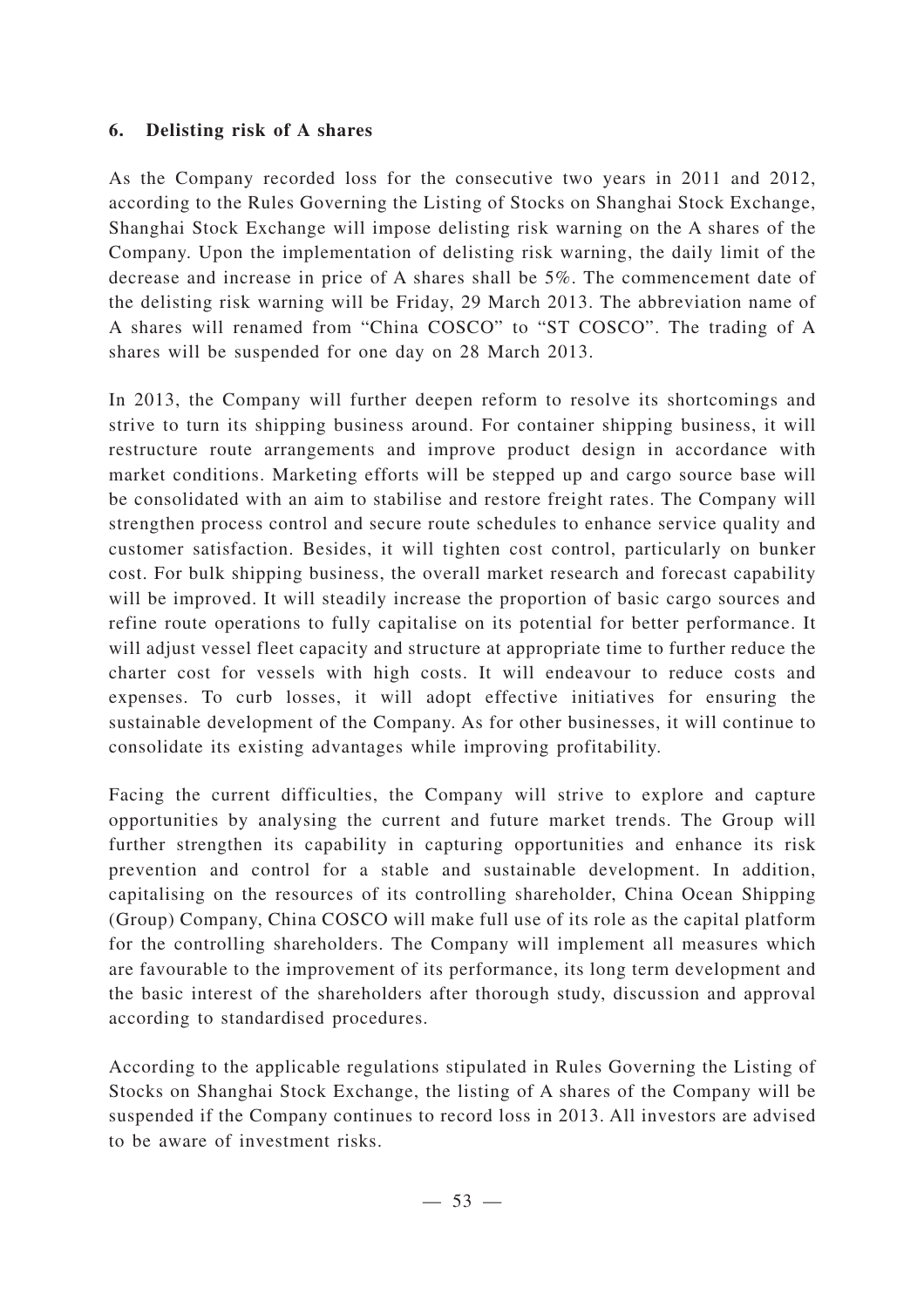## **III. Analysis and explanation of the Board of Directors on the reasons and impact of the change in accounting policy, accounting estimation or verification method**

As the disposal fee for container steel scrap increased in the international market, the residual value of 20 feet container and 40 feet container for dry cargo increased from US\$363 and US\$774 to US\$402 and US\$874 respectively since 1 January 2012 upon the approval of the 6th meeting of the third session of the Board of Directors. With the changes in accounting estimation, China COSCO's consolidated net profit increased by RMB25,095,000 while net profit attributable to the owners of the parent company increased by RMB10,843,000.

## **IV. Profit distribution or capitalisation of surplus reserves**

## **(I) Formulation, implementation or adjustment of cash dividend policies**

The Company distributes dividend to all shareholders by way of cash or scrip dividend. The total dividends shall be no less than 25% of the audited distributable profits of the Company during the given accounting year or period in principle, and shall be based on the operating results, cash flow, financial position and capital expenditure plans of the Company. The proposal of dividend distribution is formulated by the Board of Directors and implemented upon the approval of the general meeting. The amount of dividends to be distributed shall be determined based on the lower of the after-tax profits set out in the audited financial statements prepared pursuant to China Accounting Standards for Business Enterprises and Hong Kong Financial Reporting Standards.

As at 12 November 2012, the resolution for the Amendments to Articles of Association of China COSCO Holdings Company Limited was considered and approved in the 2nd extraordinary general meeting of China COSCO for 2012. Pursuant to the amendments to Article 193, the profit distribution policy of the Company is as follows:

- (1) Principles: The Company should implement vigorous profit distribution policies and value investors' reasonable investment return and the Company's sustainable development to maintain the continuity and stability of profit distribution policy. The cumulative profit distribution in cash by the Company in the last three years was in principle not less than 30% of the average annual distributable profits in the last three years.
- (2) Frequency: In principle, the Company distributes profit once per year. Under conditional circumstances, the board of directors of the Company may recommend the Company to distribute interim cash dividend according to the earnings and capital requirement of the Company.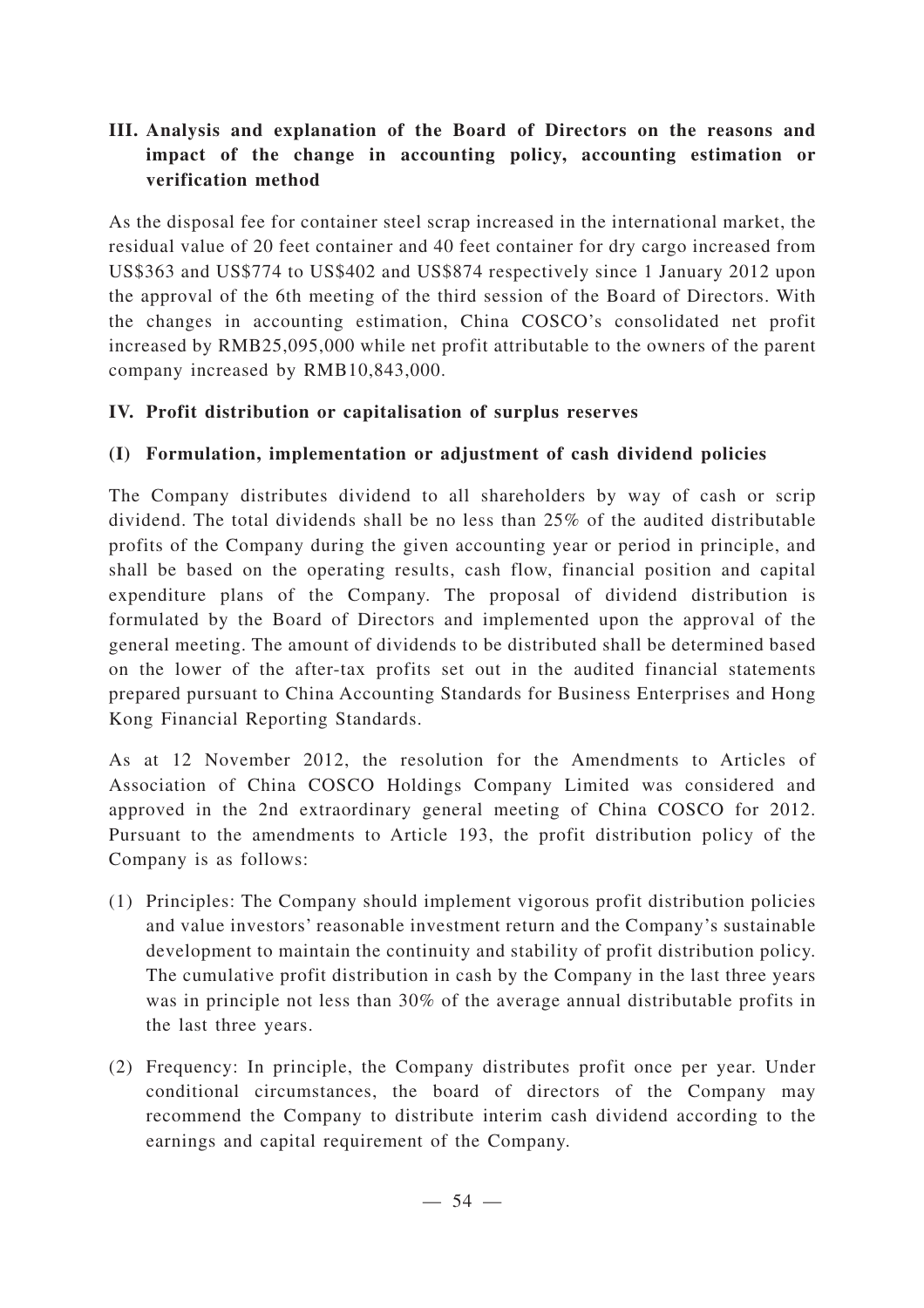- (3) Decision-making system and procedures: The profit distribution proposal of the Company shall be formulated and reviewed by the board of directors and submitted to the shareholders' meeting for approval. Independent directors shall express their opinions clearly in regard to the profit distribution proposal. The Supervisory Committee shall supervise the implementation of the profit distribution proposal.
- (4) In case of no proposal of profit distribution in cash being made at any profitable year with available distributable profit of the Company, the board of directors shall explain the reasons and the independent directors shall express their opinions clearly. Disclosure in this regard shall be made by independent directors in a timely manner. Upon consideration by the board of directors, it shall be submitted to the shareholders' meetings for review and the board of directors shall provide explanation at the shareholders' meeting.
- (5) When determining the particulars of the cash dividend proposal of the Company, the board of directors shall study and discuss on, among others, the timing, conditions as well as the minimum ratio, conditions on adjustments and other factors as required for making the decisions. The independent directors shall express their opinions clearly. When considering the particulars of the profit distribution proposal at the shareholder's meeting, the Company shall communicate with the shareholders, especially the minority shareholders, through various channels (including but not limited to hotlines, mailbox to the Secretary of the board of directors and inviting minority investors to attend the meeting), in order to gather opinions from the minority shareholders and respond to their concerns in a timely manner.
- (6) Adjustments to cash dividend policy: The Company shall strictly implement the cash dividend policy stipulated in the Articles of Association of the Company and the particulars of the cash dividend proposal considered and approved at the shareholders' meetings. Adjustments or amendments to the cash dividend policy stipulated in the Articles of Association of the Company shall only be made after detailed discussion and corresponding decision-making procedure according to the Articles of Association of the Company and approval shall be obtained from shareholders holding more than two thirds of the total voting rights present at the shareholders' meeting.
- (7) Disclosure of cash dividends in regular reports: The Company shall disclose the details regarding the formulation and implementation of its cash dividend policy in regular reports. In case of any adjustments or amendments to cash dividend policy, it shall also explain in detail the conditions and the procedures for such adjustment or amendments.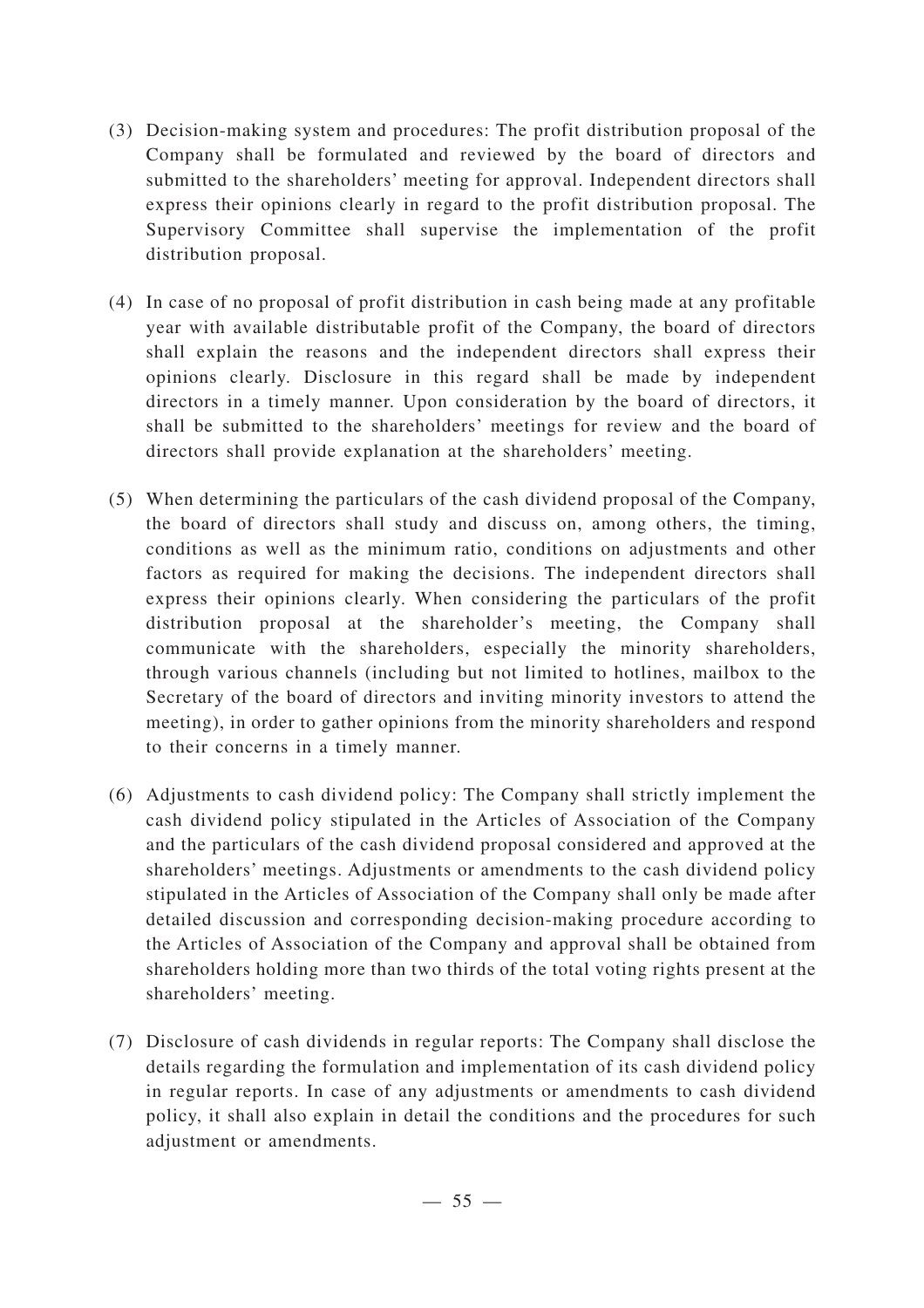The Company's board of directors must complete the distribution of dividends (in cash or in the form of shares) within two months after the resolution approving the relevant profit distribution proposal has been passed at a shareholders meeting.

Due to the loss in 2012, the Board of Directors does not recommend to distribute any cash dividends.

**(II) Proposals or budgets for profit distribution and capitalisation of surplus reserves of the Company in the recent three years (including the reporting period)**

The following is stated according to the audited financial report of A Shares.

| Ratio of cash<br>dividends to<br>net profit<br>attributable to<br>shareholders<br>of listed<br>companies in<br>consolidated<br>financial<br>statements<br>$(\%)$ | Net profit<br>attributable to<br>shareholders of<br>listed companies<br>in consolidated<br>Cash dividend financial statements | (before tax)   | Number of<br>scrip shares<br>for every<br>10 shares<br>(Share) | Dividend<br>for every<br>10 shares<br>(RMB)<br>(before tax) | Number of<br>bonus shares<br>for every<br>10 shares<br>(Share) | Year |
|------------------------------------------------------------------------------------------------------------------------------------------------------------------|-------------------------------------------------------------------------------------------------------------------------------|----------------|----------------------------------------------------------------|-------------------------------------------------------------|----------------------------------------------------------------|------|
|                                                                                                                                                                  | $-9,559,164,008.83$                                                                                                           |                |                                                                |                                                             |                                                                | 2012 |
|                                                                                                                                                                  | $-10,448,856,161.20$                                                                                                          |                |                                                                |                                                             |                                                                | 2011 |
| 28.3                                                                                                                                                             | 6,760,957,337.14                                                                                                              | 919,464,692.13 |                                                                | 0.9                                                         |                                                                | 2010 |

1. Due to the loss of China COSCO in 2012, no dividend was distributed.

2. Due to the loss of China COSCO in 2011, no dividend was distributed.

3. Net profit attributable to owners of the parent company according to the 2010 consolidated financial statements of China COSCO amounted to RMB6,760,957,337.14. Distributable profits to shareholders of China COSCO amounted to RMB3,248,772,967.05 after deducting the amount of 3,512,184,370.09 for making up the loss in previous years. The Company distributed final cash dividends of RMB919,464,692.13, representing 28.3% of the net distributable profit.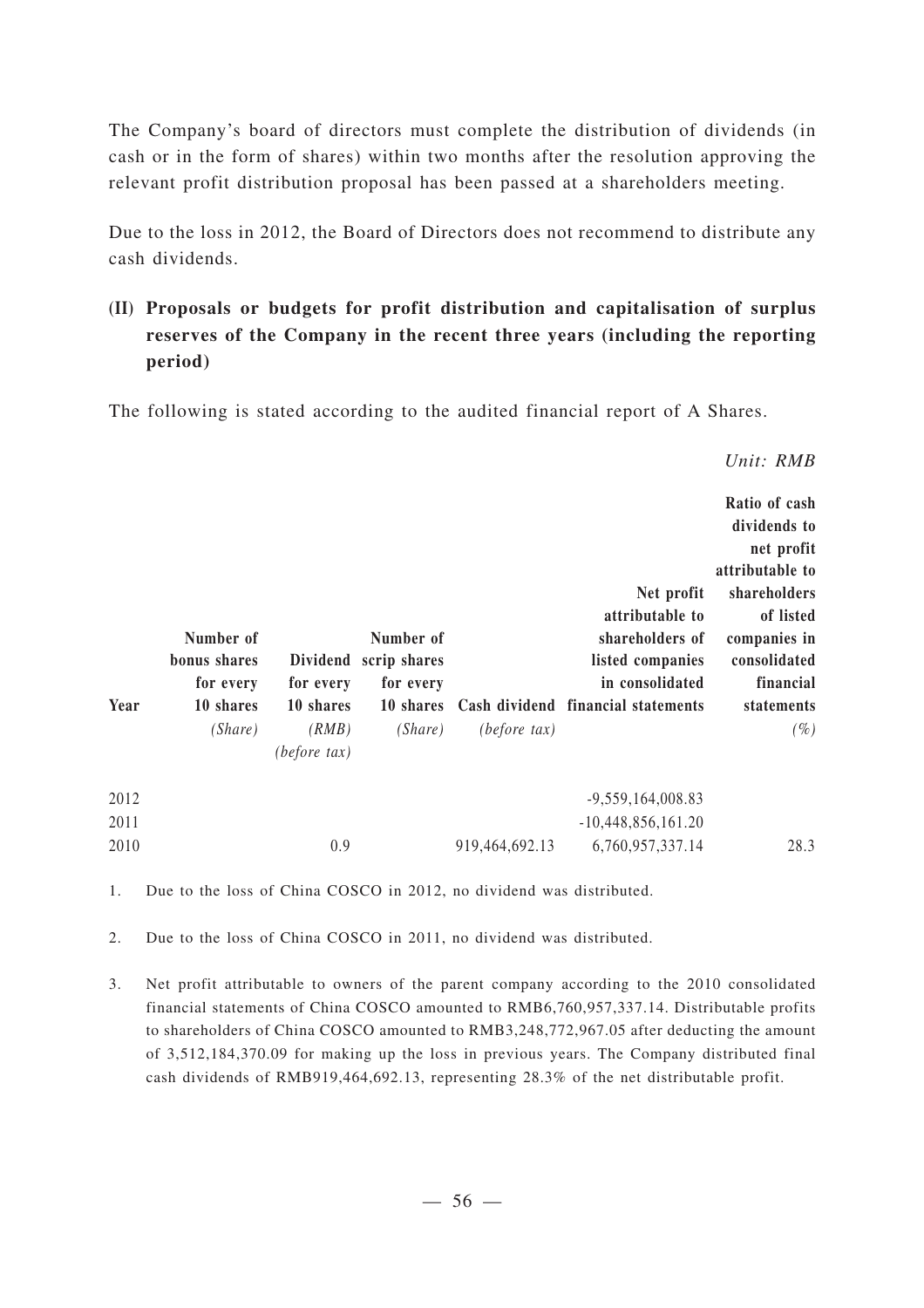## **OTHER INFORMATION**

## **Closure of Register of Members**

The register of members of the Company will be closed from Wednesday, 15 May 2013 to Friday, 14 June 2013, both days inclusive, during which period no transfer of shares will be effected. Holders of H shares of the Company whose names appear on the register of members of the Company on Tuesday, 14 May 2013 at 4:30 p.m. are entitled to attend the annual general meeting of the Company to be held on Friday, 14 June 2013.

## **Corporate Governance**

The Company is committed to maintaining a high standard of corporate governance within the Group, and the Board considers that effective corporate governance makes an important contribution to corporate success and to enhancing shareholders value.

The Company adopted its own corporate governance code, which incorporates all the code provisions and a majority of the recommended best practices in the Corporate Governance Code (the "Code") as set out in Appendix 14 to the Rules Governing the Listing of Securities on The Stock Exchange of Hong Kong Limited (the "Listing Rules").

Code provision A.2.1 in Appendix 14 to the Listing Rules requires separation of the role of chairman and chief executive of a listed issuer. Mr. Wei Jiafu currently assumes the role of both Chairman and Chief Executive Officer of the Company. The Board considers that segregation of the role of the Chairman and the Chief Executive Officer would involve a sharing of power and authority of the existing structure, while assuming both roles has a positive significance on the daily operation of the Company. Notwithstanding the above, the Board will review the current structure from time to time and shall make necessary arrangements when the Board considers appropriate.

Save for the above deviation, none of the directors of the Company (the "Directors") is aware of any information that would reasonably indicate that the Company had not been in compliance with the Code for any part of the period for the year ended 31 December 2012.

## **Model Code for Securities Transactions by Directors**

Since the listing of the Company on the Main Board of The Stock Exchange of Hong Kong Limited (the "Stock Exchange") in 2005, the Board has adopted the Model Code for Securities Transactions by Directors of Listed Issuers (the "Model Code") as set out in Appendix 10 to the Listing Rules as its own code for securities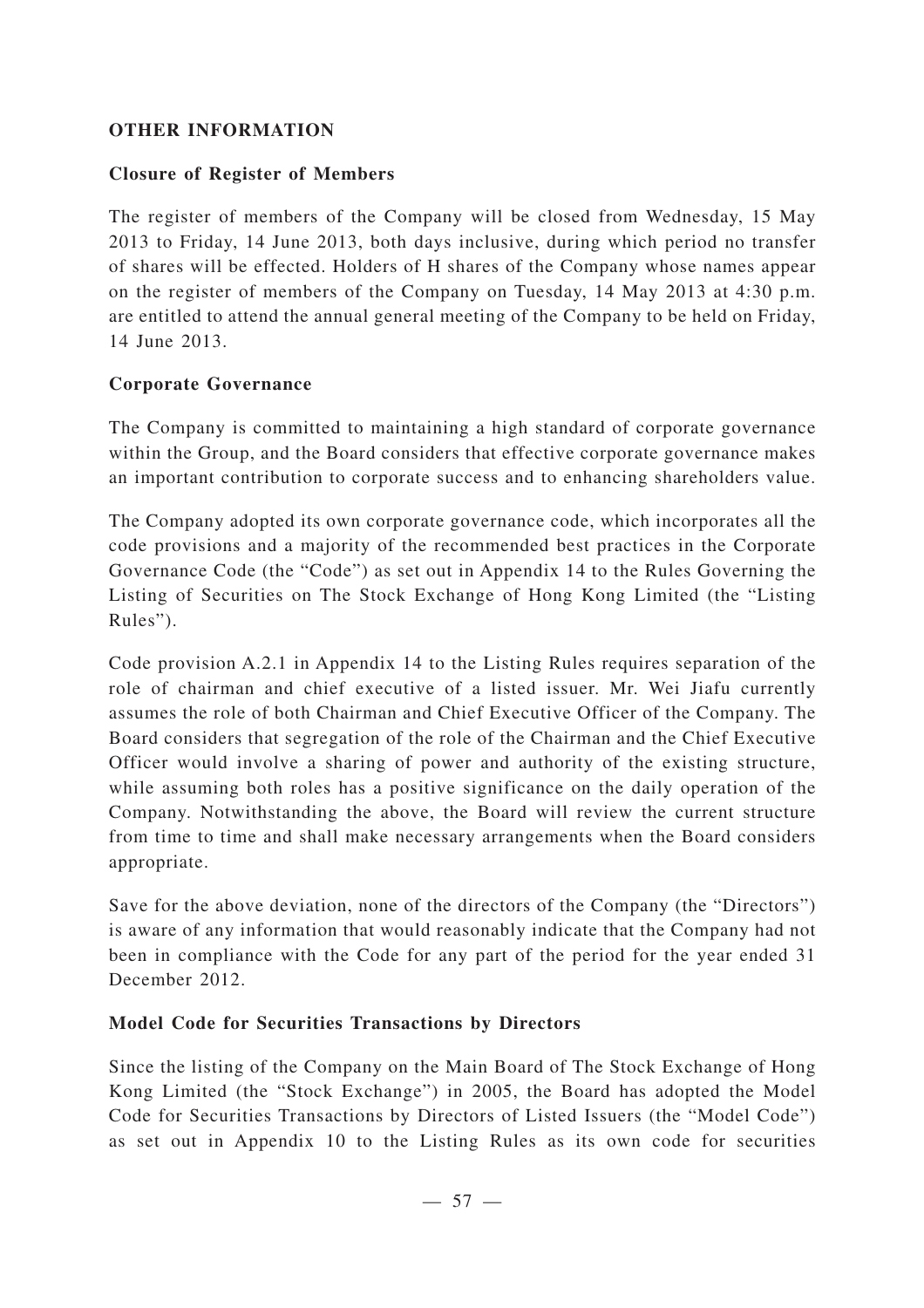transactions by the Directors and supervisors of the Company. Having made specific enquiries of all Directors and supervisors of the Company, each of them has confirmed that they complied with the required standard set out in the Model Code throughout the year ended 31 December 2012.

## **Board Committees**

The Company has established a strategic development committee, a risk management committee, an audit committee, a remuneration committee, a nomination committee and an executive committee.

## **Audit Committee**

The audit committee of the Company (the "Audit Committee"), established in April 2005, comprises two independent non-executive Directors and one non-executive Director. It is chaired by Mr. Kwong Che Keung, Gordon and the other two members are Ms. Sun Yueying and Mr. Zhang Songsheng. All members of the committee are competent and experienced in understanding, analysing and reviewing the financial reports of listed companies.

The annual results of the Company have been reviewed by the Audit Committee.

## **Repurchase, Sale or Redemption of Shares of the Company**

During the reporting period, neither the Company nor any of its subsidiaries had repurchased or sold and the Company did not redeem any listed securities of the Company.

## **Service Contracts**

Each of the Directors and supervisors of the Company has entered into a service contract with the Company.

## **Pre-emptive Rights**

The articles of association of the Company and the laws of the PRC contain no provision for any pre-emptive rights, requiring the Company to offer new shares to shareholders on a pro-rata basis to their shareholdings.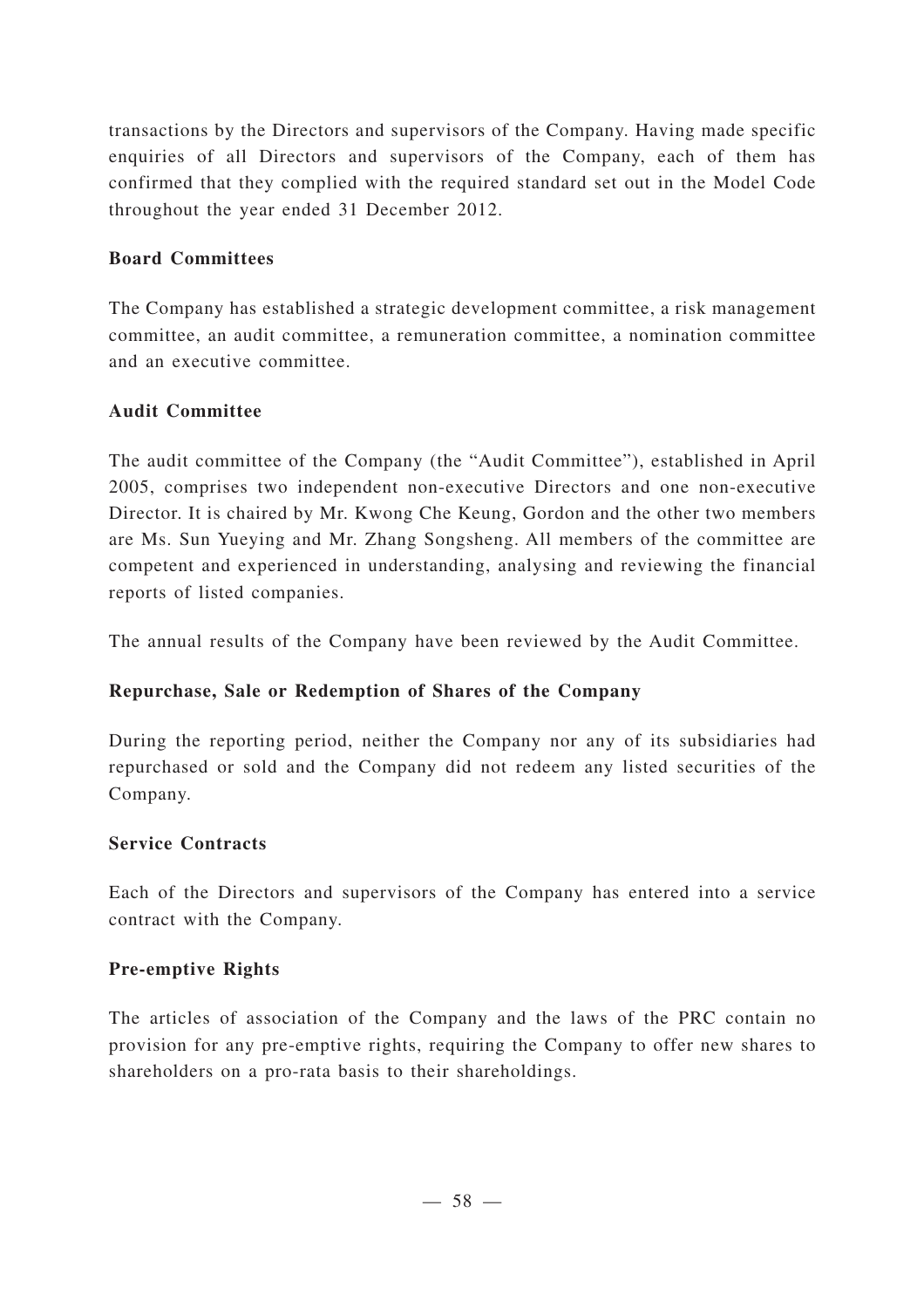## **Auditors**

The Company has appointed PricewaterhouseCoopers and RSM China Certified Public Accountants, LLP. as the international and PRC auditors of the Company respectively for the year ended 31 December 2012. PricewaterhouseCoopers has conducted the audit of the Group's financial statements which are prepared in accordance with HKFRS. Resolutions for the re-appointment of PricewaterhouseCoopers and RSM China Certified Public Accountants, LLP. as the international and PRC auditors of the Company respectively will be proposed at the forthcoming annual general meeting of the Company to be held on Friday, 14 June 2013.

## **Subsequent events that may have significant impact on the Group**

As considered and approved at the 15th meeting of the third session of the Board, the Company proposed to transfer 100% equity interest in China COSCO Logistics Co., Ltd. to COSCO Group. Details of the proposed transfer are set out in the announcements published by the Company on 11 March 2013 and 27 March 2013. A circular containing further details of the proposed transfer will be despatched to the shareholders of the Company in due course.

On 31 January 2013, COSCO Pacific Finance (2013) Company Limited, a wholly owned subsidiary of COSCO Pacific, issued the notes with principal amount of US\$300,000,000. The notes are guaranteed by COSCO Pacific, carry a fixed interest yield of 4.375% per annum and will mature in 2023. Details are set out in the announcement of the Company dated 31 January 2013.

## **PAST PERFORMANCE AND FORWARD-LOOKING STATEMENTS**

The performance and the results of operations of the Group contained within this annual results announcement are historical in nature, and past performance does not guarantee the future results of the Group. Any forward-looking statements and opinions contained within this annual results announcement are based on current plans, estimates and projections, and therefore involve risks and uncertainties. Actual results may differ materially from expectations discussed in such forward-looking statements and opinions. The Group, the Directors, employees and agents of the Group assume (1) no obligation to correct or update the forward-looking statements or opinions contained in this annual results announcement; and (2) no liability in the event that any of the forward-looking statements or opinions do not materialise or turn out to be incorrect.